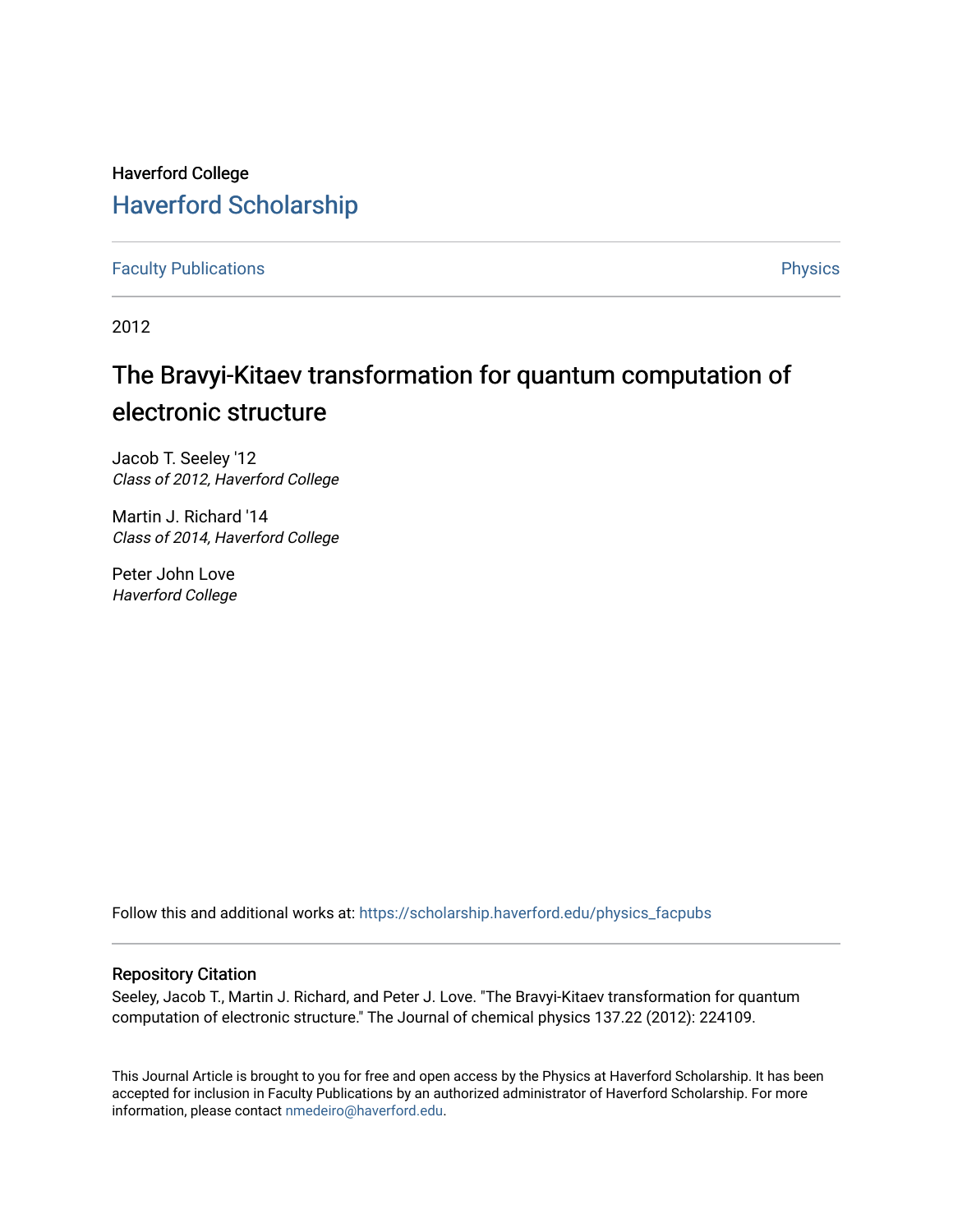# The Bravyi-Kitaev transformation for quantum computation of electronic structure

Jacob T. Seeley, Martin J. Richard, Peter J. Love

Haverford College Department of Physics 370 Lancaster Ave Haverford, PA 19041 (Dated: August 30, 2012)

Quantum simulation is an important application of future quantum computers with applications in quantum chemistry, condensed matter, and beyond. Quantum simulation of fermionic systems presents a specific challenge. The Jordan-Wigner transformation allows for representation of a fermionic operator by  $O(n)$  qubit operations. Here we develop an alternative method of simulating fermions with qubits, first proposed by Bravyi and Kitaev [S. B. Bravyi, A.Yu. Kitaev, Annals of Physics 298, 210-226 (2002)], that reduces the simulation cost to  $O(\log n)$  qubit operations for one fermionic operation. We apply this new Bravyi-Kitaev transformation to the task of simulating quantum chemical Hamiltonians, and give a detailed example for the simplest possible case of molecular hydrogen in a minimal basis. We show that the quantum circuit for simulating a single Trotter time-step of the Bravyi-Kitaev derived Hamiltonian for H<sup>2</sup> requires fewer gate applications than the equivalent circuit derived from the Jordan-Wigner transformation. Since the scaling of the Bravyi-Kitaev method is asymptotically better than the Jordan-Wigner method, this result for molecular hydrogen in a minimal basis demonstrates the superior efficiency of the Bravyi-Kitaev method for all quantum computations of electronic structure.

## I. INTRODUCTION

In his seminal article that anticipated the field of quantum information, Feynman argued that simulating quantum systems on classical computers takes an amount of time that scales exponentially with the size of the system, while the cost of quantum simulations can scale in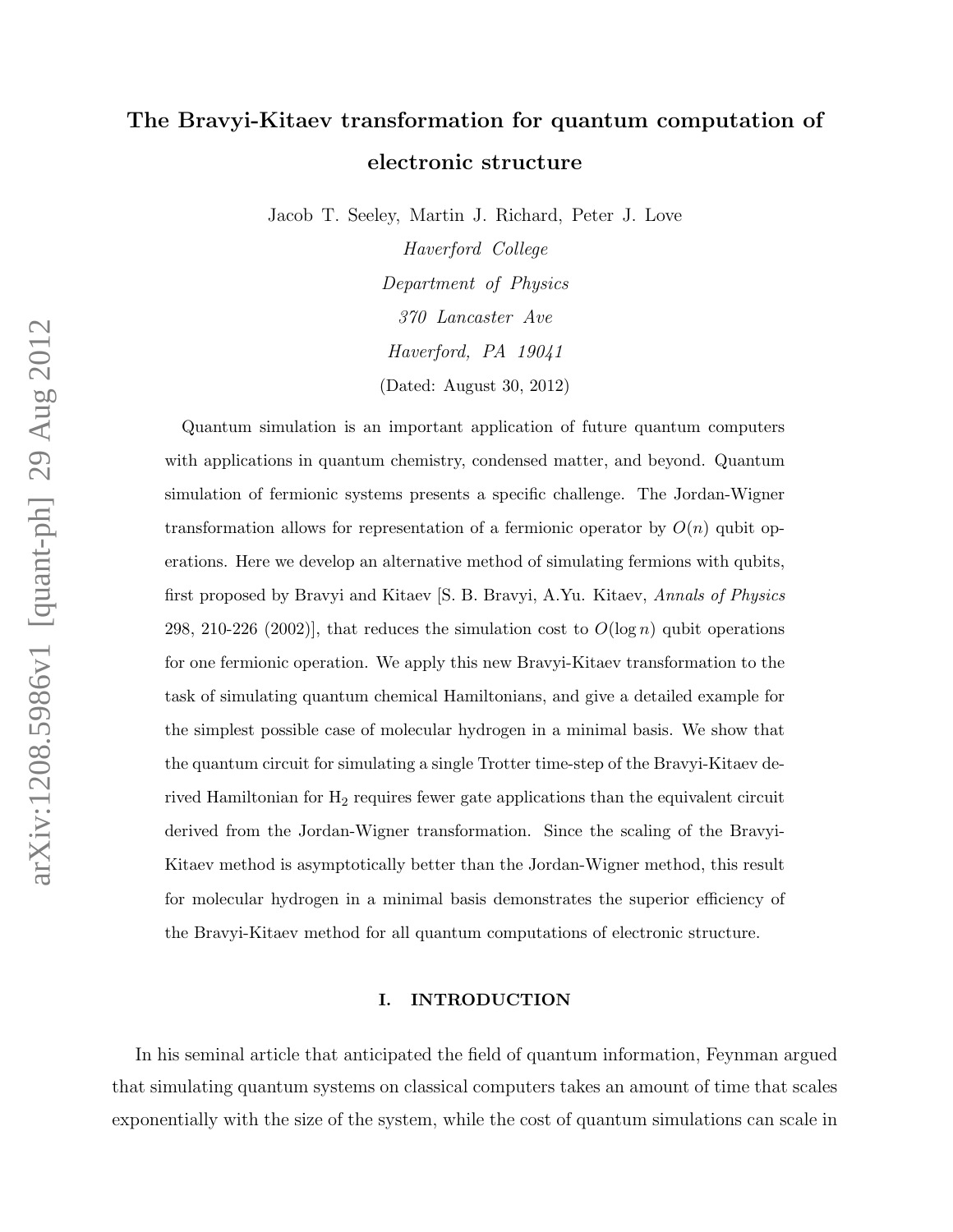polynomial time with system size [\[1\]](#page-36-0). This possibility may offer a path forward for computational chemistry [\[2,](#page-36-1) [3\]](#page-36-2). A quantum simulation algorithm for quantum chemical Hamiltonians enables the efficient calculation of properties such as energy spectra [\[3\]](#page-36-2), reaction rates [\[4,](#page-36-3) [5\]](#page-37-0), correlation functions [\[6\]](#page-37-1), and molecular properties [\[7\]](#page-37-2) for molecules larger than those that are currently accessible through classical calculations.

Quantum simulation of electronic structure requires a representation of fermions by systems of qubits. Significant progress has been made on efficient quantum simulation of fermions. In 1997, Abrams and Lloyd proposed a simulation scheme for fermions hopping on a lattice [\[8\]](#page-37-3). In 2002, Somma et al. used the Jordan-Wigner to generalize the simulation scheme proposed by Abrams and Lloyd [\[9,](#page-37-4) [10\]](#page-37-5). The Jordan-Wigner transformation has since been used to outline a scalable quantum algorithm for the simulation of molecular electron dynamics, and to design an explicit quantum circuit for simulating a Trotter time-step of the molecular electronic Hamiltonian for  $H_2$  in a minimal basis [\[3,](#page-36-2) [11\]](#page-37-6). Further refinements of the Jordan-Wigner construction were made by Verstrate and Cirac [\[12\]](#page-37-7) and by Bravyi and Kitaev [\[13\]](#page-37-8). From the point of view of fundamental physics, such constructions can be regarded as giving a negative answer to the question of whether fundamental fermi fields are required to explain observed fermionic degrees of freedom [\[14\]](#page-37-9). Practically speaking, such constructions show that quantum computation of electronic structure does not suffer from an analog of the sign problem; that is, fermion antisymmetry represents no significant obstacle to efficient algorithms.

Theoretical progress in quantum simulation has been accompanied by experimental successes. In 2010, Lanyon et al. calculated the energy spectrum of a hydrogen molecule using an optical quantum computer [\[15\]](#page-37-10). For a review of photonic quantum simulators, see [\[16\]](#page-37-11). Du *et al.* repeated this result to higher precision with NMR shortly thereafter [\[17\]](#page-37-12). Digital quantum simulations of the kind considered in the present paper have been implemented in ion traps using up to 100 gates and 6 qubits [\[18\]](#page-37-13). The progress of trapped ion quantum simulation is detailed in [\[19\]](#page-37-14).

Quantum computation of electronic structure has been the subject of simulation studies [\[3,](#page-36-2) [20\]](#page-37-15) and has been extended to cover relativistic systems [\[21\]](#page-37-16). The history of calculations in quantum chemistry provides a useful sequence of problems reaching from calculations that can be performed on experimental quantum computers today to calculations at the present research frontier [\[22\]](#page-37-17). Despite these promising results, the scaling of the number of gates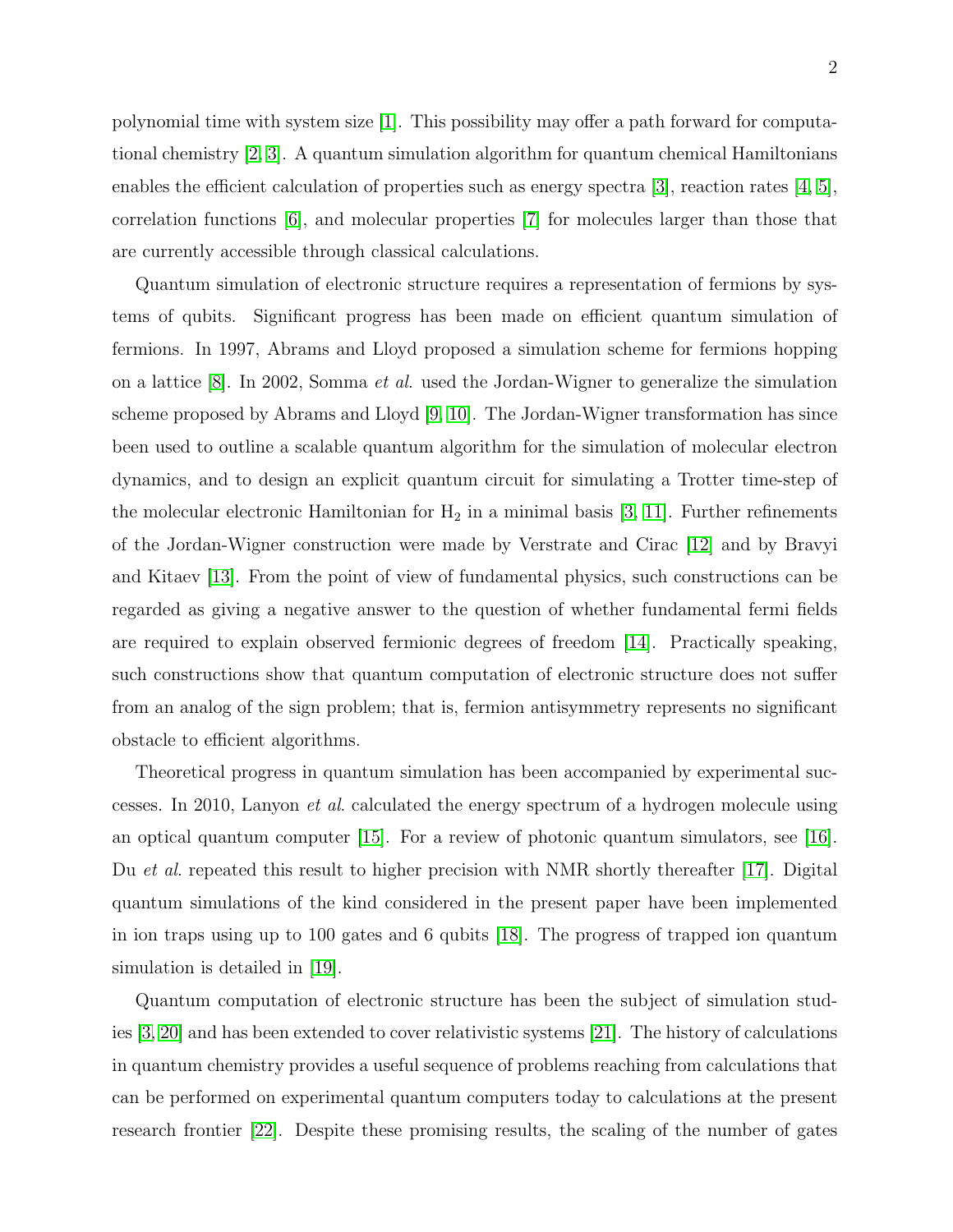required by the algorithm outlined in [\[3,](#page-36-2) [11\]](#page-37-6) remains challenging. It is a subject of active research to find improvements to the (polynomial) scaling of the cost of the algorithm described in [\[3,](#page-36-2) [11\]](#page-37-6). Several improvements are described in [\[23\]](#page-37-18), and the techniques of that work could be combined with those of the present paper to further reduce the resource requirements.



<span id="page-3-0"></span>FIG. 1: A simulation scheme first encodes fermionic states in qubits, then acts with the qubit operator representing the fermionic operator (obtained by the associated transformation), then inverts the encoding to obtain the resultant fermionic state. The criterion for a successful simulation scheme is that this procedure reproduces the action of the fermionic operator, i.e. that Path 1 is equivalent to Path 2, for all basis states — in other words, that this diagram commutes.

A fermionic simulation scheme can be broken into two pieces: first, to map occupation number basis vectors to states of qubits; and second, to represent the fermionic creation and annihilation operators in terms of operations on qubits in a way that preserves the fermionic anti-commutation relations, as illustrated in Figure [1.](#page-3-0) Previous simulation algorithms have used a straightforward mapping of fermionic occupation number basis states to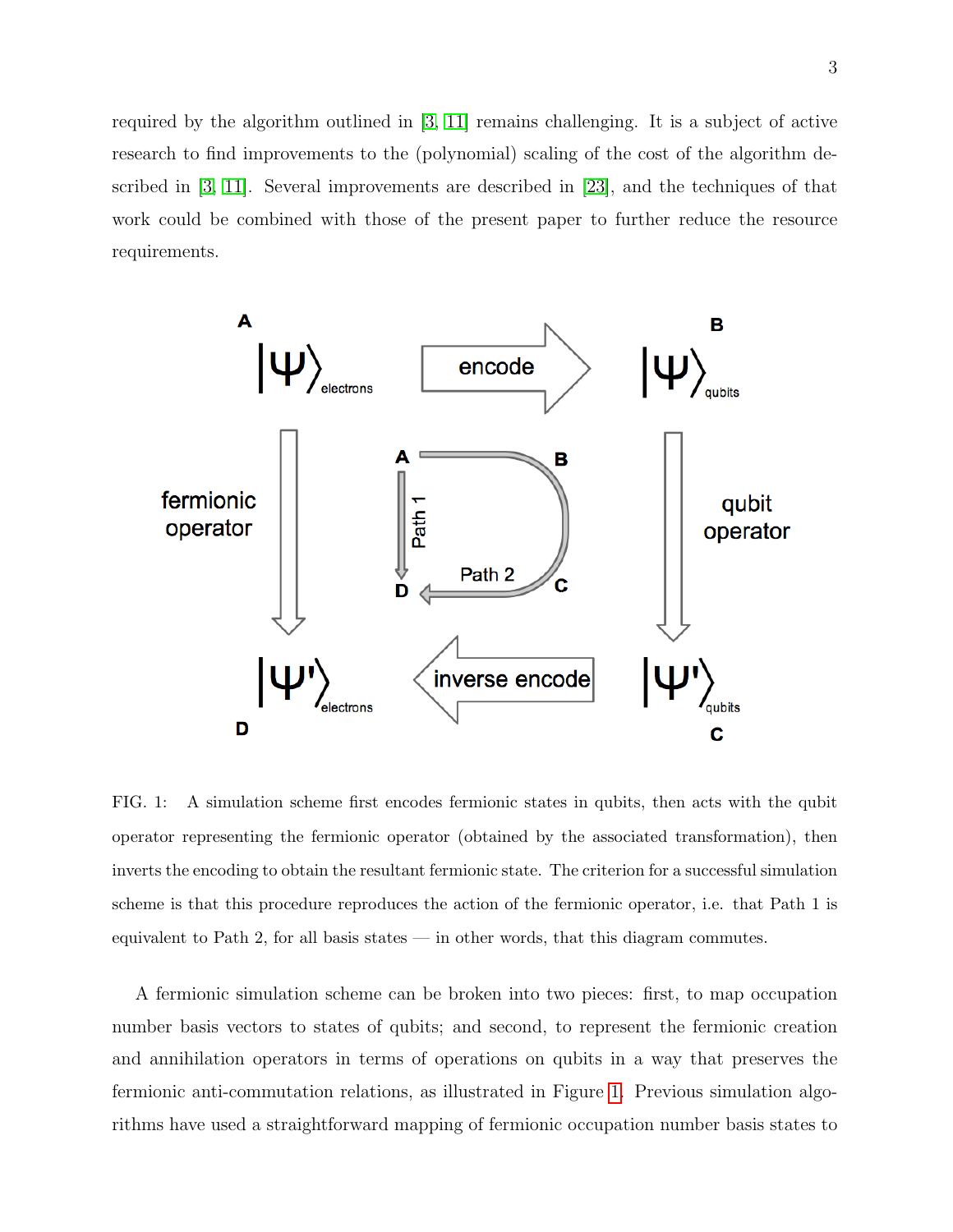qubit states that was originally defined by Zanardi in the context of entanglement [\[3,](#page-36-2) [9,](#page-37-4) [24\]](#page-37-19). The Jordan-Wigner transformation is then used to write the electronic Hamiltonian as a sum over products of Pauli spin operators acting on the qubits of the quantum computer. Subsequently the Hamiltonian terms  $h_k$ , where  $\hat{H} = \sum_k h_k$ , are converted into the unitary gates that are the corresponding time evolution operators. Even though the  $h_k$  do not necessarily commute, their sequential execution on a quantum computer can be made to approximate the unitary propagator  $e^{-i\hat{H}t}$  through a Trotter decomposition [\[25](#page-37-20)[–28\]](#page-38-0). Finally, the iterative phase estimation algorithm (IPEA) is used to approximate the eigenvalue of an input eigenstate [\[3,](#page-36-2) [11,](#page-37-6) [28\]](#page-38-0).

In this paper we treat the Trotterization process and IPEA as standard procedures. We develop the Bravyi-Kitaev basis and Bravyi-Kitaev transformation, both named after the authors who first proposed such a scheme [\[13\]](#page-37-8), which provide a more efficient mapping between electronic Hamiltonians and qubit Hamiltonians. While the occupation number basis and the Jordan-Wigner transformation allow for the representation of a single fermionic creation or annihilation operator by  $O(n)$  qubit operations, the Bravyi-Kitaev basis and transformation require only  $O(\log n)$  qubit operations to represent one fermionic operator. It is worth noting that Bravyi and Kitaev were concerned with exploring the power of fermions as the basic hardware units of a quantum computer, rather than with the simulation of fermions by qubits [\[13\]](#page-37-8). However, understanding how the structure of fermionic systems can be employed to process information helps us understand how standard quantum information procedures can be used to simulate the structure of fermionic systems. We work out a detailed application of the Bravyi-Kitaev transformation to the operators that appear in quantum chemical Hamiltonians, providing a new way of mapping electronic Hamiltonians to qubit Hamiltonians. We also give explicit Pauli decompositions of the qubit operators derived from this new transformation for the quantum chemical Hamiltonian for  $H_2$  in a minimal basis. We show that the quantum circuit for simulating a single first-order Trotter time-step of the Bravyi-Kitaev minimal basis molecular hydrogen Hamiltonian requires 30 single-qubit gates and 44 CNOT gates, as compared to 46 single-qubit gates and 36 CNOT gates for the Jordan-Wigner Hamiltonian derived in [\[11\]](#page-37-6). Finally, we show that a chemicalprecision estimate of the ground state eigenvalue of the Bravyi-Kitaev Hamiltonian can be obtained in 3 first-order Trotter steps, with a total cost of 222 gates, while the Jordan-Wigner Hamiltonian requires 4 first-order Trotter steps for a total of 328 gates. Since the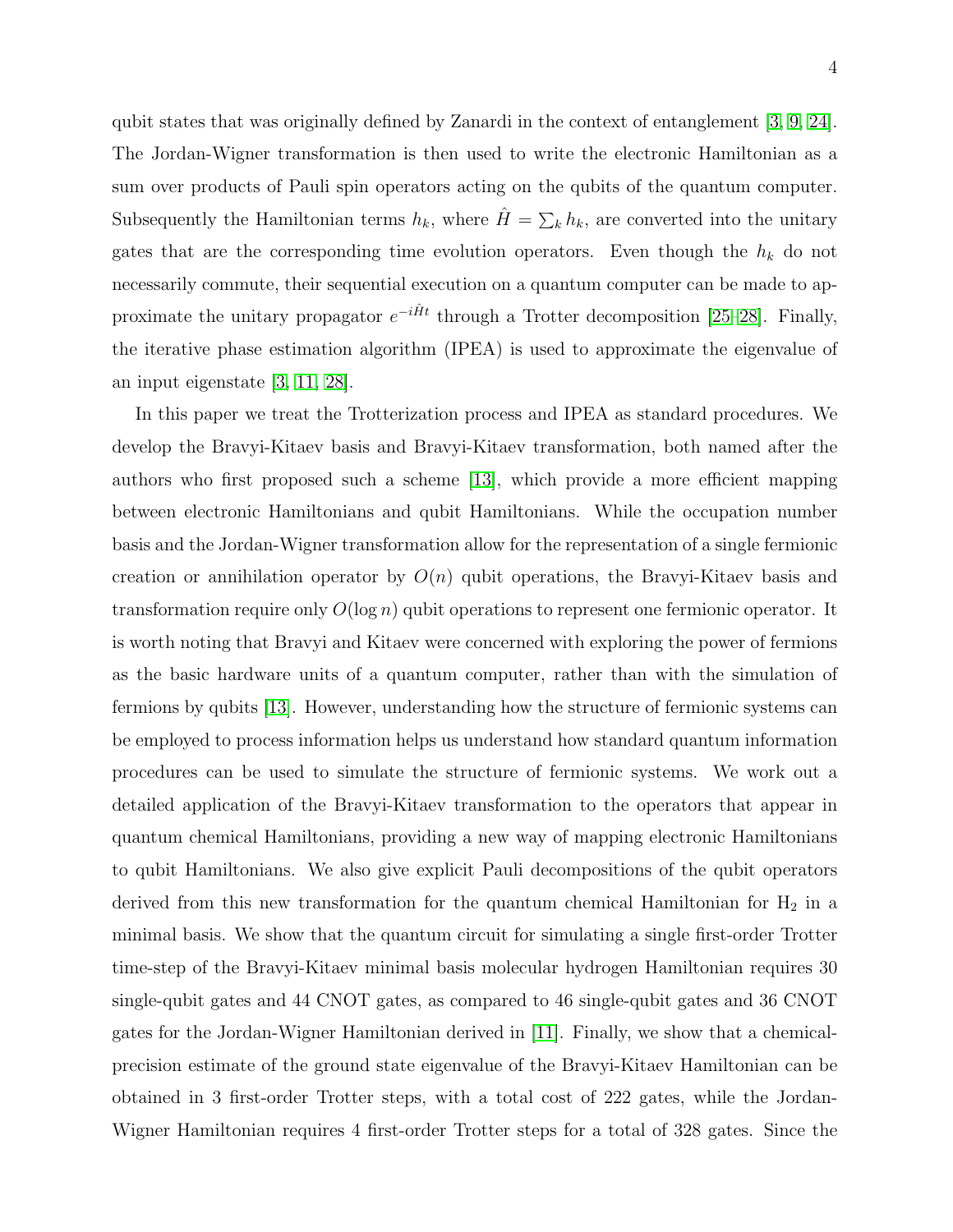5

Bravyi-Kitaev transformation is known to be asymptotically more efficient, this result for the simplest possible case of molecular hydrogen in a minimal basis demonstrates the superior efficiency of the Bravyi-Kitaev method for all molecular quantum simulations.

In Section [II](#page-5-0) we will review basic quantum chemistry in second quantized form as well as the Jordan Wigner transformation. In Section [III](#page-8-0) we discuss alternatives to the occupation number basis, including the Bravyi-Kitaev basis, which we go on to describe in detail in Section [IV.](#page-13-0) In Section [V](#page-16-0) we present the Bravyi-Kitaev transformation, which allows us to represent creation and annihilation operators in the Bravyi-Kitaev basis. In Section [VI](#page-19-0) we compute the products of these operators that occur in electronic structure Hamiltonians. In Section [VII](#page-24-0) we compute the molecular electronic structure Hamiltonian of  $H_2$  in a minimal basis using the Bravyi-Kitaev basis and transformation. In Section [VIII](#page-28-0) we make an explicit comparison between the Bravyi-Kitaev transformation and the Jordan Wigner transformation by simulating the Trotterization procedure. We close the paper with some conclusions about the utility of the Bravyi-Kitaev transformation.

### <span id="page-5-0"></span>II. BACKGROUND

### A. Fermionic systems and second quantization

We may describe fermionic systems using the formalism of second quantization, in which n single-particle states can be either empty or occupied by a spinless fermionic particle. In the context of quantum chemistry these  $n$  states represent spin orbitals, ideally one-electron energy eigenfunctions and often molecular orbitals found by the Hartree-Fock method [\[29,](#page-38-1) [30\]](#page-38-2). We consider a subspace of the full Fock space which is spanned by  $2<sup>n</sup>$  electronic basis states  $|f_{n-1} \dots f_0\rangle$ , where  $f_j \in \{0,1\}$  is the occupation number of orbital j (restricted to these values due to the Pauli exclusion principle). This is called the occupation number basis.

Any interaction of a fermionic system can be expressed in terms of products of the creation and annihilation operators  $a_j^{\dagger}$  and  $a_j$ , for  $j \in \{0, \ldots, n-1\}$ . Due to the exchange anti-symmetry of fermions, the action of  $a_j^{\dagger}$  or  $a_j$  introduces a phase to the electronic basis state that depends on the occupancy of all orbitals with index less than  $j$  in the occupation number representation. (One can choose instead to define these operators so that it is the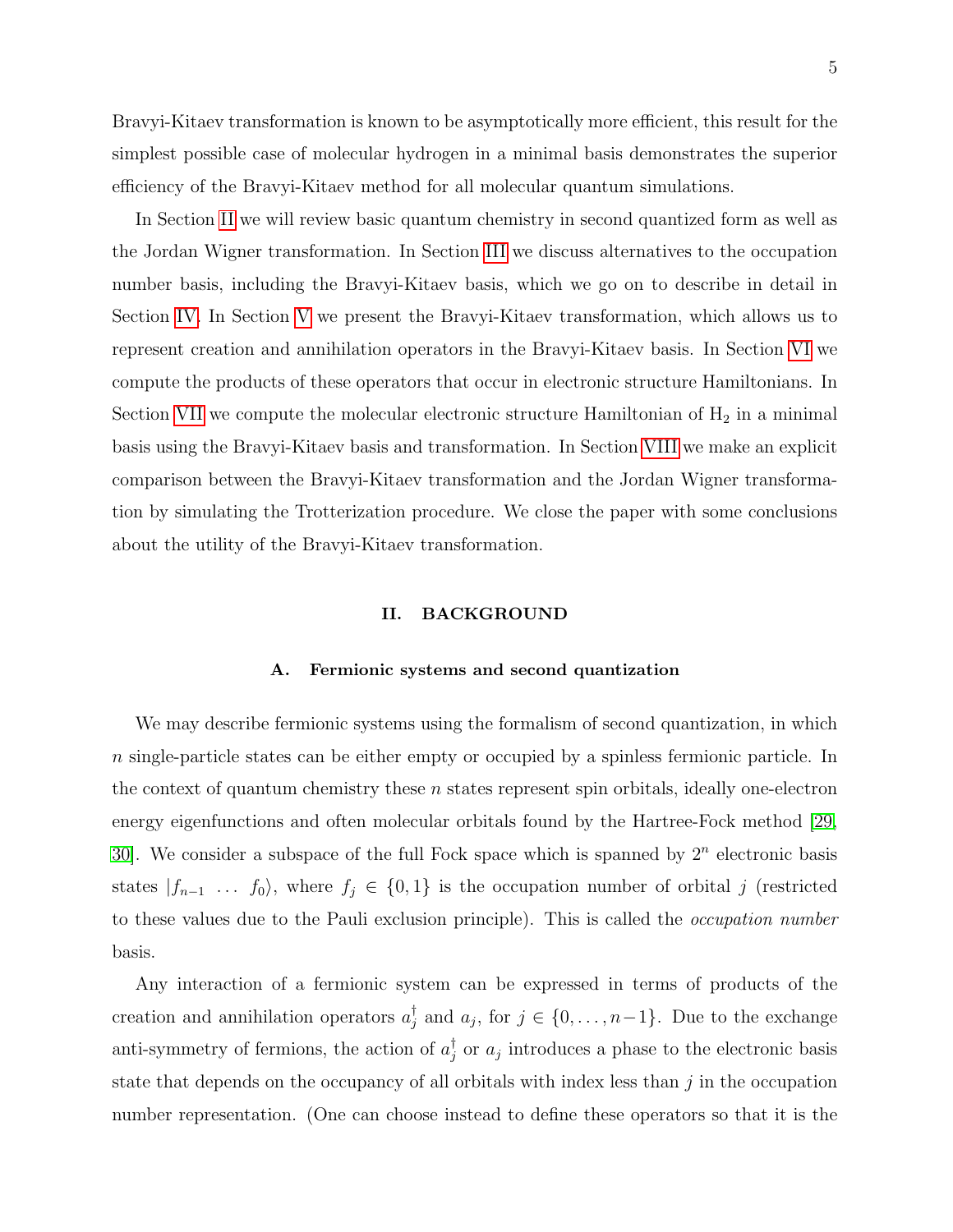occupation of orbitals with index greater than  $j$  that determines the phase  $-$  the ordering of orbitals is arbitrary.) These operators act on occupation number basis vectors as follows:

$$
a_j^{\dagger} | f_{n-1} \ \ldots \ f_{j+1} \ 0 \ f_{j-1} \ \ldots \ f_0 \rangle \ = (-1)^{\sum_{s=0}^{j-1} f_s} | f_{n-1} \ \ldots \ f_{j+1} \ 1 \ f_{j-1} \ \ldots \ f_0 \rangle; \tag{1}
$$

$$
a_j^{\dagger} | f_{n-1} \cdots f_{j+1} 1 f_{j-1} \cdots f_0 \rangle = 0; \qquad (2)
$$

$$
a_j \, | f_{n-1} \, \ldots \, f_{j+1} \, 1 \, f_{j-1} \, \ldots \, f_0 \rangle \ = (-1)^{\sum_{s=0}^{j-1} f_s} \, | f_{n-1} \, \ldots \, f_{j+1} \, 0 \, f_{j-1} \, \ldots \, f_0 \rangle; \tag{3}
$$

$$
a_j \mid f_{n-1} \ldots f_{j+1} \mid f_{j-1} \ldots f_0 \rangle = 0. \tag{4}
$$

The canonical fermionic anti-commutation relations enforce the exchange anti-symmetry:

$$
[a_j, a_k]_+ = 0, \t [a_j^{\dagger}, a_k^{\dagger}]_+ = 0, \t [a_j, a_k^{\dagger}]_+ = \delta_{jk} \mathbf{1}, \t (5)
$$

where the anti-commutator of operators A and B is defined by  $[A, B]_+ \equiv AB + BA$ .

The molecular electronic Hamiltonian of interest in the electronic structure problem is:

<span id="page-6-0"></span>
$$
\hat{H} = \sum_{i,j} h_{ij} a_i^{\dagger} a_j + \frac{1}{2} \sum_{i,j,k,l} h_{ijkl} a_i^{\dagger} a_j^{\dagger} a_k a_l.
$$
 (6)

The coefficients  $h_{ij}$  and  $h_{ijkl}$  are one- and two-electron overlap integrals, which can be precomputed classically and input to the quantum simulation as parameters [\[3,](#page-36-2) [11,](#page-37-6) [29\]](#page-38-1).

As an application of the techniques presented in this paper (Section [VII\)](#page-24-0), we treat molecular hydrogen in a minimal basis. Thus, we construct two spatial molecular orbitals by taking linear combinations of the localized atomic spatial wavefunctions:  $\psi_g = \psi_{H1} + \psi_{H2}$ and  $\psi_u = \psi_{H1} - \psi_{H2}$ . Here the subscripts g and u stand for the German words gerade and  $\mathit{ungerade}$  — even and odd. In general one must take a Slater determinant to determine the correctly anti-symmetrized wavefunctions of the fermionic system, but in this case we can guess them by inspection. The form of the spatial wavefunctions is determined by the choice of basis set. STO-3G is a commonly used Gaussian basis set — for further details see [\[29,](#page-38-1) [30\]](#page-38-2).

Molecular spin orbitals are formed by taking the product of these two molecular spatial orbitals with one of two orthogonal spin functions,  $|\alpha\rangle$  and  $|\beta\rangle$ . Thus, the four molecular spin orbitals in our model of the hydrogen molecule (which correspond to the operators  $a_i^{(\dagger)}$  $\binom{11}{j}$ are:

$$
|\chi_0\rangle = |\psi_g\rangle|\alpha\rangle, \qquad |\chi_1\rangle = |\psi_g\rangle|\beta\rangle, \qquad |\chi_2\rangle = |\psi_u\rangle|\alpha\rangle, \qquad |\chi_3\rangle = |\psi_u\rangle|\beta\rangle. \qquad (7)
$$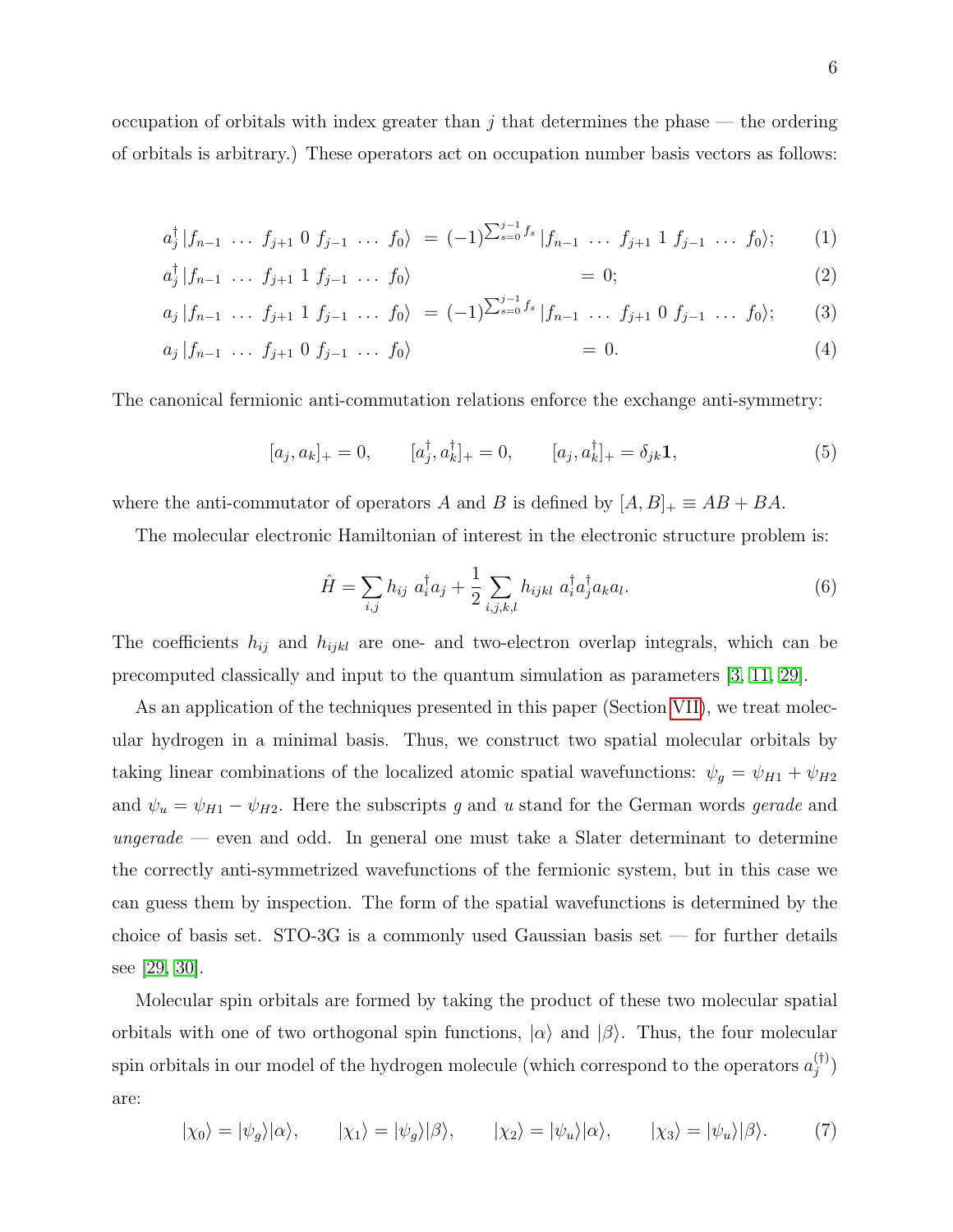In the next section we will review the occupation number basis and the Jordan-Wigner transformation, which together have been established as a standard method for mapping fermionic systems to quantum computers [\[3,](#page-36-2) [9,](#page-37-4) [11,](#page-37-6) [15\]](#page-37-10).

### B. The Jordan-Wigner transformation

The form of electronic occupation number basis vectors suggests the following identification between electronic basis states on the left and states of our quantum computer [\[24\]](#page-37-19):

$$
|f_{n-1} \dots f_1 f_0\rangle \to |q_{n-1}\rangle \dots \otimes |q_1\rangle \otimes |q_0\rangle, \qquad f_j = q_j \in \{0, 1\}.
$$
 (8)

That is, we let the state of each qubit  $|q_j\rangle$  store  $f_j$ , the occupation number of orbital j. We refer to this method of encoding fermionic states as the occupation number basis for qubits. The next step is to map fermionic creation and annihilation operators onto operators on qubits.

We can form one-qubit creation and annihilation operators,  $\hat{Q}^+$  and  $\hat{Q}^-$ , that act on qubits of our quantum computer as follows:

$$
\hat{Q}^+|0\rangle = |1\rangle, \qquad \hat{Q}^+|1\rangle = 0, \qquad \hat{Q}^-|1\rangle = |0\rangle, \qquad \hat{Q}^-|0\rangle = 0. \tag{9}
$$

We could proceed by following the standard recipe for turning  $p$ -qubit quantum gates into operators acting on an *n*-qubit quantum computer  $(n \geq p)$  by taking the tensor product of the gates acting on the target qubits with the identity acting on the other  $(n - p)$  qubits. However, it is easy to show that the qubit creation and annihilation operators formed in this way do not obey the fermionic anti-commutation relations.

Expressing the qubit creation and annihilation operators in terms of Pauli matrices suggests a way forward:

$$
\hat{Q}^+ = |1\rangle\langle 0| = \frac{1}{2}(\sigma^x - i\sigma^y), \qquad \hat{Q}^- = |0\rangle\langle 1| = \frac{1}{2}(\sigma^x + i\sigma^y). \tag{10}
$$

The mutual anti-commutation of the three Pauli matrices allows us to recognize that  $\hat{Q}^{\pm}$ anti-commutes with  $\sigma^z$ . Thus if we represent the action of  $a_j^{\dagger}$  or  $a_j$  by acting with  $\hat{Q}_j^{\pm}$  and with  $\sigma^z$  on all qubits with index less than j, our qubit operators will obey the fermionic anticommutation relations. Put differently, the states of our quantum computer will acquire the same phases under the action of our qubit operator as do the electronic basis states under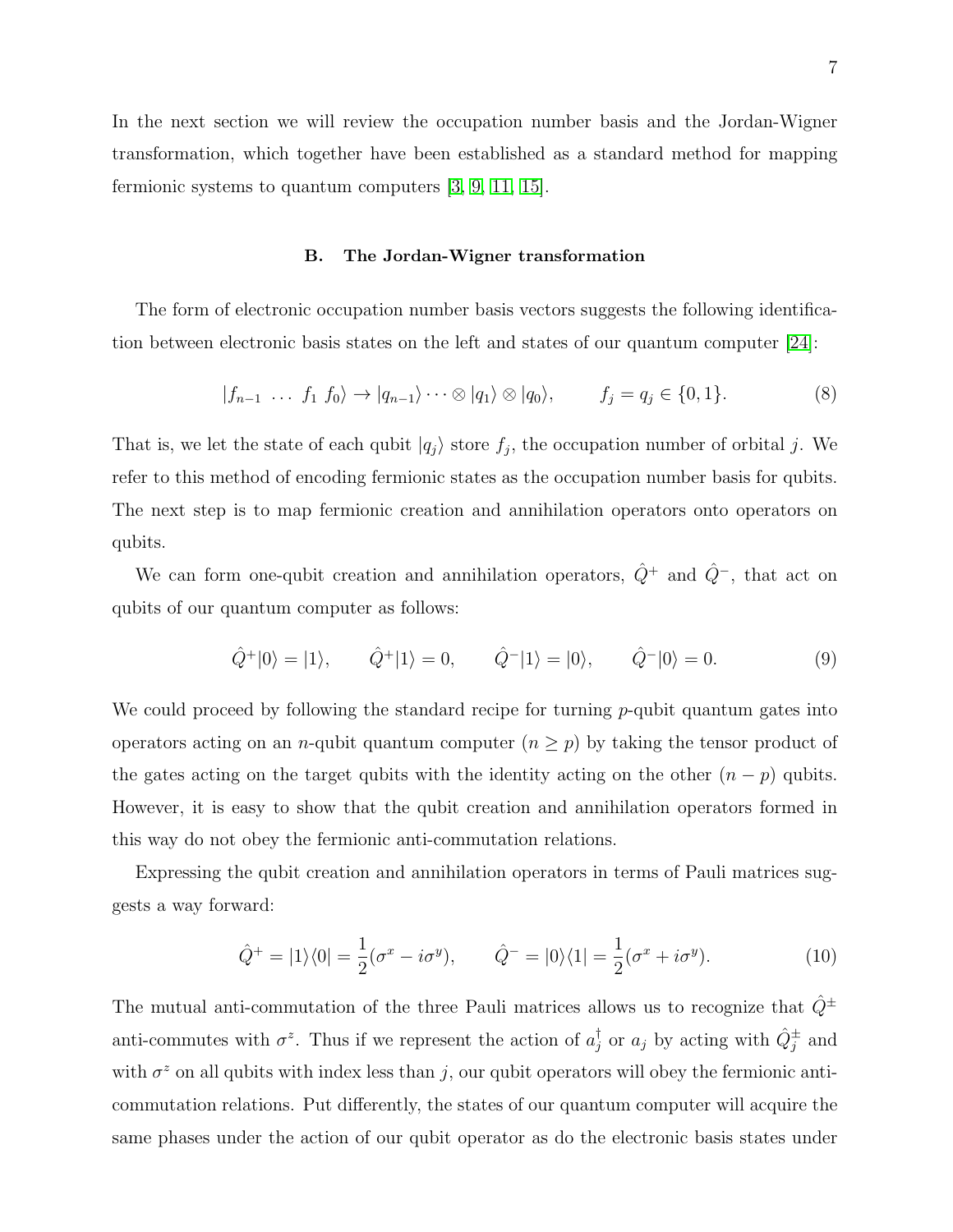the action of the corresponding creation or annihilation operator. The effect of the string of  $\sigma^z$  gates is to introduce the required phase change of  $-1$  if the parity of the set of qubits with index less than  $j$  is 1 (odd), and to do nothing if the parity is 0 (even), where the parity of a set of qubits is just the sum (mod 2) of the numbers that represent the states they are in.

We can then completely represent the fermionic creation and annihilation operators in terms of basic qubit gates as follows:

$$
a_j^{\dagger} \equiv \mathbf{1}^{\otimes n-j-1} \otimes \hat{Q}^+ \otimes [\sigma^{z \otimes j}], \qquad a_j \equiv \mathbf{1}^{\otimes n-j-1} \otimes \hat{Q}^- \otimes [\sigma^{z \otimes j}]. \tag{11}
$$

A more compact notation, of which we will make extensive use throughout this paper, is:

$$
a_j^{\dagger} \equiv \hat{Q}_j^+ \otimes Z_{j-1}^{\rightarrow} = \frac{1}{2}(X_j \otimes Z_{j-1}^{\rightarrow} - iY_j \otimes Z_{j-1}^{\rightarrow});\tag{12}
$$

$$
a_j \equiv \hat{Q}_j^- \otimes Z_{j-1}^{\rightarrow} = \frac{1}{2}(X_j \otimes Z_{j-1}^{\rightarrow} + iY_j \otimes Z_{j-1}^{\rightarrow}),
$$
\n(13)

where:

$$
Z_i^{\rightarrow} \equiv \sigma_i^z \otimes \sigma_{i-1}^z \otimes \cdots \sigma_1^z \otimes \sigma_0^z, \tag{14}
$$

and where it is assumed that any qubit not explicitly operated on is acted on by the identity. The operator  $Z_i^{\rightarrow}$  is a "parity operator" with eigenvalues  $\pm 1$ , corresponding to eigenstates for which the subset of bits with index less than or equal to  $i$  has even or odd parity, respectively.

The above correspondence, a mapping of interacting fermions to spins, is the Jordan-Wigner transformation [\[3,](#page-36-2) [10,](#page-37-5) [11,](#page-37-6) [31\]](#page-38-3). Jordan and Wigner introduced this transformation in 1928 in the context of 1D lattice models, but it has since been applied to quantum simulation of fermions [\[3,](#page-36-2) [9](#page-37-4)[–11\]](#page-37-6). The problem with this method is that as a consequence of the non-locality of the parity operator  $Z_i^{\rightarrow}$ , the number of extra qubit operations required to simulate a single fermionic operator scales as  $O(n)$ . In the next section we consider two alternatives to the occupation number basis that were suggested by Bravyi and Kitaev [\[13\]](#page-37-8).

### <span id="page-8-0"></span>III. ALTERNATIVES TO THE OCCUPATION NUMBER BASIS

### A. The parity basis

The extra qubit operations required to simulate one fermionic operator when using the Jordan-Wigner method result from operating with  $\sigma^z$  on all qubits with index less than j.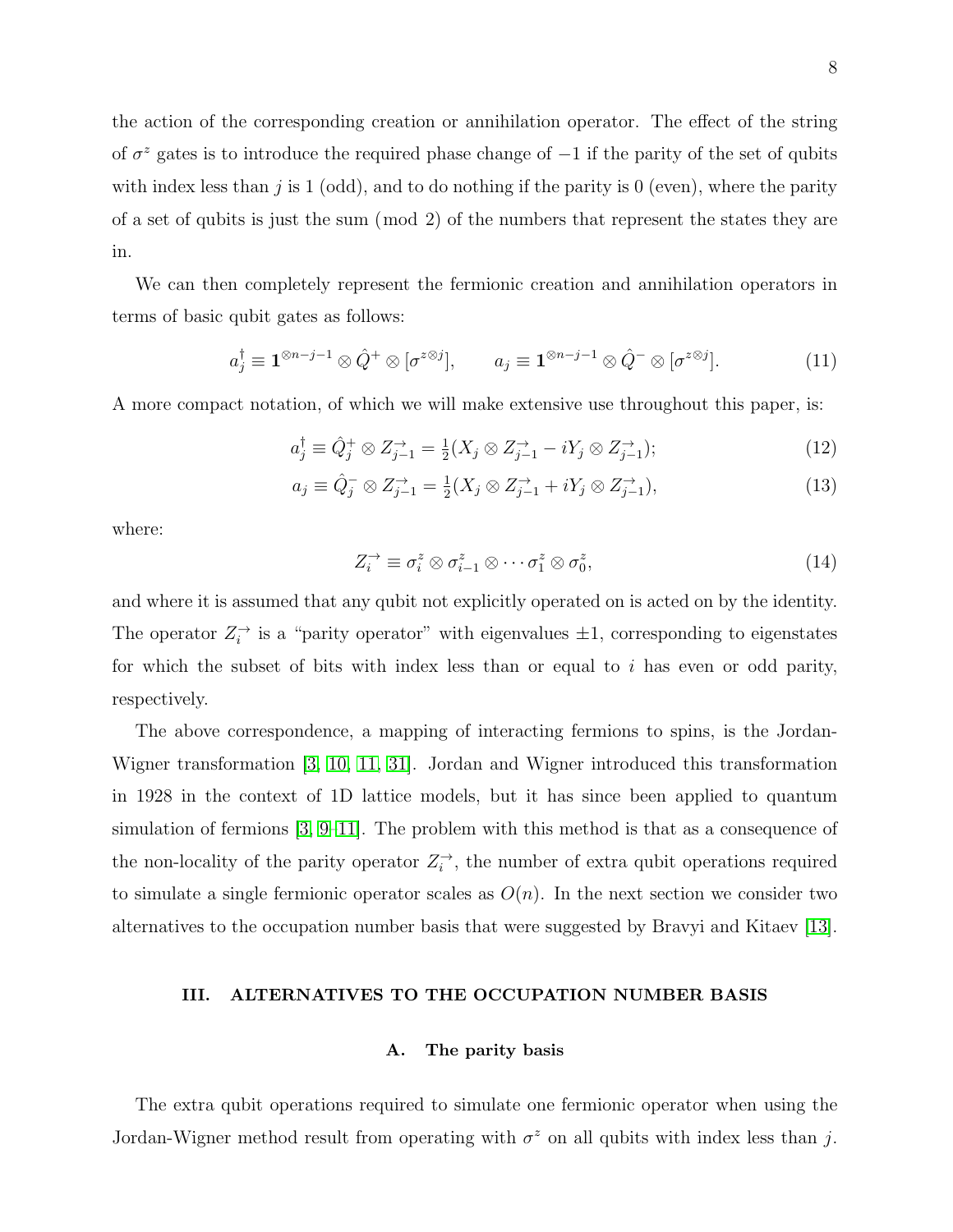This task could be accomplished by a single application of  $\sigma^z$  if instead of using qubit j to store  $f_j$ , we used qubit j to store the *parity* of all occupied orbitals up to orbital j [\[13\]](#page-37-8). That is, we could let qubit j store  $p_j = \sum_{s=0}^j f_s$ . (Throughout this paper, all sums of binary variables are taken mod 2). We follow [\[13\]](#page-37-8) and call this encoding of fermionic states in qubit states the parity basis.

It is useful to define the transformations between bases we will consider in terms of maps between bit strings. For all the transformations we consider, which involve only sums of bits mod 2, it is possible to represent their action by matrices acting on the vector of bit values corresponding to a given logical basis state. For example, the occupation number basis state  $|f_7 \dots f_1 f_0\rangle$  is equivalent to the following vector:

$$
(f_7, \ldots, f_1, f_0)^T \tag{15}
$$

In terms of these vectors the map to the parity basis is given by:

<span id="page-9-0"></span>
$$
p_i = \sum_j [\pi_n]_{ij} f_j,\tag{16}
$$

where *n* is the number of orbitals.  $\pi_n$  is the  $(n \times n)$  matrix defined below. Note that we index the matrix  $\pi_n$  from the lower right corner, for consistency with our orbital numbering scheme.  $\overline{1}$  $\lambda$ 

$$
[\pi_n]_{ij} = \begin{cases} 1 & i < j \\ 0 & i \ge j \end{cases}, \quad \text{so that} \quad \pi_n = \begin{pmatrix} 1 & 1 & \cdots & 1 \\ 0 & 1 & \cdots & 1 \\ \vdots & \vdots & \ddots & \vdots \\ 0 & 0 & \cdots & 1 \end{pmatrix}
$$
 (17)

For example, to change the occupation number basis state  $|10100111\rangle$  into its corresponding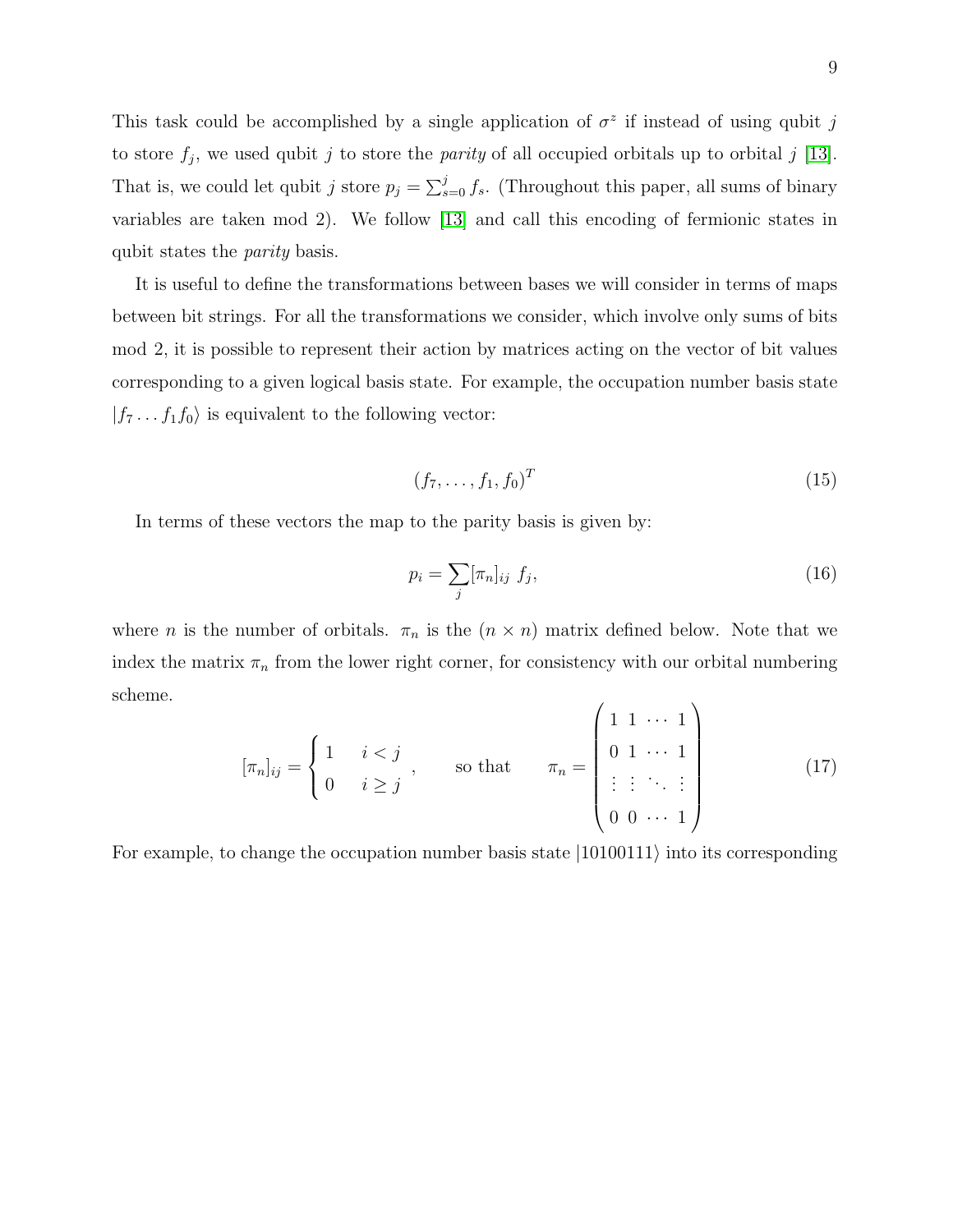parity basis state  $|10011101\rangle$ , we act with the matrix  $\pi_8$  on the appropriate bit string:

$$
\begin{array}{ccccccccc}\nf_7 & f_6 & f_5 & f_4 & f_3 & f_2 & f_1 & f_0 \\
p_7 & 1 & 1 & 1 & 1 & 1 & 1 & 1 \\
p_6 & 0 & 1 & 1 & 1 & 1 & 1 & 1 \\
p_5 & 0 & 0 & 1 & 1 & 1 & 1 & 1 \\
p_4 & 0 & 0 & 0 & 1 & 1 & 1 & 1 \\
p_7 & 0 & 0 & 0 & 0 & 1 & 1 & 1 \\
p_8 & 0 & 0 & 0 & 0 & 1 & 1 & 1 \\
p_9 & 0 & 0 & 0 & 0 & 0 & 1 & 1 \\
p_1 & 0 & 0 & 0 & 0 & 0 & 1 & 1 \\
p_0 & 0 & 0 & 0 & 0 & 0 & 1 & 1 \\
p_1 & 0 & 0 & 0 & 0 & 0 & 0 & 1\n\end{array}
$$
\n(18)

With this understanding of the parity basis transformation, we can now derive the transformation that maps fermionic operators into operators in the parity basis. Since the parity of the set of orbitals with index less than j is what determines whether the action of  $a_j^{(\dagger)}$  $j^{\left(\dagger\right)}$  introduces a phase of  $-1$ , operating with  $\sigma^z$  on qubit  $(j-1)$  alone will introduce the necessary phase to the corresponding qubit state in the parity basis.

However, unlike the Jordan-Wigner transformation, we cannot represent the creation or annihilation of a particle in orbital j by simply operating with  $\hat{Q}^{\pm}$  on qubit j, because in the parity basis qubit  $j$  does not store the occupation of orbital  $j$ , but the parity of all orbitals with index less than or equal to j. Thus whether we need to act with  $\hat{Q}^+$  or  $\hat{Q}^-$  on qubit j depends on qubit  $(j - 1)$ . If qubit  $(j - 1)$  is in the state  $|0\rangle$ , then qubit j will accurately reflect the occupation of orbital j, and simulating  $a_j^{\dagger}$  will require acting on qubit j with  $\hat{Q}^+$ , as before. But if qubit  $(j - 1)$  is in the state  $|1\rangle$ , then qubit j will have inverted parity compared to the occupation of orbital j, and we will instead need to act with  $\hat{Q}^-$  on qubit j to simulate  $a_i^{\dagger}$  $j$  (and *vice versa* for the annihilation operator).

The operator equivalent to  $\hat{Q}^{\pm}$  in the parity basis is therefore a two-qubit operator acting on qubits j and  $j - 1$ :

$$
\hat{\mathcal{P}}_j^{\pm} \equiv \hat{Q}_j^{\pm} \otimes |0\rangle\langle0|_{j-1} - \hat{Q}_j^{\mp} \otimes |1\rangle\langle1|_{j-1} = \frac{1}{2}(X_j \otimes Z_{j-1} \mp iY_j). \tag{19}
$$

Additionally, creating or annihilating a particle in orbital  $j$  changes the parity data that must be stored by all qubits with index greater than  $j$ . Thus we must update the cumulative sums  $p_k$  for  $k > j$  by applying  $\sigma^x$  to all qubits  $|p_k\rangle$ ,  $k > j$  [\[13\]](#page-37-8). The representations of the creation and annihilation operators in the parity basis are then: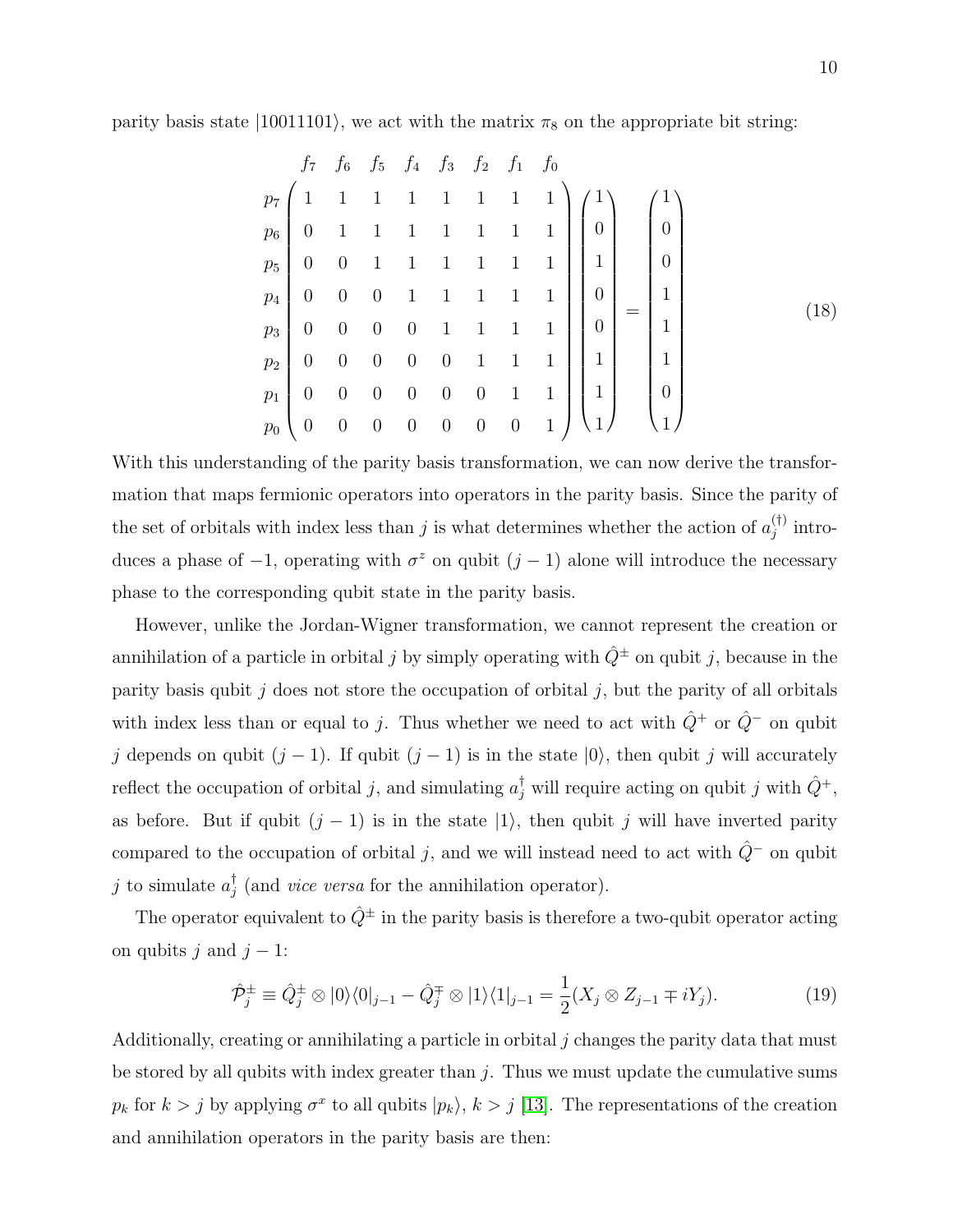$$
a_j^{\dagger} \equiv X_{j+1}^{\leftarrow} \otimes \hat{\mathcal{P}}_j^{\dagger} = \frac{1}{2} (X_{j+1}^{\leftarrow} \otimes X_j \otimes Z_{j-1} - i X_{j+1}^{\leftarrow} \otimes Y_j); \tag{20}
$$

$$
a_j \equiv X_{j+1}^{\leftarrow} \otimes \hat{\mathcal{P}}_j^- = \frac{1}{2} (X_{j+1}^{\leftarrow} \otimes X_j \otimes Z_{j-1} + i X_{j+1}^{\leftarrow} \otimes Y_j), \tag{21}
$$

where:

$$
X_i^{\leftarrow} \equiv \sigma_{n-1}^x \otimes \sigma_{n-2}^x \otimes \cdots \sigma_{i+1}^x \otimes \sigma_i^x. \tag{22}
$$

This is the equivalent of the Jordan-Wigner transformation for the parity basis. The operator  $X_i^{\leftarrow}$  is the "update operator", which updates all qubits that store a partial sum including orbital  $(i - 1)$  when the occupation number of that orbital changes. It is straightforward to verify that these mappings satisfy the fermionic anti-commutation relations. But to simulate fermionic operators in the parity basis, we have traded the trailing string of  $\sigma^z$ gates required by the Jordan-Wigner transformation for a leading string of  $\sigma^x$  gates whose length also scales as  $O(n)$ , and we have not improved on the efficiency of the Jordan-Wigner simulation procedure. In the next section, we explore a third possibility.

### B. The Bravyi-Kitaev basis

Two kinds of information are required to simulate fermionic operators with qubits: the occupation of the target orbital, and the parity of the set of orbitals with index less than the target orbital. The previous two approaches are dual in the way that they store this information. With the occupation number basis and its associated Jordan-Wigner transformation, the occupation information is stored locally but the parity information is non-local, whereas in the parity basis method and its corresponding operator transformation, the parity information is stored locally but the occupation information is non-local.

The Bravyi-Kitaev basis is a middle ground. That is, it balances the locality of occupation and parity information for improved simulation efficiency. The general form of such a scheme must be to use qubits  $|b_j\rangle$  to store *partial* sums  $\sum_{s=k}^{l} f_s$  of occupation numbers according to some algorithm. For ease of explanation, in the exposition that follows, when we write that a qubit "stores a set of orbitals", what is meant is that the qubit stores the parity of the set of occupation numbers corresponding to that set of orbitals.

Bravyi and Kitaev's encoding has an elegant binary grouping structure [\[13\]](#page-37-8). In this scheme, qubits store the parity of a set of  $2^x$  orbitals, where  $x \geq 0$ . A qubit of index j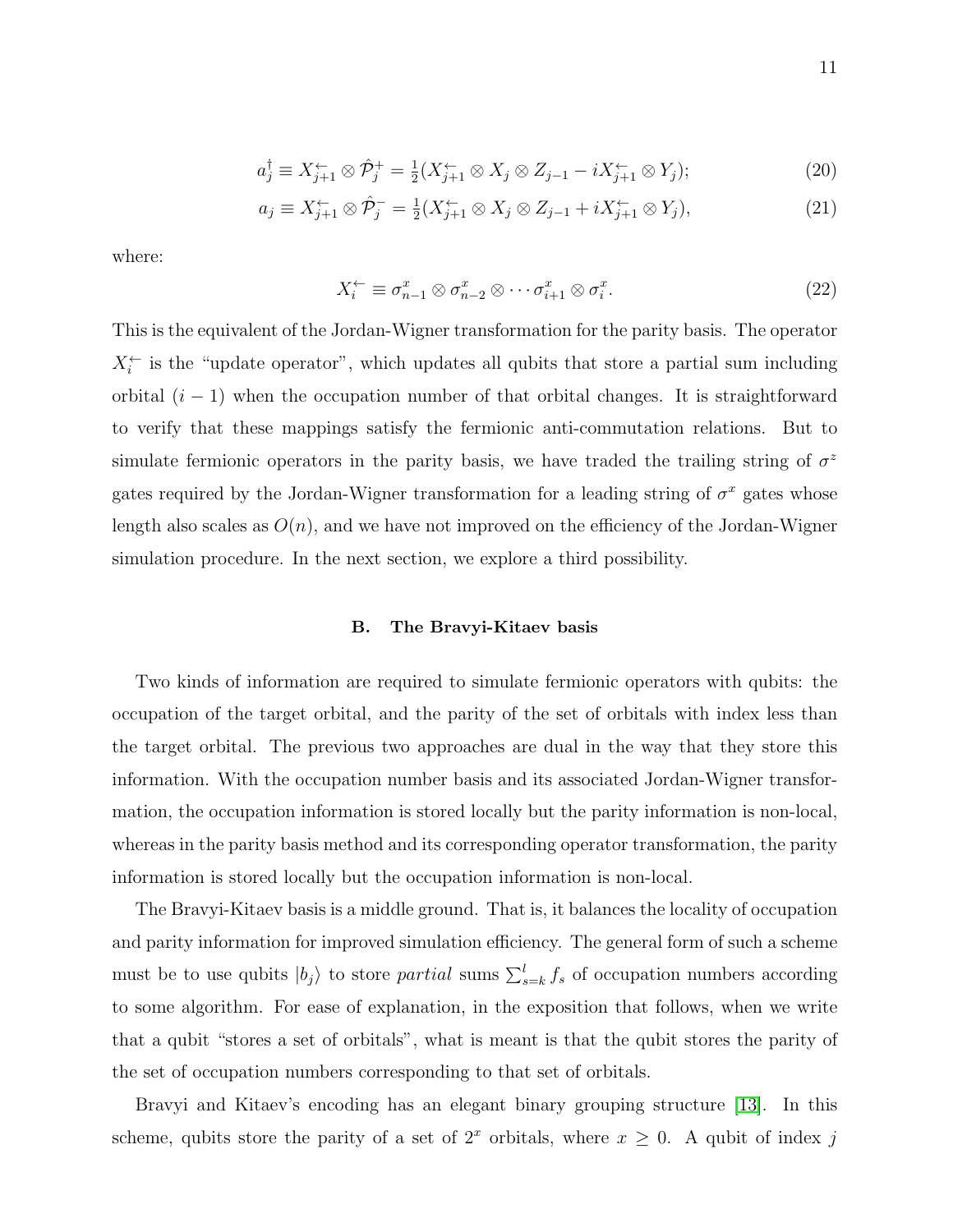always stores orbital  $j$ . For even values of  $j$ , this is the only orbital that it stores, but for odd values of j, it also stores a certain set of adjacent orbitals with index less than j. Just as with the parity basis transformation, this encoding can be symbolized in a matrix  $\beta_n$  that acts on bit string vectors corresponding to occupation number basis vectors of length  $n$  to transform them to the corresponding Bravyi-Kitaev-encoded bit strings (again, all additions done mod 2). In terms of these vectors, the map from the occupation number basis to the Bravyi-Kitaev basis is:

$$
b_i = \sum_j [\beta_n]_{ij} f_j,\tag{23}
$$

where the matrix  $\beta_n$  is given in Figure [2](#page-12-0) below.

$$
\beta_{1} = \beta_{1}^{3} = \begin{bmatrix} 1 \\ 1 \end{bmatrix}
$$

$$
\beta_{2^{x+1}} = \begin{bmatrix} \beta_{2^{x}} & \beta_{2^{x}} \\ 0 & \beta_{2^{x}} \end{bmatrix} \quad \beta_{2^{x+1}}^{3} = \begin{bmatrix} \beta_{2^{x}}^{3} & \beta_{2^{x}} \\ 0 & \beta_{2^{x}}^{3} \end{bmatrix}
$$

<span id="page-12-0"></span>FIG. 2: The matrix  $\beta_n$  that transforms occupation number basis vectors of length n into the Bravyi-Kitaev basis.  $\beta_1$  is a  $(1 \times 1)$  matrix with a single entry of 1. Subsequent iterations of the matrix that act on occupation number basis vectors of length  $2^x$  are constructed by taking  $\mathbf{1} \otimes \beta_{2^{x-1}}$ and then filling in the top row of the first quadrant of this matrix with 1's.  $\beta_n$  for  $2^x < n < 2^{x+1}$ is just the  $(n \times n)$  segment of  $\beta_{2^{x+1}}$  that includes  $b_0$  through  $b_{n-1}$ . The recursion pattern for the inverse transformation matrix is also shown. An entry of 1 in row  $b_i$ , column  $f_j$  means that  $b_i$  is a partial sum including  $f_j$ .

For example, to change the occupation number basis state  $|10100111\rangle$  into its corresponding Bravyi-Kitaev basis state  $|10101101\rangle$ , we act with the matrix  $\beta_8$  on the appropriate bit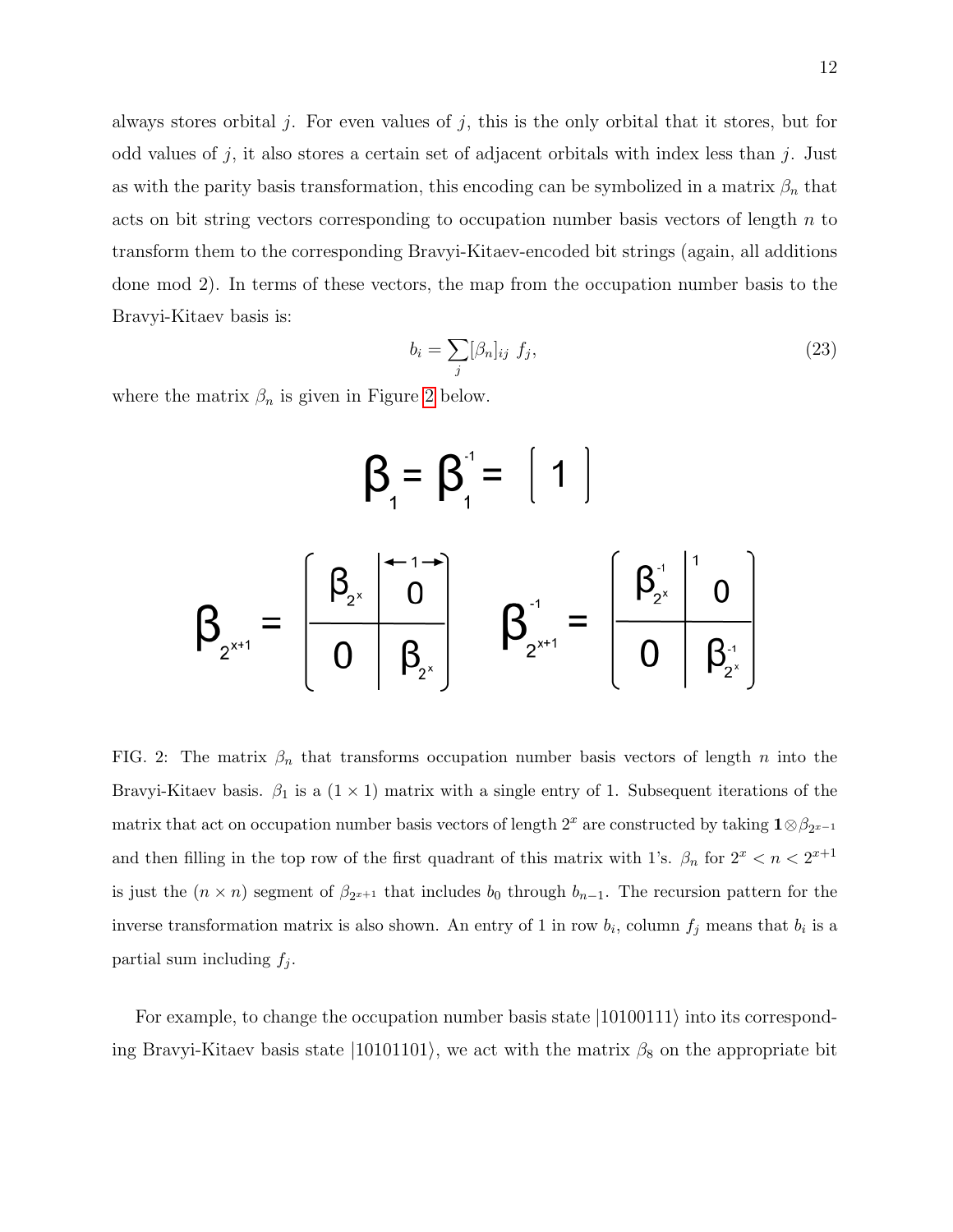string vector:

|  | $f_7$ $f_6$ $f_5$ $f_4$ $f_3$ $f_2$ $f_1$ $f_0$ |  |  |  |  |  |
|--|-------------------------------------------------|--|--|--|--|--|
|  |                                                 |  |  |  |  |  |
|  |                                                 |  |  |  |  |  |
|  |                                                 |  |  |  |  |  |
|  |                                                 |  |  |  |  |  |
|  |                                                 |  |  |  |  |  |
|  |                                                 |  |  |  |  |  |
|  |                                                 |  |  |  |  |  |
|  |                                                 |  |  |  |  |  |

This encoding strikes a balance between the occupation number basis and the parity basis methods. The parity of occupied orbitals up to orbital  $j$  is no longer stored in a single qubit, but the Bravyi-Kitaev encoding stores the parity of orbitals with index less than  $j$  in a few partial sums whose number scales as  $O(\log j) \leq O(\log n)$  [\[13\]](#page-37-8). Likewise, we no longer need to update all the qubits with index greater than  $j$ , but only those that store partial sums which include occupation number  $j$ . Each occupation number enters an additional partial sum only if the number of single particle states  $n$  is doubled, and so the overall cost of simulating a single fermionic operator with qubits scales as  $O(\log n)$  [\[13\]](#page-37-8).

Given this encoding, we need to determine — for an arbitrary index  $j$  — which qubits in the Bravyi-Kitaev basis store the parity of all orbitals with index less than  $j$ , which qubits store a partial sum including orbital  $j$ , and which qubits determine whether qubit  $j$  has the same parity or inverted parity with respect to orbital  $j$ . These sets of indices will allow us to explicitly construct the fermionic creation and annihilation operators in the Bravyi-Kitaev basis. In the next section, we define these sets of qubit indices.

### <span id="page-13-0"></span>IV. SETS OF QUBITS RELEVANT TO THE BRAVYI-KITAEV BASIS

In this section we define the sets of qubits that are involved in the Bravyi-Kitaev transformation. These are the parity set (the qubits in the Bravyi-Kitaev basis that store the parity of all orbitals with index less than  $j$ ), the *update set* (the qubits that store a partial sum including orbital j), and the *flip set* (the qubits that determine whether qubit j has the same parity as orbital  $j$ ).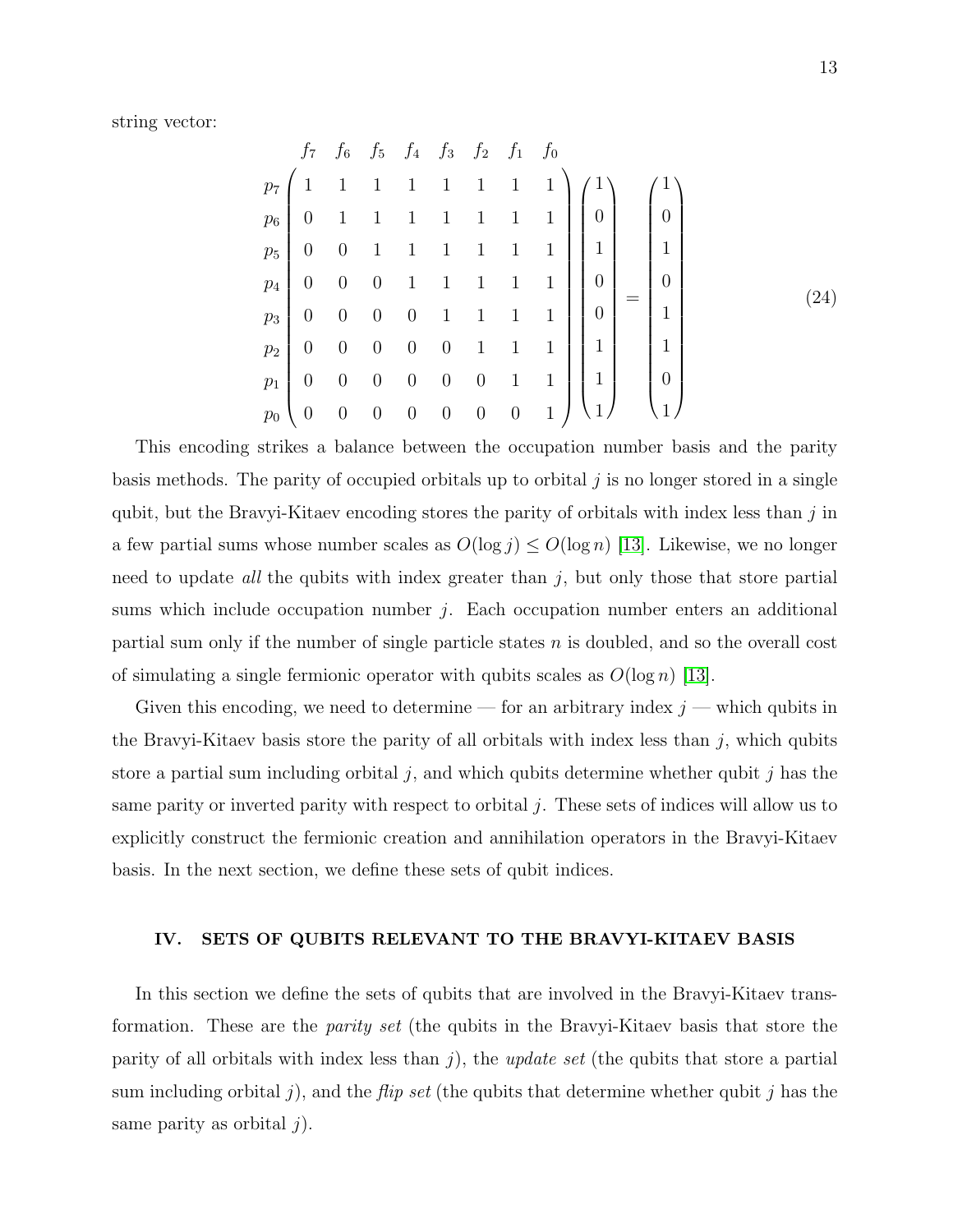### A. The parity set

For an arbitrary index j, we would like to know which set of qubits in the Bravyi-Kitaev basis tells us whether or not the state of the quantum computer needs to acquire a phase change of −1 under the action of a creation or annihilation operator acting on orbital j. The parity of this set of qubits has the same parity as the set of orbitals with index less than j, and so we will call this set of qubit indices the "parity set" of index j, or  $P(j)$ . To determine the elements of  $P(j)$ , we consider the transformation from the Bravyi-Kitaev basis to the parity basis. From equation [\(16\)](#page-9-0) we know that  $p_i = \sum_j [\pi_n]_{ij} f_j$ . Given the inverse transformation matrix  $\beta_n^{-1}$ , it is also true that:

$$
f_j = \sum_k [\beta_n^{-1}]_{jk} b_k,\tag{25}
$$

and hence:

$$
p_i = \sum_j [\pi_n]_{ij} \left( \sum_k [\beta_n^{-1}]_{jk} b_k \right) \tag{26}
$$

$$
= \sum_{k} [\pi_n \beta_n^{-1}]_{ik} b_k \tag{27}
$$

The matrix  $\pi_n \beta_n^{-1}$  is the transformation matrix from the Bravyi-Kitaev basis to the parity basis. Therefore, the nonzero entries to the right of the main diagonal in row i of the matrix  $\pi_n \beta_n^{-1}$  give the indices of qubits in the Bravyi-Kitaev basis that can be used to compute the cumulative parity of orbitals with index less than  $i$ . An entry of 1 in row  $i$ , column  $j$  of  $\pi_n \beta_n^{-1}$  (where  $j < i$ , i.e. to the right of the main diagonal by our numbering) indicates that  $j \in P(i)$ :

|                |                |                                       | 6 | $\overline{5}$ | $\overline{4}$ | $3^{\circ}$    |                             | $2 \quad 1$    | $\overline{0}$          |                                                                                                                                                                                            |      |  |  |  |
|----------------|----------------|---------------------------------------|---|----------------|----------------|----------------|-----------------------------|----------------|-------------------------|--------------------------------------------------------------------------------------------------------------------------------------------------------------------------------------------|------|--|--|--|
|                | $\overline{7}$ |                                       |   |                |                |                |                             |                | $1 \t0 \t1 \t0 \t0 \t0$ | $\left\{ \begin{aligned} & P(7)=\{6,5,3\} \\ & P(6)=\{5,3\} \\ & P(5)=\{4,3\} \\ & P(4)=\{3\} \\ & P(3)=\{2,1\} \\ & P(2)=\{1\} \\ & P(1)=\{0\} \\ & P(0)=\emptyset \end{aligned} \right.$ |      |  |  |  |
|                | $\overline{6}$ |                                       |   |                |                |                | $0 \quad 1 \quad 0 \quad 0$ |                | $\overline{0}$          |                                                                                                                                                                                            | (28) |  |  |  |
|                | $\overline{5}$ |                                       |   |                |                |                | $1\quad 1\quad 0\quad 0$    |                | $\overline{0}$          |                                                                                                                                                                                            |      |  |  |  |
|                |                | $\begin{bmatrix} 4 \end{bmatrix}$ 0 0 |   |                |                |                | $\overline{0}$              | $\overline{0}$ | $\overline{0}$          | which implies :                                                                                                                                                                            |      |  |  |  |
| $\pi_8\beta_8$ | $\overline{3}$ |                                       |   |                |                |                | $0 \quad 1 \quad 1 \quad 1$ |                | $\theta$                |                                                                                                                                                                                            |      |  |  |  |
|                | $\overline{2}$ | $\theta$                              |   | $\theta$       | $\overline{0}$ | $0\quad 1$     |                             |                | $\sim 0$                |                                                                                                                                                                                            |      |  |  |  |
|                | $\mathbf{1}$   |                                       |   |                | $\overline{0}$ | $\overline{0}$ | $\overline{0}$              |                |                         |                                                                                                                                                                                            |      |  |  |  |
|                | $\overline{0}$ | $\overline{0}$                        |   |                | $\overline{0}$ | $\overline{0}$ | $\overline{0}$              | $\overline{0}$ |                         |                                                                                                                                                                                            |      |  |  |  |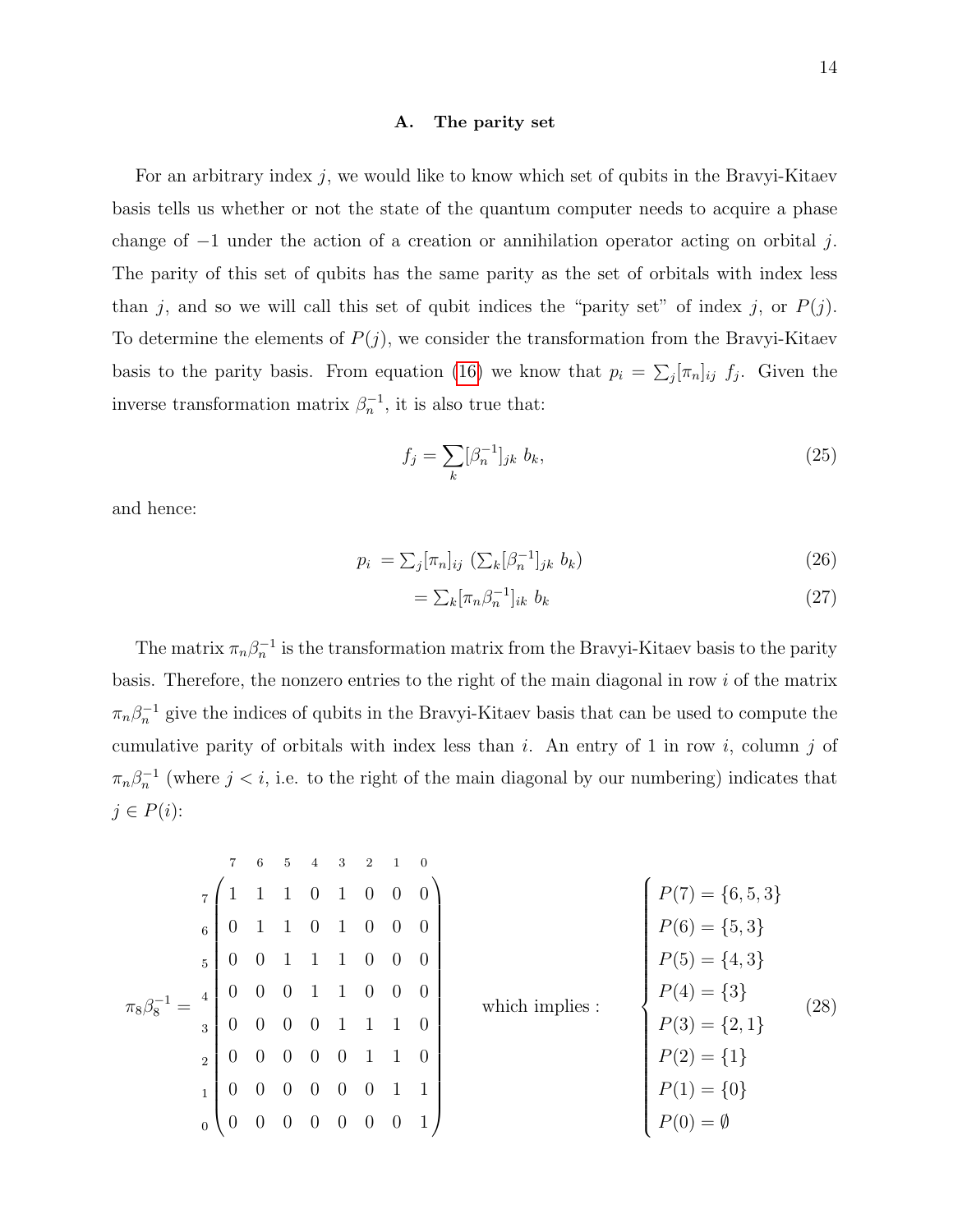### B. The update set

For arbitrary j, we define the set of qubits (other than qubit j) that must be updated when the occupation of orbital j changes. We call this set the "update set" of index j, or  $U(j)$ . This is the set of qubits in the Bravyi-Kitaev basis that store a partial sum including orbital j. Any Bravyi-Kitaev qubit that stores a partial sum that includes occupation number  $j$  is in  $U(j)$ . Since even indexed qubits store only the occupation of the corresponding orbital, update sets contain only odd indices. It is straightforward to determine the elements of  $U(j)$ from the transformation matrix  $\beta_n$  that maps bit strings in the occupation number basis to the Bravyi-Kitaev basis. The columns of this transformation matrix show which qubits in the Bravyi-Kitaev basis store a particular orbital, and so the nonzero entries in column j above the main diagonal determine the qubits other than qubit j that must be updated when the occupancy of orbital  $j$  changes. These are the elements of the update set.

|           |                | $f_7$            | $f_6$          |          | $f_5$ $f_4$ $f_3$ $f_2$ $f_1$ $f_0$ |                |                  |              |              |                                   |  |
|-----------|----------------|------------------|----------------|----------|-------------------------------------|----------------|------------------|--------------|--------------|-----------------------------------|--|
| $\beta_8$ | b <sub>7</sub> |                  |                |          |                                     |                | $\mathbf{1}$     | $\mathbf{1}$ | $\mathbf{1}$ | $=\emptyset$                      |  |
|           | $b_6$          | $\overline{0}$   |                | $\theta$ | $\overline{0}$                      | $\theta$       | $\boldsymbol{0}$ | $\theta$     | $\theta$     | $U(6) = \{7\}$                    |  |
|           | $b_5$          | $\overline{0}$   | $\overline{0}$ |          | 1                                   | $\overline{0}$ | $\overline{0}$   | $\theta$     | $\theta$     | $U(5) = \{7\}$                    |  |
|           | $b_4$          | $\theta$         | $\overline{0}$ | $\theta$ | 1                                   | $\overline{0}$ | $\overline{0}$   | $\theta$     | $\theta$     | $U(4) = \{5, 7\}$                 |  |
|           | $b_3$          | $\overline{0}$   | $\overline{0}$ | $\theta$ | $\theta$                            |                | $\mathbf{1}$     |              | $\mathbf{1}$ | which implies :<br>$U(3) = \{7\}$ |  |
|           | b <sub>2</sub> | $\overline{0}$   | $\overline{0}$ | $\theta$ | $\theta$                            | $\overline{0}$ | $\mathbf{1}$     | $\theta$     | $\theta$     | $U(2) = \{3, 7\}$                 |  |
|           | $b_1$          | $\boldsymbol{0}$ | $\overline{0}$ | $\theta$ | $\theta$                            | $\theta$       | $\overline{0}$   | 1            | 1            | $U(1) = \{3, 7\}$                 |  |
|           | $b_0$          | $\theta$         | $\theta$       | $\theta$ | $\theta$                            | $\theta$       | $\boldsymbol{0}$ | $\theta$     | $\mathbf{1}$ | $U(0) = \{1, 3, 7\}$              |  |
|           |                |                  |                |          |                                     |                |                  |              |              | $\left( 29\right)$                |  |

It should be clear that update sets depend on the size of the basis used. For example, if 16 basis functions were used instead of the 8 used in the example above, all the update sets other than  $U(7)$  would also include index 15.

### C. The flip set

For arbitrary  $j$ , we need to know what set of Bravyi-Kitaev qubits determines whether qubit j has the same parity or inverted parity with respect to orbital j. We will call this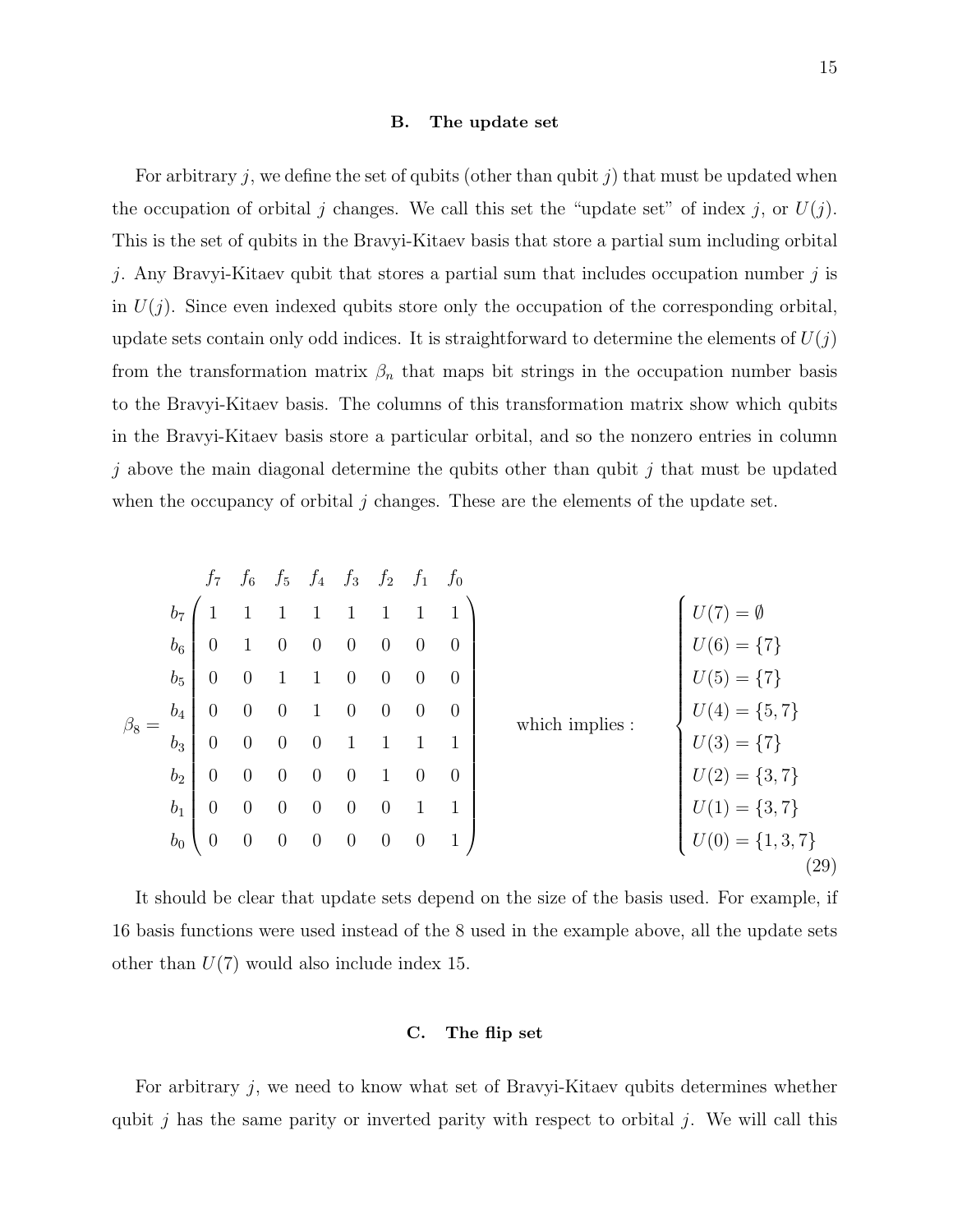set of Bravyi-Kitaev qubits the "flip set" of j, or  $F(j)$ , because this set is responsible for whether  $b_j$  has flipped parity with respect to  $f_j$ . This is the set that stores the parity of occupation numbers other than  $f_j$  in the sum  $b_j$ . Since even-indexed qubits store only the orbital with the same index, the flip set of even indices is always the empty set. One can determine the elements of  $F(j)$  by looking at the inverse transformation matrix  $\beta_n^{-1}$  that maps bit strings in the Bravyi-Kitaev basis to the occupation number basis. The columns with nonzero entries to the right of the main diagonal in row  $i$  of this inverse transformation matrix give the indices of the Bravyi-Kitaev qubits that together store the same set of orbitals as is stored by  $|b_i\rangle$ . These are the elements of the flip set.

$$
b_{7} b_{6} b_{5} b_{4} b_{3} b_{2} b_{1} b_{0}
$$
\n
$$
f_{7} \begin{pmatrix} 1 & 1 & 1 & 0 & 1 & 0 & 0 & 0 & 0 \\ 0 & 1 & 0 & 0 & 0 & 0 & 0 & 0 & 0 \\ 0 & 0 & 1 & 1 & 0 & 0 & 0 & 0 & 0 \\ 0 & 0 & 0 & 1 & 0 & 0 & 0 & 0 & 0 \\ 0 & 0 & 0 & 0 & 1 & 1 & 1 & 0 & 0 \\ 0 & 0 & 0 & 0 & 0 & 1 & 1 & 1 & 0 \\ 0 & 0 & 0 & 0 & 0 & 1 & 1 & 0 & 0 \\ 0 & 0 & 0 & 0 & 0 & 0 & 1 & 1 & 0 \\ 0 & 0 & 0 & 0 & 0 & 0 & 1 & 1 & 0 \\ 0 & 0 & 0 & 0 & 0 & 0 & 1 & 1 & 0 \\ 0 & 0 & 0 & 0 & 0 & 0 & 0 & 1 & 1 \end{pmatrix}
$$
\nwhich implies:  
\n
$$
f_{8} \begin{cases} F(7) = \{6, 5, 3\} \\ F(6) = \emptyset \\ F(5) = \{4\} \\ F(4) = \emptyset \\ F(3) = \{2, 1\} \\ F(2) = \emptyset \\ F(1) = \{0\} \\ F(0) = \emptyset \end{cases}
$$
\n(30)

With these sets defined, we can derive the mapping from fermionic operators to qubit operators that is the equivalent of the Jordan-Wigner transformation in the Bravyi-Kitaev basis.

### <span id="page-16-0"></span>V. THE BRAVYI-KITAEV TRANSFORMATION

In this section we will give an explicit prescription, in terms of Pauli matrices, for representing the creation and annihilation operators that act on the Bravyi-Kitaev basis states. Operating in this basis requires that we find the analogues to the qubit creation and annihilation operators ( $\hat{Q}^{\pm}$  in the occupation number basis,  $\hat{\mathcal{P}}^{\pm}$  in the parity basis) as well as the parity operator,  $Z_i^{\rightarrow}$ , and the update operator,  $X_i^{\leftarrow}$ , in the Bravyi-Kitaev basis. We will first define some notation.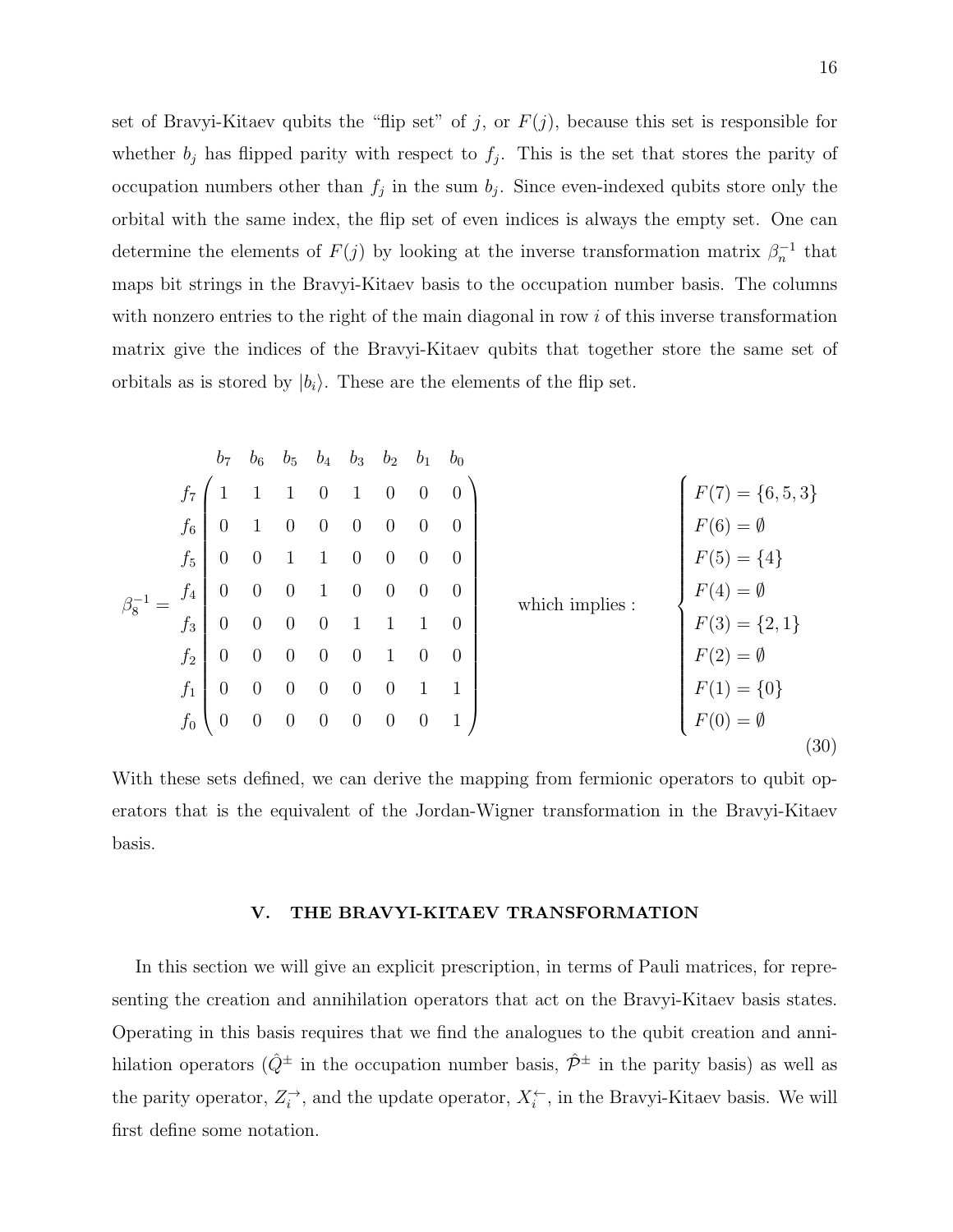For our purposes it is the parity of subsets of orbitals or qubits that matters, not the individual occupation numbers or states of the qubits in the set. Thus, it is useful to define operators that project onto the subspace of the Hilbert space of the entire computer for which the subset of qubits with indices in  $S$  has the parity selected for by the operator (even for  $\hat{E}_s$ , odd for  $\hat{O}_s$ ). We can express these operators in terms of Pauli matrices as follows:

$$
\hat{E}_S = \frac{1}{2}(\mathbf{1} + Z_S), \qquad \hat{O}_S = \frac{1}{2}(\mathbf{1} - Z_S), \tag{31}
$$

where  $Z_S$  is shorthand for the  $\sigma^z$  gate applied to all qubits in S. With this notation established, we will next write equations for the qubit operators in the Bravyi-Kitaev basis that represent creation and annihilation operators acting on orbital  $j$ . To begin we will consider the case for which  $j$  is even, because this will allow us to build intuition for the more difficult case for which  $j$  is odd.

### A. Representing  $a_i^{(\dagger)}$  $j^{(+)}_{j}$  in the Bravyi-Kitaev basis for  $j$  even

In the case that j is even, we should act with  $\hat{Q}^{\pm}$  on qubit j, just as for the Jordan-Wigner transformation, because the Bravyi-Kitaev encoding stores orbitals with  $j = 0 \pmod{2}$  in the qubit with the same index. There are then two additional tasks that dictate how to represent the fermionic operators in the Bravyi-Kitaev basis: determining the parity of occupied orbitals with index less than  $j$ , and updating qubits with index greater than  $j$  that store a partial sum that includes occupation number j.

The parity of the set of qubits in  $P(j)$  is equal to that of the set of orbitals with index less than j. By analogy with the Jordan-Wigner transformation, we act with  $\sigma^z$  on all qubits with indices in  $P(j)$ , that is, we apply the operator  $Z_{P(j)}$ . The number of qubits in  $P(j)$ scales as  $O(\log j) \leq O(\log n)$  [\[13\]](#page-37-8).

Secondly, by analogy with the parity basis method, we also act with  $\sigma^x$  on all qubits in the appropriate  $U(j)$ ; that is, we apply the operator  $X_{U(j)}$ . This has the effect of updating all the qubits that store a set of orbitals including orbital j. The size of  $U(j)$  also scales like  $O(\log n)$  [\[13\]](#page-37-8). To summarize: to represent  $a_j^{\dagger}$  or  $a_j$  in the Bravyi-Kitaev basis, for j even, we act with  $\sigma^z$  on all qubits in  $P(j)$ ,  $\hat{Q}^{\pm}$  on qubit j, and with  $\sigma^x$  on all qubits in  $U(j)$ :

$$
a_j^{\dagger} \equiv X_{U(j)} \otimes \hat{Q}_j^+ \otimes Z_{P(j)} = \frac{1}{2}(X_{U(j)} \otimes X_j \otimes Z_{P(j)} - iX_{U(j)} \otimes Y_j \otimes Z_{P(j)}); \tag{32}
$$

$$
a_j \equiv X_{U(j)} \otimes \hat{Q}_j^{-} \otimes Z_{P(j)} = \frac{1}{2}(X_{U(j)} \otimes X_j \otimes Z_{P(j)} + iX_{U(j)} \otimes Y_j \otimes Z_{P(j)}).
$$
(33)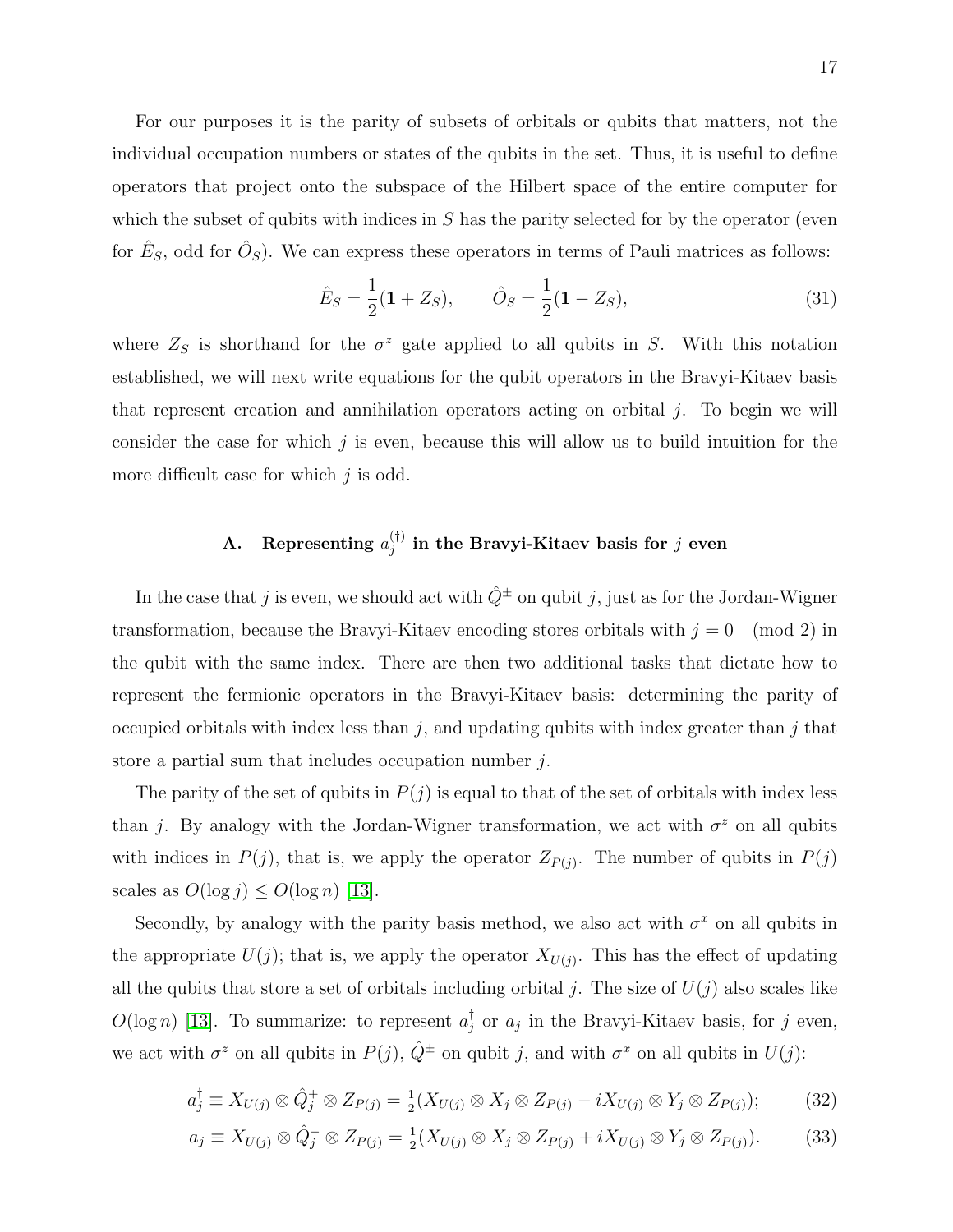In the next section, we will consider the case for which  $i$  is odd.

### B. Representing  $a_i^{(\dagger)}$  $j^{(1)}$  in the Bravyi-Kitaev basis for  $j$  odd

To represent the creation or annihilation of a particle in orbital  $j$  in the Bravyi-Kitaev basis, for j even, we could simply act with  $\hat{Q}^{\pm}$  on qubit j because that qubit stores only the occupation of orbital j. For j odd, qubit j stores a partial sum of occupation numbers of orbitals including, but not limited to, orbital  $j$ . Thus, in this case the state of Bravyi-Kitaev qubit j is either equal to the occupation of orbital j (if the parity of the other orbitals that it stores is even), or opposite to that of orbital  $j$  (if the parity of the other orbitals that it stores is 1). Thus, whether representing the creation or annihilation of a particle in orbital j requires that we act with  $\hat{Q}^+$  or  $\hat{Q}^-$  on qubit j in the Bravyi-Kitaev basis depends on the parity of all occupation numbers other than  $f_j$  that are included in the partial sum  $b_j$  — i.e. the parity of the flip set of index j. If the parity of the set of qubits with indices in  $F(j)$  is even, then the creation or annihilation of a particle in orbital  $j$  requires acting with  $\hat{Q}^+$  or  $\hat{Q}$ <sup>−</sup>, respectively, as usual. But if the parity of this set of qubits is odd, then the creation of a particle requires acting with  $\hat{Q}^-$  and the annihilation of a particle requires acting with  $\hat{Q}^+$ . The Bravyi-Kitaev analogues to the qubit creation and annihilation operators are therefore:

$$
\hat{\Pi}_{j}^{\pm} \equiv \hat{Q}_{j}^{\pm} \otimes \hat{E}_{F(j)} - \hat{Q}_{j}^{\mp} \otimes \hat{O}_{F(j)} = \frac{1}{2} (X_{j} \otimes Z_{F(j)} \mp iY_{j}). \tag{34}
$$

The updating procedure in this case in which  $j$  is odd works in exactly the same way as it does in the case that  $j$  is even. In applying the parity operator, however, we need only consider the qubits that are in  $P(j)$  but not in  $F(j)$ , because the relative sign in the  $\hat{\Pi}_{j}^{\pm}$ operator implicitly calculates the parity of the subset of the parity set that is also in the flip set of index  $j$ . It is convenient to therefore introduce the new "remainder set":

$$
R(j) \equiv P(j) \setminus F(j). \tag{35}
$$

Thus, the fermionic creation and annihilation operators acting on orbital  $j$  for  $j$  odd are represented in the Bravyi-Kitaev basis as follows:

$$
a_j^{\dagger} \equiv X_{U(j)} \otimes \hat{\Pi}_j^+ \otimes Z_{R(j)} = \frac{1}{2} (X_{U(j)} \otimes X_j \otimes Z_{P(j)} - i X_{U(j)} \otimes Y_j \otimes Z_{R(j)}); \tag{36}
$$

$$
a_j \equiv X_{U(j)} \otimes \hat{\Pi}_j^- \otimes Z_{R(j)} = \frac{1}{2}(X_{U(j)} \otimes X_j \otimes Z_{P(j)} + iX_{U(j)} \otimes Y_j \otimes Z_{R(j)}).
$$
 (37)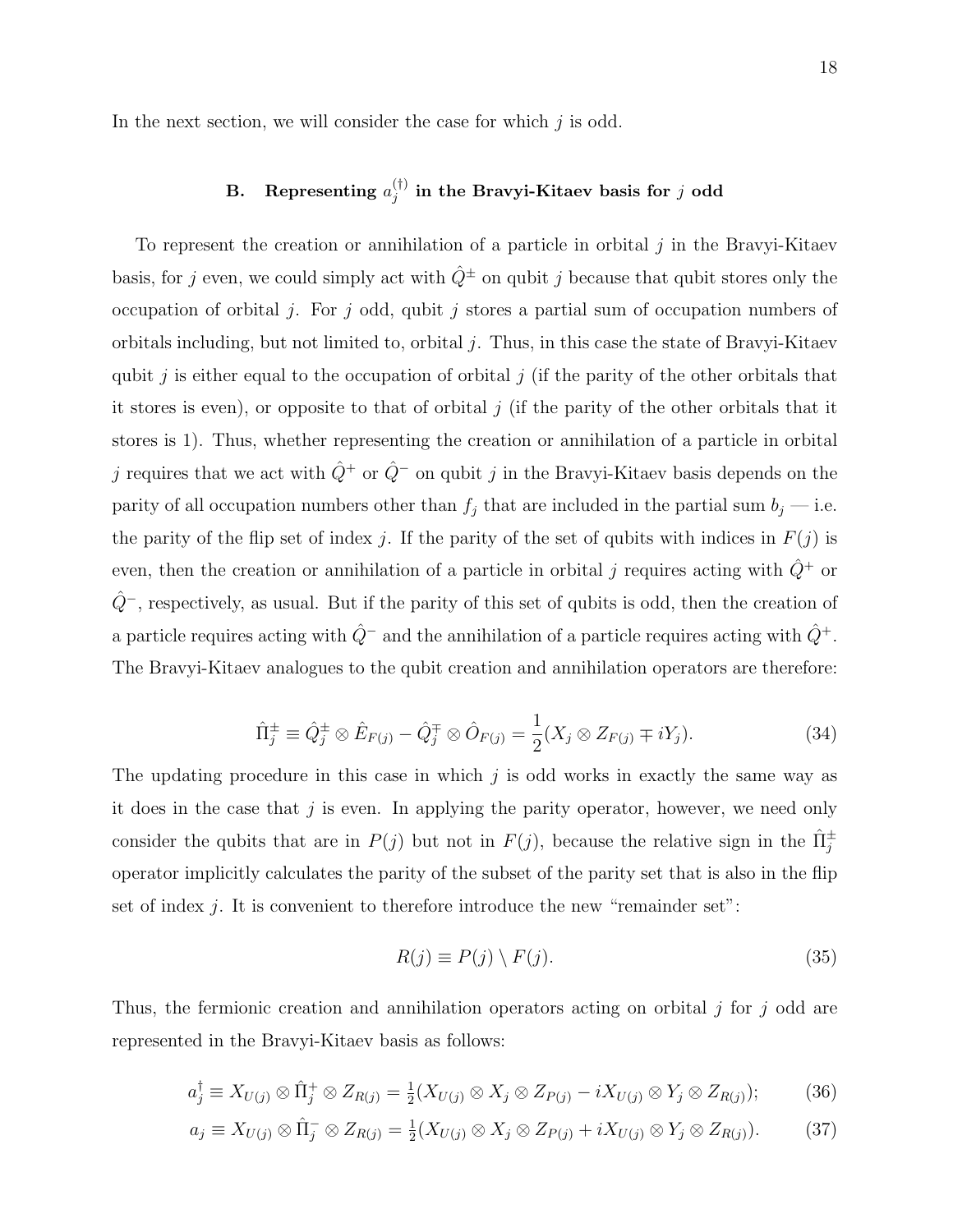It is evident by inspection that the only difference in the algebraic form of the operators between the even- and odd-indexed cases is that the second term involves  $Z_{P(j)}$  for the even case, but  $Z_{R(j)}$  for the odd case. Therefore we define:

$$
\rho(j) \equiv \begin{cases} P(j) & \text{if } j \text{ is even;} \\ R(j) & \text{if } j \text{ is odd.} \end{cases}
$$
 (38)

Now the fermionic creation and annihilation operators acting on arbitrary j are represented in the Bravyi-Kitaev basis as:

$$
a_j^{\dagger} \equiv X_{U(j)} \otimes \hat{\Pi}_j^+ \otimes Z_{R(j)} = \frac{1}{2}(X_{U(j)} \otimes X_j \otimes Z_{P(j)} - iX_{U(j)} \otimes Y_j \otimes Z_{\rho(j)}); \tag{39}
$$

$$
a_j \equiv X_{U(j)} \otimes \hat{\Pi}_j^- \otimes Z_{R(j)} = \frac{1}{2}(X_{U(j)} \otimes X_j \otimes Z_{P(j)} + iX_{U(j)} \otimes Y_j \otimes Z_{\rho(j)}).
$$
(40)

These are useful basic results, but the operators that appear in the molecular electronic Hamiltonian are actually products of these creation and annihilation operators. In the next section, we derive general expressions for products of these second-quantized operators.

# <span id="page-19-0"></span>VI. PAULI REPRESENTATIONS OF SECOND-QUANTIZED OPERATORS IN THE BRAVYI-KITAEV BASIS

In this Section we derive simplified algebraic expressions for classes of Hermitian secondquantized fermionic operators in the Bravyi-Kitaev basis. The five relevant classes of operators are summarized in Table [I.](#page-20-0) We will give complete compact algebraic expressions for only the number operators and the Coulomb and exchange operators. It is not possible to give the algebraic form for the remaining three classes of operators without considering an impractical number of sub-cases, so we opt to give general expressions for products of the form  $a_i^{\dagger} a_j$ , and show how to use these results to generate algebraic expressions for the remaining classes of operators.

### <span id="page-19-1"></span>A. Number operators:  $h_{ii} a_i^{\dagger}$  $\frac{1}{i}a_i$

The number operators are of the form  $h_{ii} a_i^{\dagger} a_i$  and have eigenvalues corresponding to the occupation number of orbital i. We would like to find a simplified expression for this class of operators in the Bravyi-Kitaev basis.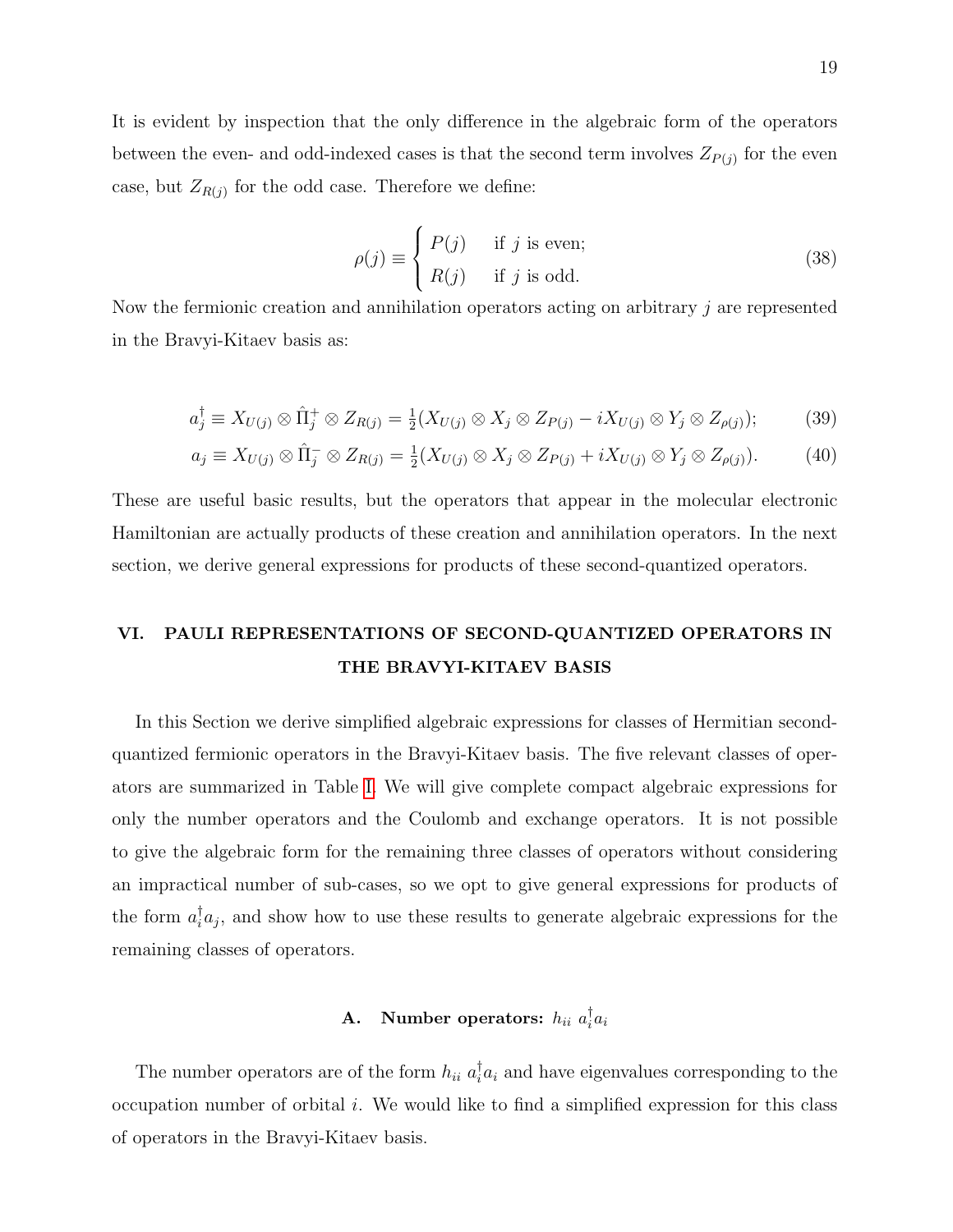| Operator                   | Second quantized form                                                                                              |
|----------------------------|--------------------------------------------------------------------------------------------------------------------|
| Number operator            | $h_{ii}$ $a_i^{\dagger} a_i$                                                                                       |
| Coulomb/exchange operators | $h_{ijji} a_i^{\dagger} a_j^{\dagger} a_j a_i$                                                                     |
| Excitation operator        | $h_{ij}$ $(a_i^{\dagger} a_j + a_i^{\dagger} a_i)$                                                                 |
| Number-excitation operator | $\left h_{ijjk}\;(a_i^\dagger a_j^\dagger a_j a_k + a_k^\dagger a_j^\dagger a_j a_i)\right $                       |
| Double excitation operator | $\left\langle h_{ijkl}\left(a_i^\dagger a_j^\dagger a_k a_l + a_l^\dagger a_k^\dagger a_j a_i\right)\right\rangle$ |

<span id="page-20-0"></span>TABLE I: The five classes of Hermitian second quantized operators that appear in electronic Hamiltonians. In general the overlap integrals  $h_{ij}$  and  $h_{ijkl}$  may be complex.

Given the results of Section [V,](#page-16-0) we can write the following:

$$
a_i^{\dagger} a_i = \frac{1}{2} (X_{U(i)} \otimes X_i \otimes Z_{P(i)} - i X_{U(i)} \otimes Y_i \otimes Z_{P(i)})
$$
  
 
$$
\times \frac{1}{2} (X_{U(i)} \otimes X_i \otimes Z_{P(i)} + i X_{U(i)} \otimes Y_i \otimes Z_{P(i)}).
$$
 (41)

Given that  $\sigma^x \sigma^x = \sigma^y \sigma^y = \sigma^z \sigma^z = 1$ , it follows that  $(X_S)^2 = (Y_S)^2 = (Z_S)^2 = 1$ . We are left with:

$$
a_i^{\dagger} a_i = \frac{1}{4} [\mathbf{1} + i(X_i Y_i) \otimes Z_{P(i) \setminus \rho(i)} - i(Y_i X_i) \otimes Z_{P(i) \setminus \rho(i)} + \mathbf{1}] \tag{42}
$$

$$
=\frac{1}{2}(\mathbf{1}-Z_i\otimes Z_{P(i)\setminus\rho(i)}).
$$
\n(43)

Now, when *i* is even,  $\rho(i) = P(i)$ , and so  $P(i) \setminus \rho(i) = \emptyset$ . When *i* is odd,  $\rho(i) = R(i)$ , and so  $P(i) \setminus \rho(i) = F(i)$ . Conveniently,  $F(i) = \emptyset$  for i even, so if we define the following:

$$
F(i) \equiv F(i) \cup \{i\},\tag{44}
$$

then we can represent the number operators for arbitrary  $i$  (even or odd) as follows:

$$
a_i^{\dagger} a_i = \frac{1}{2} (\mathbf{1} - Z_{\underline{F(i)}}). \tag{45}
$$

In the next section we consider the Coulomb and exchange operators.

#### B. Coulomb and exchange operators:  $h_{ijji}$   $a_i^\dagger$  $_{i}^{\dagger}a_{j}^{\dagger}$  $_{j}^{\intercal}a_{j}a_{i}$

The Coulomb operators are of the form  $a_i^{\dagger} a_j^{\dagger} a_j a_i$ , while the exchange operators are of the form  $a_i^{\dagger} a_j^{\dagger} a_i a_j = -a_i^{\dagger} a_j^{\dagger} a_j a_i$ . Since these two kinds of operators can be grouped together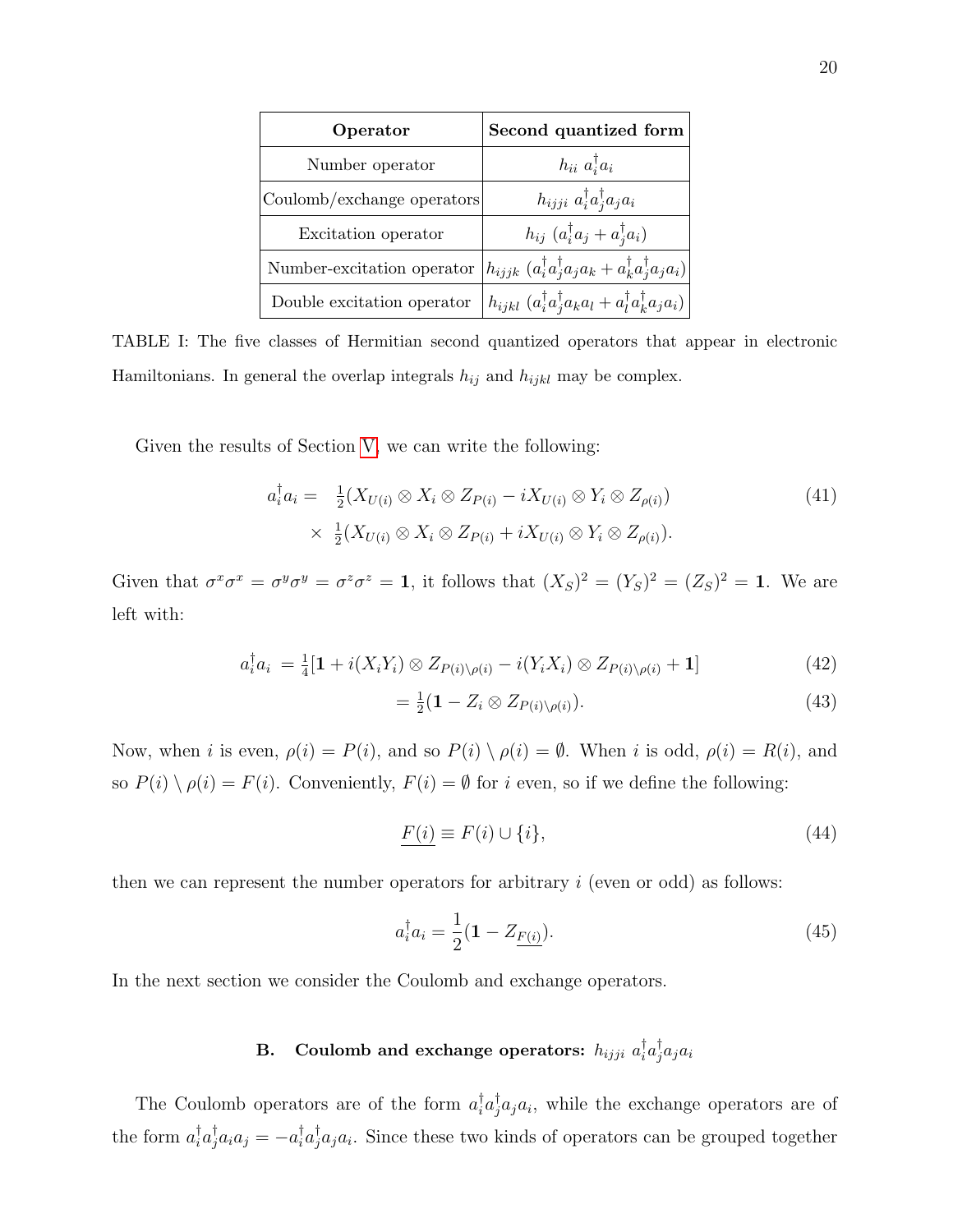algebraically, we consider them as one case. The fermionic anti commutation relations ensure that  $a_i^{\dagger}a_j^{\dagger}a_ja_i = -a_i^{\dagger}a_j^{\dagger}a_ia_j = (a_i^{\dagger}a_i)(a_j^{\dagger}a_j)$ . Thus, we can consider the Coulomb and exchange operators as a product of two number operators. With the result from Section [VI A,](#page-19-1) we can write the following:

$$
a_i^{\dagger} a_j^{\dagger} a_j a_i = \frac{1}{2} (1 - Z_{\underline{F(i)}}) \times \frac{1}{2} (1 - Z_{\underline{F(j)}})
$$
(46)

$$
= \frac{1}{4}(1 - Z_{\underline{F(i)}} - Z_{\underline{F(j)}} + Z_{\underline{F(i)}} Z_{\underline{F(j)}}). \tag{47}
$$

Any overlap between  $\text{supp}(Z_{\underline{F}(i)})$  and  $\text{supp}(Z_{\underline{F}(j)})$ , where  $\text{supp}(\hat{O})$  is the support of the operator  $\hat{O}$ , i.e. those tensor factors on which it acts nontrivially, will result in the local product  $\sigma^z \sigma^z = 1$ . Thus, we only actually need to act with  $\sigma^z$  on the union of  $F(i)$  and  $F(j)$ minus their intersection, i.e. the symmetric difference of these two sets. Thus we define the following notation:

$$
F_{ij} \equiv F(i) \triangle F(j) = (F(i) \cup F(j)) \setminus (F(i) \cap F(j)).
$$
\n(48)

We can then give the algebraic expression for the Coulomb and exchange operators:

$$
a_i^{\dagger} a_j^{\dagger} a_j a_i = \frac{1}{4} (\mathbf{1} - Z_{\underline{F(i)}} - Z_{\underline{F(j)}} + Z_{\underline{F_{ij}}}). \tag{49}
$$

In the next section we consider general products of the form  $a_i^{\dagger} a_j$ .

### C. Products of the form  $a_i^{\dagger}$  $\frac{1}{i}a_j$

We can assume without loss of generality that  $i < j$ . The algebraic form for products of this kind depends on the parity of the indices. There are four cases and we will work through the first case in detail, and simply present the results for the other cases.

Using the result of Section [V,](#page-16-0) we obtain the following when i and j are even:

<span id="page-21-0"></span>
$$
a_i^{\dagger} a_j = \frac{1}{2} (X_{U(i)} \otimes X_i \otimes Z_{P(i)} - i X_{U(i)} \otimes Y_i \otimes Z_{P(i)})
$$
  
 
$$
\times \frac{1}{2} (X_{U(j)} \otimes X_j \otimes Z_{P(j)} + i X_{U(j)} \otimes Y_j \otimes Z_{P(j)}).
$$
 (50)

For each of the four terms resulting from multiplying out the operators in equation [\(50\)](#page-21-0) above, we must consider what products of local qubit operators can result. There are three potential sources of local qubit operator products: overlap between the update set of qubit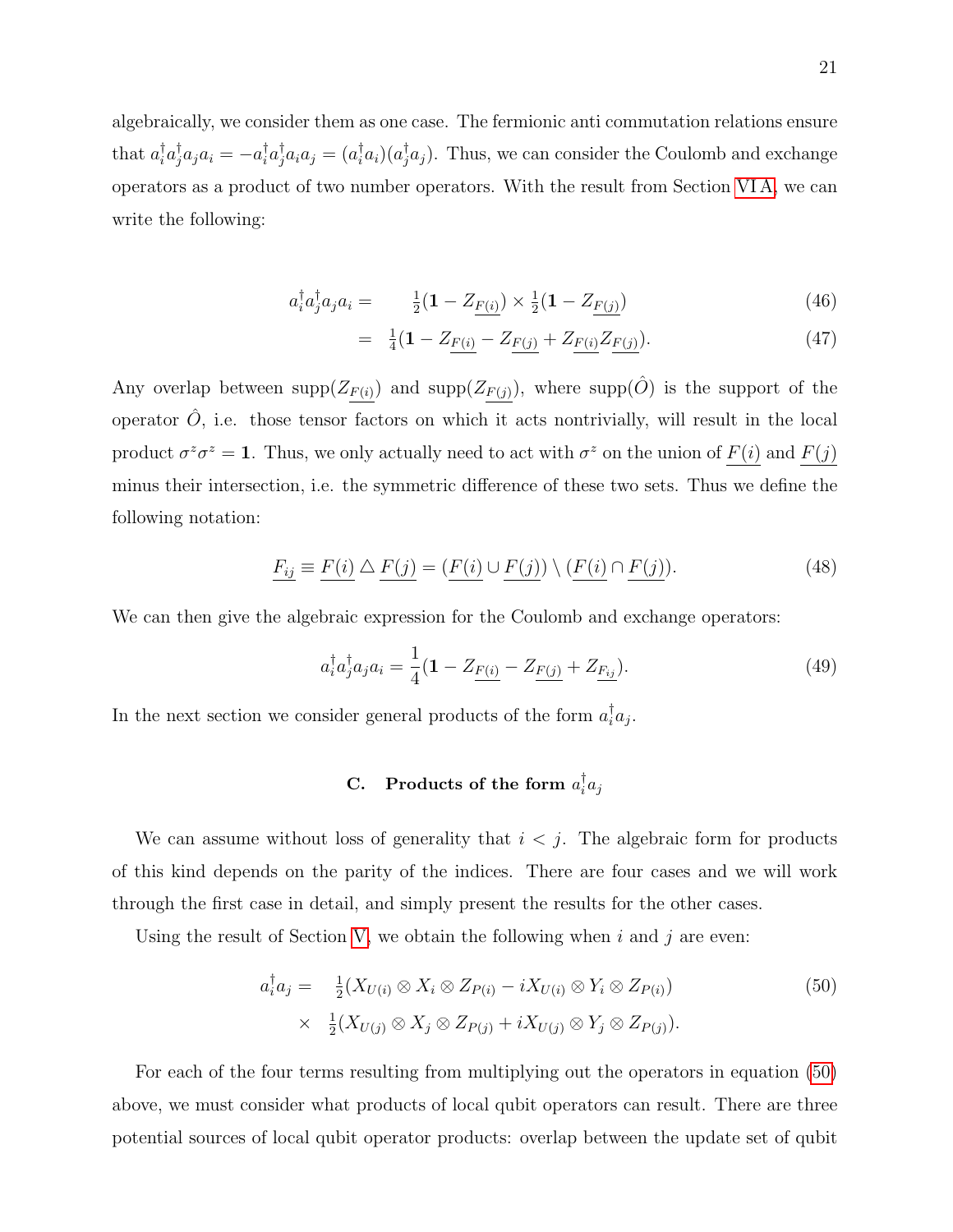i and the update set of qubit j, overlap between the update set of qubit i and the parity set of qubit j, and overlap between the parity set of qubit i and the parity set of qubit j. Any overlap between the update sets of qubits i and j will result in the local product  $\sigma^x \sigma^x = 1$ ; any overlap between the update set of qubit  $i$  and parity set of qubit  $j$  will result in the local product  $\pm i\sigma^y$ ; and any overlap in the parity sets of qubits i and j will result in the local product  $\sigma^z \sigma^z = 1$ . Thus we define the following sets:

$$
U_{ij} \equiv U(i) \triangle U(j), \qquad \alpha_{ij} \equiv U(i) \cap P(j), \qquad P_{ij}^0 \equiv P(i) \triangle P(j). \tag{51}
$$

Note that in the case that  $i$  and  $j$  are even, we do not need to consider the possibility that  $j \in U(i)$  because  $U(i)$  contains only odd elements. Similarly, we do not need to consider the possibility that  $i \in P(j)$ , because  $P(j)$  for j even contains only odd elements.

As an example, we will show how to use the sets defined above to simplify the term  $(X_{U(i)} \otimes X_i \otimes Z_{P(i)})(X_{U(j)} \otimes X_j \otimes Z_{P(j)})$ . For this term, we need only apply  $\sigma^x$  to the set of qubits  $U_{ij} \setminus \alpha_{ij} \cup \{i, j\}, \sigma^y$  to the qubit with index in  $\alpha_{ij}$  (which set in general has at most 1 element, and in the case that i and j are even always contains 1 element), and  $\sigma^z$  to the qubits in the set  $P_{ij}^0 \setminus \alpha_{ij}$ . Thus, this term simplifies to:

$$
(X_{U(i)} \otimes X_i \otimes Z_{P(i)})(X_{U(j)} \otimes X_j \otimes Z_{P(j)}) = -i X_{U_{ij} \setminus \alpha_{ij} \cup \{i,j\}} Y_{\alpha_{ij}} Z_{P_{ij}^0 \setminus \alpha_{ij}}.
$$
(52)

Using the same reasoning for the other terms, we arrive at the following result:

$$
a_i^{\dagger} a_j = \frac{1}{4} X_{U_{ij} \setminus \alpha_{ij}} Y_{\alpha_{ij}} Z_{P_{ij}^0 \setminus \alpha_{ij}} [Y_j X_i - X_j Y_i - i(X_j X_i + Y_j Y_i)]. \tag{53}
$$

This is our result for the case that  $i$  and  $j$  are even. The algebraic expressions for the other cases can be derived in the same manner, with the added complication that the expression for the product  $a_i^{\dagger} a_j$  varies, depending on if  $i \in P(j)$  and/or  $j \in U(i)$ . This complication results in a proliferation of sub-cases: two for the case that i is odd and j is even, three for the case that i is even and j is odd, and four for the case that i and j are odd. The only additional sets we need to define are the analogs of  $P_{ij}^0$  for when one or both of the indices are odd:

$$
P_{ij}^1 \equiv P(i) \triangle R(j), \qquad P_{ij}^2 \equiv R(i) \triangle P(j), \qquad P_{ij}^3 \equiv R(i) \triangle R(j). \tag{54}
$$

The results for all cases are summarized below in Table [II.](#page-25-0) In the following sub-sections we show how to use the contents of Table [II](#page-25-0) to generate algebraic expressions for the excitation operators, the number-excitation operators, and the double-excitation operators.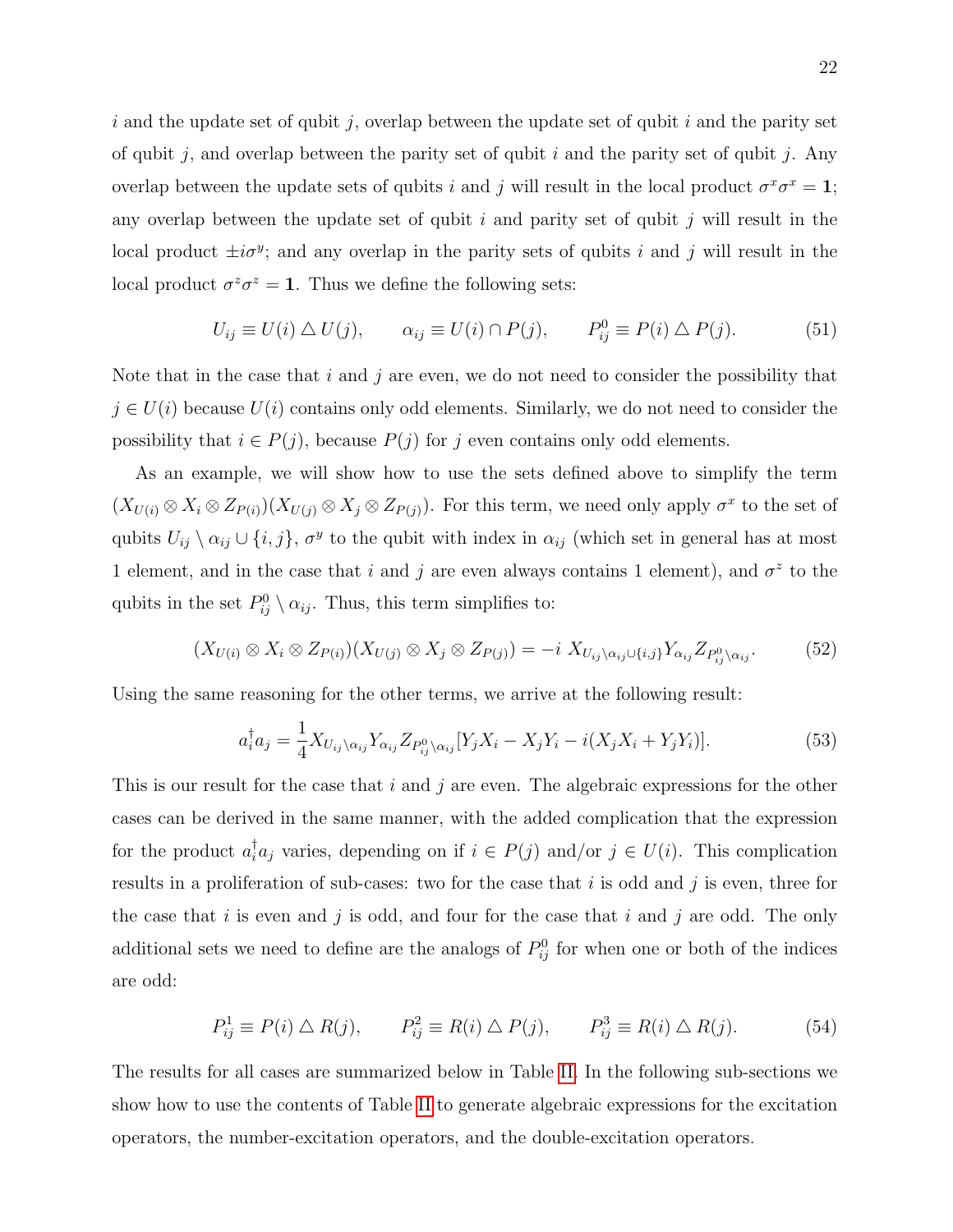#### **D.** Excitation operators:  $h_{ij}$   $(a_i^{\dagger})$  $\frac{\dagger}{i}a_j + a_j^\dagger$  $\frac{1}{j}a_i)$

Providing for the possibility that the integral  $h_{ij}$  is complex, we can write:

$$
h_{ij} (a_i^{\dagger} a_j + a_j^{\dagger} a_i) = \Re\{h_{ij}\}(a_i^{\dagger} a_j + a_j^{\dagger} a_i) + \Im\{h_{ij}\}(a_i^{\dagger} a_j - a_j^{\dagger} a_i).
$$
 (55)

Applying this to the case when  $i$  and  $j$  are even, we find the following:

$$
h_{ij} (a_i^{\dagger} a_j + a_j^{\dagger} a_i) = \frac{1}{2} X_{U_{ij} \setminus \alpha_{ij}} Y_{\alpha_{ij}} Z_{P_{ij}^0 \setminus \alpha_{ij}} [ \Re\{h_{ij}\}(Y_j X_i - X_j Y_i) + \Im\{h_{ij}\}(X_j X_i + Y_j Y_i)]. \tag{56}
$$

Similar expressions for other cases are easily generated by taking the appropriate form of  $a_i^{\dagger}a_j$  from Table [II.](#page-25-0)

#### E. Number-excitation operators:  $h_{ijjk}$   $(a_i^{\dagger})$  $_{i}^{\dagger}a_{j}^{\dagger}$  $_{j}^{\dagger}a_{j}a_{k}+a_{k}^{\dagger}$  $_{k}^{\dagger}a_{j}^{\dagger}$  $\frac{1}{j}a_ja_i)$

Due to the fermionic anti-commutation relations, the following is true:

$$
a_i^{\dagger} a_j^{\dagger} a_j a_k + a_k^{\dagger} a_j^{\dagger} a_j a_i = (a_i^{\dagger} a_k + a_k^{\dagger} a_i)(a_j^{\dagger} a_j). \tag{57}
$$

We see that this is simply a product of an excitation operator and a number operator. We have previously given algebraic expressions for both of these classes of operators, so it is not difficult to combine them for an expression for the number-excitation operators. Let us consider the example when i and  $k$  are even. Then we have the following:

$$
h_{ijjk} \left( a_i^{\dagger} a_k + a_k^{\dagger} a_i \right) a_j^{\dagger} a_j = \frac{1}{2} X_{U_{ik} \setminus \alpha_{ik}} Y_{\alpha_{ik}} Z_{P_{ik}^0 \setminus \alpha_{ik}} [\Re\{ h_{ijjk} \} (Y_k X_i - X_k Y_i) \n+ \Im\{ h_{ijjk} \} (X_k X_i + Y_k Y_i)] \times \frac{1}{2} (\mathbf{1} - Z_{F(j)}).
$$
\n(58)

To simplify, all we need to consider is the intersection between  $F(j)$  and the support of  $(a_i^{\dagger} a_k + a_k^{\dagger} a_i)$ . In this case the support of the excitation operator is  $U_{ik} \cup \alpha_{ik} \cup P_{ik}^0 \cup \{i, k\}$ . The form of the simplification will vary depending on these sets, but the process of reducing local operator products by exploiting the relationship between the three Pauli matrices is unchanged. In the cases when  $i$  and  $k$  are not both even, all that changes is the form of the excitation operator from Table [II](#page-25-0) that must be used.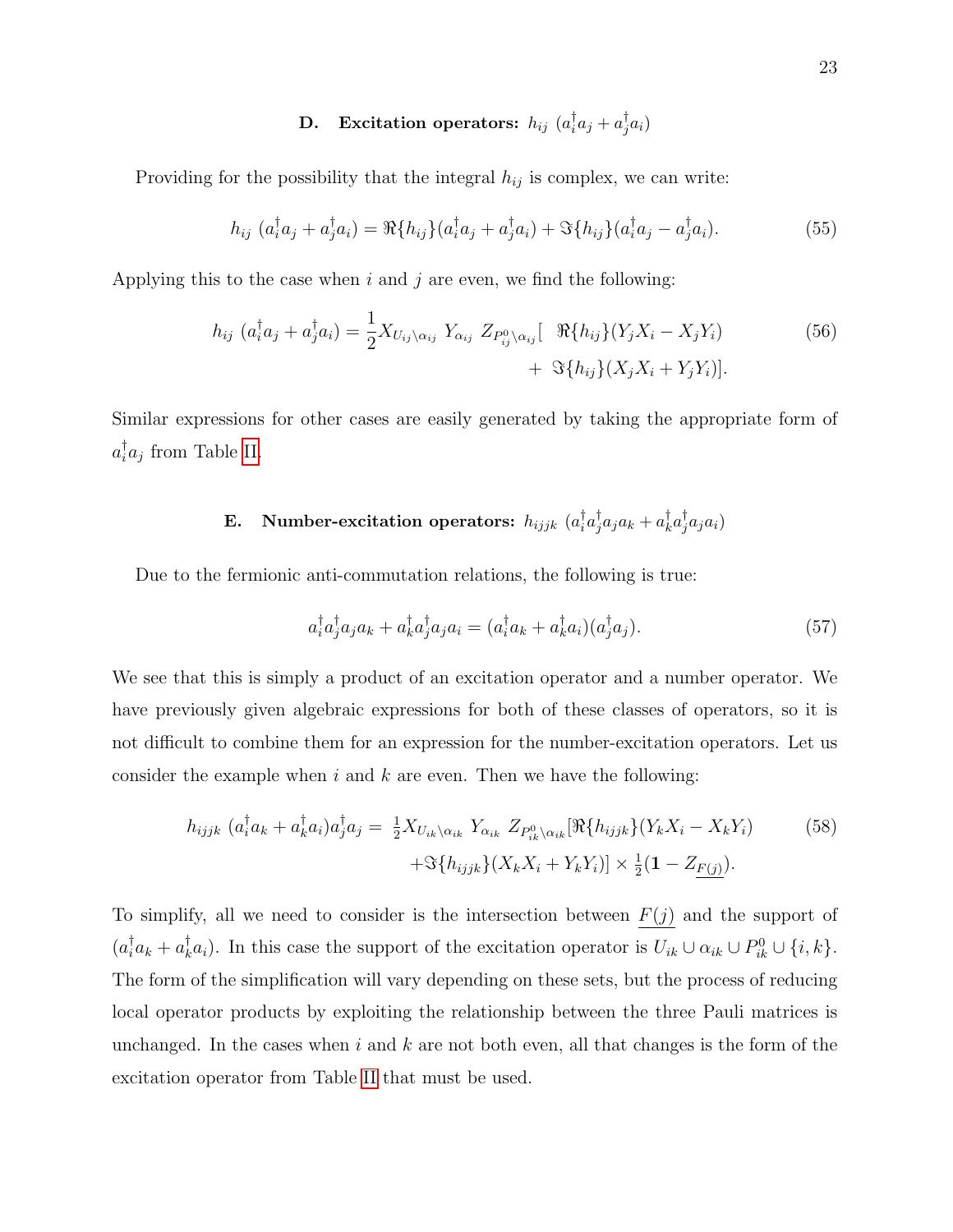#### F. Double-excitation operators:  $h_{ijkl}$   $(a_i^\dagger$  $_{i}^{\dagger}a_{j}^{\dagger}$  $a^{\dagger}_j a_k a_l + a^{\dagger}_l$  $_{l}^{\dagger}a_{k}^{\dagger}$  $_{k}^{\intercal}a_{j}a_{i})$

The double-excitation operators involve four distinct indices, and are obviously the most algebraically complicated class of operators we are considering. The impractical number of sub-cases depending on the specific combination of indices  $i, j, k, l$  means that we only outline the procedure for deriving algebraic expressions for this class of operators. The fermionic commutation relations ensure that the following is true:

$$
(a_i^{\dagger} a_j^{\dagger} a_k a_l + a_i^{\dagger} a_k^{\dagger} a_j a_i) = (a_i^{\dagger} a_l)(a_j^{\dagger} a_k) + (a_i^{\dagger} a_i)(a_k^{\dagger} a_j). \tag{59}
$$

Allowing for the integral  $h_{ijkl}$  to be complex, we can write:

$$
h_{ijkl} \left( a_i^{\dagger} a_j^{\dagger} a_k a_l + a_l^{\dagger} a_k^{\dagger} a_j a_i \right) = \left[ \Re\{ h_{ijkl} \} \left( a_i^{\dagger} a_l a_j^{\dagger} a_k + a_l^{\dagger} a_i a_k^{\dagger} a_j \right) \right. \\ \left. + \Im\{ h_{ijkl} \} \left( a_i^{\dagger} a_l a_j^{\dagger} a_k - a_l^{\dagger} a_i a_k^{\dagger} a_j \right) \right]. \tag{60}
$$

Since  $(a_i^{\dagger} a_i a_j^{\dagger} a_k)^{\dagger} = a_i^{\dagger} a_i a_k^{\dagger} a_j$ , we can simply consider the algebraic expression for the product of two operators of the form  $a_i^{\dagger} a_j$  as given in Table [II,](#page-25-0) and then add or subtract it to its Hermitian conjugate. Each of the operators  $a_i^{\dagger} a_l$  and  $a_j^{\dagger} a_k$  will fit into one of the ten cases presented in Table [II.](#page-25-0) In multiplying out the algebraic expressions for these two products, what is important is the set  $\{\text{supp}(a_i^{\dagger}a_i) \cap \text{supp}(a_j^{\dagger}a_k)\}\$ . Any qubits in this set will have a product of local operators acting on it which must be simplified.

## <span id="page-24-0"></span>VII. THE MOLECULAR ELECTRONIC HAMILTONIAN FOR THE HYDROGEN MOLECULE IN THE BRAVYI-KITAEV BASIS

The molecular electronic Hamiltonian [\(6\)](#page-6-0) may be divided into one and two-electron terms:

$$
\hat{H} = \sum_{i,j} h_{ij} a_i^{\dagger} a_j + \frac{1}{2} \sum_{i,j,k,l} h_{ijkl} a_i^{\dagger} a_j^{\dagger} a_k a_l = \hat{H}^{(1)} + \hat{H}^{(2)}.
$$
\n(61)

We treat molecular hydrogen in a minimal basis, so the sums above run over the four spin orbitals defined above. These spin orbitals will be indexed 0 through 3, as will be the fermionic creation and annihilation operators. We derive the simplified expressions for the individual terms of this Hamiltonian in the Bravyi-Kitaev basis. The overlap integrals  $h_{ij}$ and  $h_{ijkl}$  for  $0 \le i \le 3$  are given in Table [III.](#page-26-0) These are the same as were used in [\[11\]](#page-37-6) and were calculated using a restricted Hartree-Fock calculation in the PyQuante quantum chemistry package [\[32\]](#page-38-4). With these integrals and the algebraic expressions for second quantized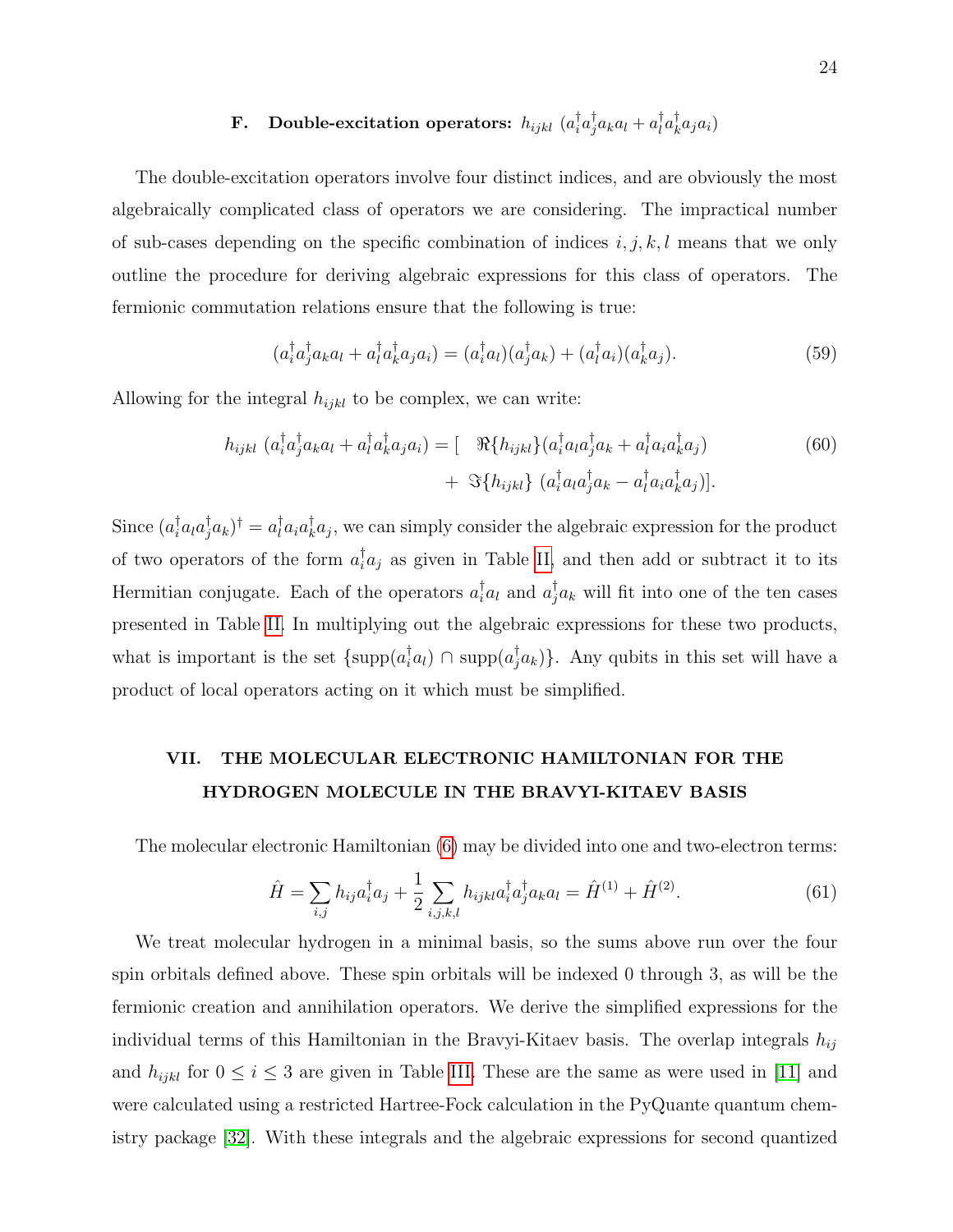| Index parity      |                | Conditions     |                 | Algebraic expression for $a_i^{\dagger} a_j$                                                                                                                                                            |
|-------------------|----------------|----------------|-----------------|---------------------------------------------------------------------------------------------------------------------------------------------------------------------------------------------------------|
|                   | $i \in P(j)$   | $j \in U(i)$   | $ \alpha_{ij} $ |                                                                                                                                                                                                         |
| $i, j$ even       | N <sub>o</sub> | N <sub>o</sub> | 1               | $\frac{1}{4}X_{U_{ij}\setminus\alpha_{ij}} Y_{\alpha_{ij}} Z_{P_{ij}\setminus\alpha_{ij}} [Y_jX_i-X_jY_i-i(X_jX_i+Y_jY_i)]$                                                                             |
|                   | N <sub>o</sub> | N <sub>o</sub> | $\mathbf{1}$    | $\frac{1}{4}X_{U_{ij}\setminus\alpha_{ij}} Y_{\alpha_{ij}} \ \overline{Z}_{\alpha_{ij}} \ [(Y_jX_i - iX_jX_i) \ Z_{P_{ij}}^0 - (X_jY_i + iY_jY_i) \ Z_{P_{ij}}^2]$                                      |
| $i$ odd, $j$ even |                |                |                 |                                                                                                                                                                                                         |
|                   | Yes            | N <sub>o</sub> | $\overline{0}$  | $\frac{1}{4}X_{U_{ij}}\ \overline{Z}_i\ [(Y_jY_i-iX_j\overline{X}_iY_i)\ Z_{P_{ij}^0}+(X_jX_i+iY_jX_i)\ Z_{P_{ij}^2}]$                                                                                  |
|                   | No             | N <sub>o</sub> | $\mathbf{1}$    | $\frac{1}{4}X_{U_{ij}\setminus\alpha_{ij}} Y_{\alpha_{ij}} \ \overline{Z}_{\alpha_{ij}}\ [-(X_jY_i+iX_jX_i)\ Z_{P_{ij}}^0+(Y_jX_i-iY_jY_i)\ Z_{P_{ij}}^1]$                                              |
| $i$ even, $j$ odd | No             | Yes            | $\mathbf{1}$    | $\frac{1}{4}X_{U_{ij}\backslash j}\left[-\overline{X}_{\alpha_{ij}}(Y_i-iX_i)\;Y_{\alpha_{ij}}\;Z_{P_{ij}^0\backslash\alpha_{ij}}+(iY_i-X_i)\;Z_{P_{ij}^1\cup j}\right]$                                |
|                   | Yes            | Yes            | $\theta$        | $\frac{1}{4}X_{U_{ij}\setminus j}$ $[(X_i - iY_i) + (iY_i - X_i) Z_{P_{i\cup j}}]$                                                                                                                      |
|                   | No             | N <sub>o</sub> | $\mathbf{1}$    | $\frac{1}{4}X_{U_{ij}\setminus\alpha_{ij}}Y_{\alpha_{ij}}\overline{Z}_{\alpha_{ij}}\left[-iX_{j}X_{i}Z_{P_{ij}^{0}}+Y_{j}X_{i}Z_{P_{ij}^{1}}-X_{j}Y_{i}Z_{P_{ij}^{2}}-iY_{j}Y_{i}Z_{P_{ij}^{3}}\right]$ |
| $i, j$ odd        | Yes            | No             | $\overline{0}$  | $\frac{1}{4}X_{U_{ij}}\ \overline{Z}_i[(-iX_jY_iZ_{P_{ij}^0}+Y_jY_iZ_{P_{ij}^1})+X_jX_iZ_{P_{ij}^2}+iY_jX_iZ_{P_{ij}^3}]$                                                                               |
|                   | No             | Yes            | $\mathbf{1}$    | $-\frac{1}{4}X_{U_{ij}\backslash j}\left[-\overline{X}_{\alpha_{ij}}(Y_{i}Z_{P_{ij}^2}+iX_{i}Z_{P_{ij}^0})Y_{\alpha_{ij}}\overline{Z}_{\alpha_{ij}}-(X_{i}Z_{P_{ij}^1}-iY_{i}Z_{P_{ij}^3})Z_j\right]$   |
|                   | Yes            | Yes            | $\overline{0}$  | $\frac{1}{4}X_{U_{ij}\backslash j}\left[\overline{Z}_{i}(-iY_{i}Z_{P_{ij}^{0}}+X_{i}Z_{P_{ij}^{2}})+Z_{j}(-X_{i}Z_{P_{ij}^{1}}+iY_{i}Z_{P_{ij}^{3}})\right]$                                            |

<span id="page-25-0"></span>TABLE II: The algebraic expressions for general products of the form  $a_i^{\dagger}$  $a_i$  in the Bravyi-Kitaev basis. These expressions vary in form depending on the parity of the indices  $i$  and  $j$ , as well as on the overlaps between the parity and update sets of the indices. The notation  $\overline{O}_S$  is shorthand to indicate that the operator O does not operate on the qubits in the set S (i.e.  $Z_{P_{ij}^0} \overline{Z}_j = Z_{P_{ij}^0 \setminus j}$ ).

operators given in Section [VI,](#page-19-0) we can express the molecular electronic Hamiltonian for  $\rm H_{2}$ as a sum of products of Pauli matrices. In the next two subsections we consider the oneand two-electron Hamiltonians separately.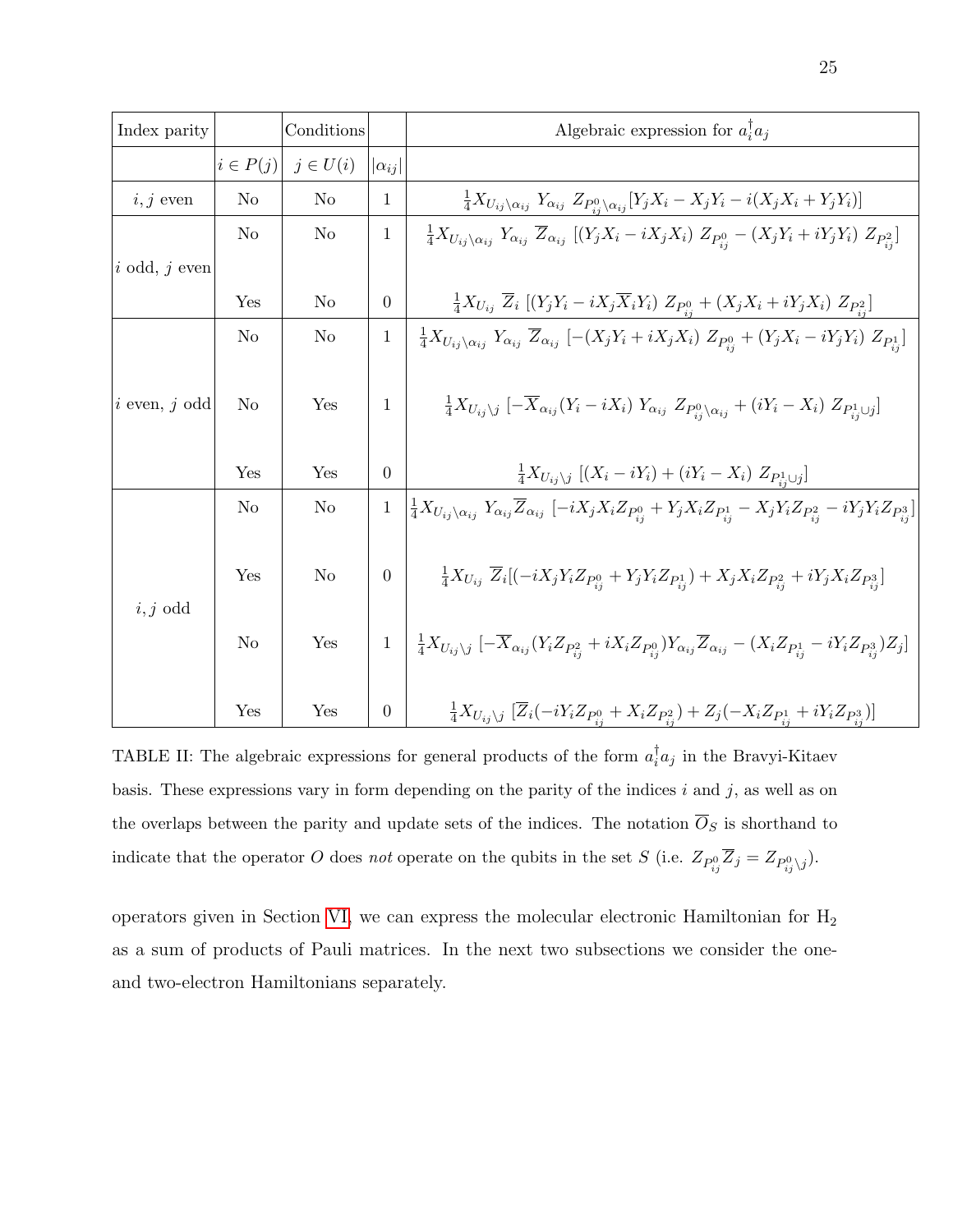| Integrals                                                                                    | Value $(a.u.)$ |
|----------------------------------------------------------------------------------------------|----------------|
| $h_{00}=h_{11}$                                                                              | $-1.252477$    |
| $h_{22} = h_{33}$                                                                            | $-0.475934$    |
| $h_{0110} = h_{1001}$                                                                        | 0.674493       |
| $h_{2332} = h_{3223}$                                                                        | 0.697397       |
| $h_{0220} = h_{0330} = h_{1221} = h_{1331}$<br>$= h_{2002} = h_{3003} = h_{2112} = h_{3113}$ | 0.663472       |
| $h_{0202} = h_{1313} = h_{2130} = h_{2310} = h_{0312} = h_{0132}$                            | 0.181287       |

<span id="page-26-0"></span>TABLE III: The overlap integrals for molecular hydrogen in a minimal basis. The integrals were obtained through a restricted Hartree-Fock calculation in the PyQuante quantum chemistry package at an internuclear separation of 1.401000 atomic units (7.414  $\times$  10<sup>-11</sup> m).

## <span id="page-26-1"></span>A. The Bravyi-Kitaev Pauli representation of  $\hat{H}^{(1)}$

We can write the one-electron terms in the Hamiltonian as:

$$
\hat{H}^{(1)} = h_{00}a_0^{\dagger}a_0 + h_{11}a_1^{\dagger}a_1 + h_{22}a_2^{\dagger}a_2 + h_{33}a_3^{\dagger}a_3. \tag{62}
$$

Using the expressions for number operators derived in Section [V,](#page-16-0) we know that in the Bravyi-Kitaev basis, these operators are:

$$
a_0^{\dagger} a_0 = \frac{1}{2} (1 - \sigma_0^z); \tag{63}
$$

$$
a_1^{\dagger} a_1 = \frac{1}{2} (1 - \sigma_1^z \sigma_0^z); \tag{64}
$$

$$
a_2^{\dagger} a_2 = \frac{1}{2} (1 - \sigma_2^z); \tag{65}
$$

$$
a_3^{\dagger} a_3 = \frac{1}{2} (1 - \sigma_3^z \sigma_2^z \sigma_1^z). \tag{66}
$$

We now proceed to the simulation of  $\hat{H}^{(2)}$ .

## B. The Bravyi-Kitaev Pauli representation of  $\hat{H}^{(2)}$

Following the work of Whitfield *et al.* [\[11\]](#page-37-6),  $\hat{H}^{(2)}$  simplifies to the following expression for molecular hydrogen in a minimal basis:

$$
\hat{H}^{(2)} = h_{0110} a_0^{\dagger} a_1^{\dagger} a_1 a_0 + h_{2332} a_2^{\dagger} a_3^{\dagger} a_3 a_2 + h_{0330} a_0^{\dagger} a_3^{\dagger} a_3 a_0 + h_{1221} a_1^{\dagger} a_2^{\dagger} a_2 a_1 \tag{67}
$$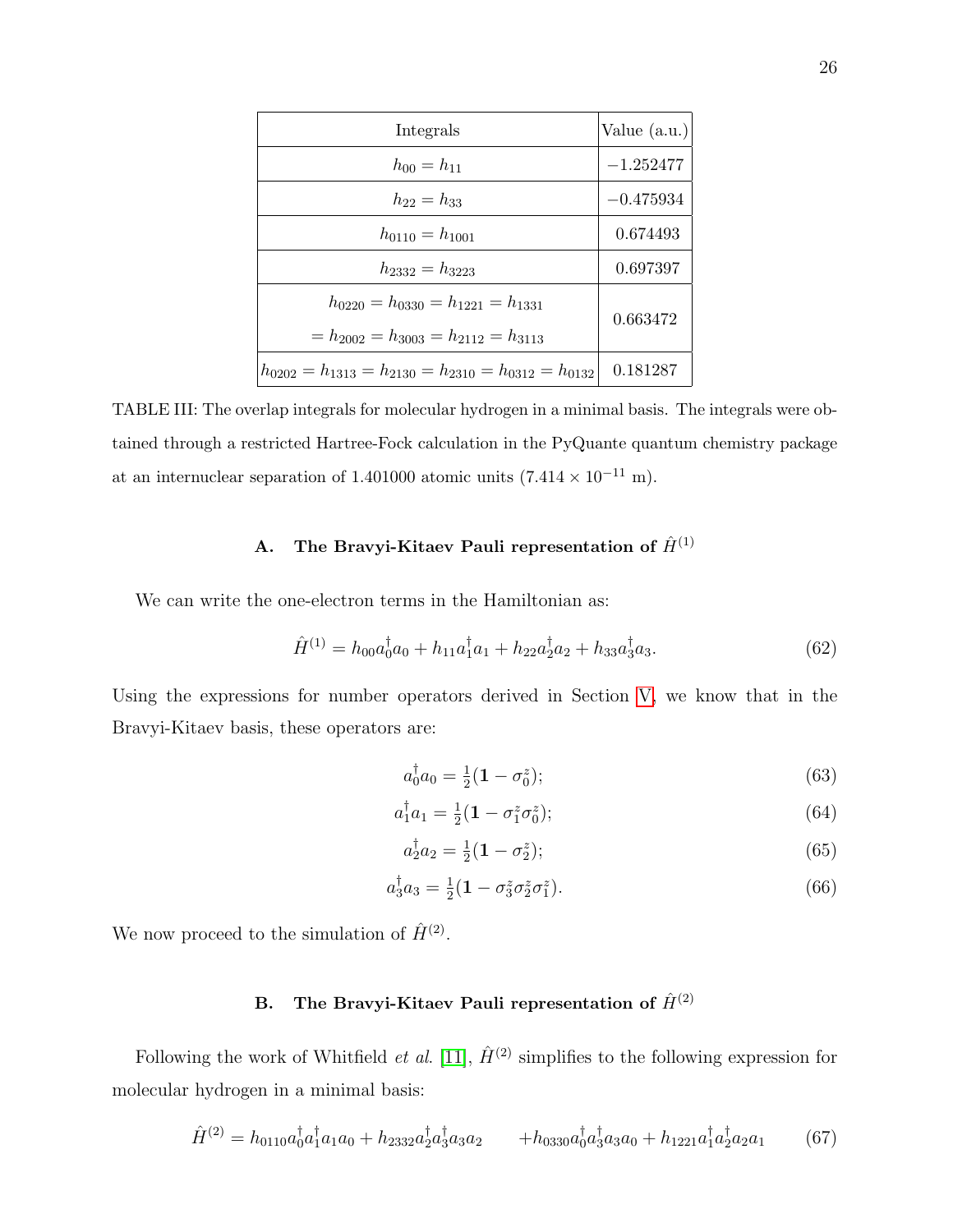$$
+(h_{0220}-h_{0202})a_0^{\dagger}a_2^{\dagger}a_2a_0+(h_{1331}-h_{1313})a_1^{\dagger}a_3^{\dagger}a_3a_1+h_{0132}(a_0^{\dagger}a_1^{\dagger}a_3a_2+a_2^{\dagger}a_3^{\dagger}a_1a_0) +h_{0312}(a_0^{\dagger}a_3^{\dagger}a_1a_2 +a_2^{\dagger}a_1^{\dagger}a_3a_0).
$$

This term in the Hamiltonian is made up of six Coulomb/exchange operators and two double-excitation operators. Using Section [VI,](#page-19-0) it is easy to give algebraic expressions for the Coulomb and exchange operators:

$$
a_0^{\dagger} a_1^{\dagger} a_1 a_0 = \frac{1}{4} (\mathbf{1} - \sigma_0^z - \sigma_1^z \sigma_0^z + \sigma_1^z); \tag{68}
$$

$$
a_2^{\dagger} a_3^{\dagger} a_3 a_2 = \frac{1}{4} (\mathbf{1} - \sigma_2^z - \sigma_3^z \sigma_2^z \sigma_1^z + \sigma_3^z \sigma_1^z); \tag{69}
$$

$$
a_0^{\dagger} a_3^{\dagger} a_3 a_0 = \frac{1}{4} (\mathbf{1} - \sigma_0^z - \sigma_3^z \sigma_2^z \sigma_1^z + \sigma_3^z \sigma_2^z \sigma_1^z \sigma_0^z); \tag{70}
$$

$$
a_1^{\dagger} a_2^{\dagger} a_2 a_1 = \frac{1}{4} (1 - \sigma_2^z - \sigma_1^z \sigma_0^z + \sigma_2^z \sigma_1^z \sigma_0^z); \tag{71}
$$

$$
a_0^{\dagger} a_2^{\dagger} a_2 a_0 = \frac{1}{4} (1 - \sigma_2^z - \sigma_0^z + \sigma_2^z \sigma_0^z); \tag{72}
$$

$$
a_1^{\dagger} a_3^{\dagger} a_3 a_1 = \frac{1}{4} (1 - \sigma_3^z \sigma_2^z \sigma_1^z - \sigma_1^z \sigma_0^z + \sigma_3^z \sigma_2^z \sigma_0^z). \tag{73}
$$

The two double-excitation operators are somewhat more complicated. As an example, we will derive the Pauli representation of  $h_{0312}(a_0^{\dagger}a_3^{\dagger}a_1a_2 + a_2^{\dagger}a_1^{\dagger}a_3a_0)$ . Following in Section [VI,](#page-19-0) we consider  $a_0^{\dagger}a_3^{\dagger}a_1a_2$  as  $(a_0^{\dagger}a_2)(a_3^{\dagger}a_1)$ , a product of two operators of the form  $a_i^{\dagger}a_j$ . The term  $a_0^{\dagger}a_2$  is of the type when i and j are both even, while the term  $a_1^{\dagger}a_3$  is of the type when i and j are odd, and  $i \in P(j)$ ,  $j \in U(i)$ , and  $|\alpha_{ij}| = 0$ . Using the appropriate expressions from Table [II,](#page-25-0) we find the following:

$$
a_0^{\dagger} a_2 = \frac{1}{4} (\sigma_2^y \sigma_1^y \sigma_0^x - \sigma_2^x \sigma_1^y \sigma_0^y - i \sigma_2^x \sigma_1^y \sigma_0^x - i \sigma_2^y \sigma_1^y \sigma_0^y); \tag{74}
$$

$$
a_1^{\dagger} a_3 = \frac{1}{4} (-i\sigma_2^z \sigma_1^y \sigma_0^z + \sigma_2^z \sigma_1^x - \sigma_3^z \sigma_1^x \sigma_0^z + i\sigma_3^z \sigma_1^y). \tag{75}
$$

Now we note that  $\text{supp}(a_0^{\dagger}a_2) \cap \text{supp}(a_1^{\dagger}a_3) = \{2, 1, 0\}$ , and so we must expect to simplify local operator products on qubits with these indices. Taking the product, we find the following:

$$
a_0^{\dagger} a_2 a_1^{\dagger} a_3 = \frac{1}{16} \left( \sigma_2^x \sigma_0^x - i \sigma_2^x \sigma_0^y + \sigma_2^x \sigma_1^z \sigma_0^x - i \sigma_2^x \sigma_1^z \sigma_0^y \right) + i \sigma_2^y \sigma_0^x + \sigma_2^y \sigma_0^y + i \sigma_2^y \sigma_1^z \sigma_0^x + \sigma_2^y \sigma_2^z \sigma_0^x - i \sigma_3^z \sigma_2^x \sigma_0^y + \sigma_3^z \sigma_2^x \sigma_0^z + \sigma_3^z \sigma_2^y \sigma_0^y + i \sigma_3^z \sigma_2^y \sigma_0^y + i \sigma_3^z \sigma_2^y \sigma_0^z + i \sigma_3^z \sigma_2^y \sigma_1^z \sigma_0^x + \sigma_3^z \sigma_2^y \sigma_1^z \sigma_0^y \right).
$$
\n(76)

Since the integral  $h_{0132}$  is real, we can simply add the above result to its Hermitian conjugate to find the expression for the double-excitation operator. Repeating the above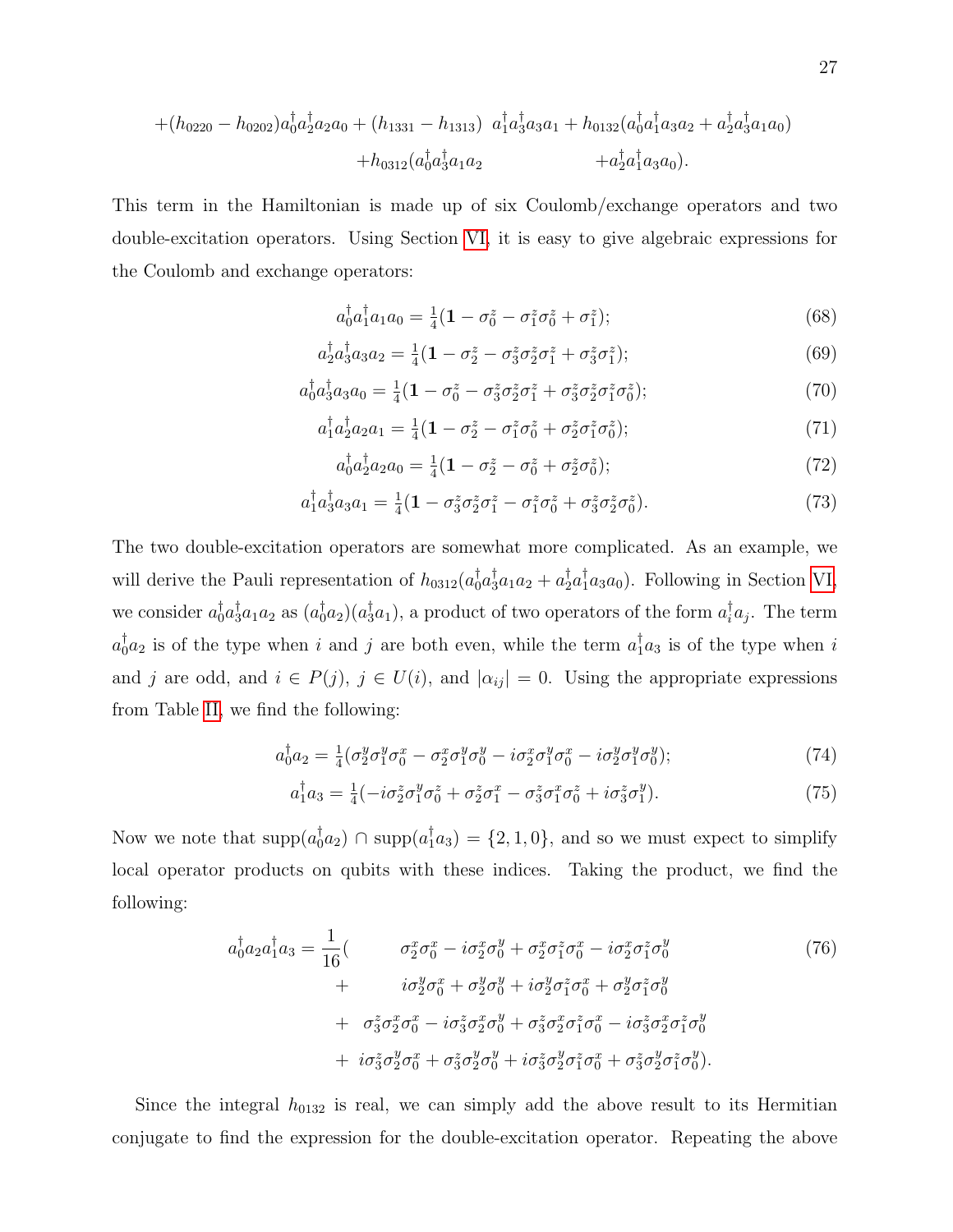procedure for the second double excitation operator, we arrive at the following results:

$$
a_0^{\dagger} a_3^{\dagger} a_1 a_2 + a_2^{\dagger} a_3^{\dagger} a_3 a_0 = \frac{1}{8} \left( -\sigma_2^x \sigma_0^x + \sigma_2^x \sigma_1^z \sigma_0^x - \sigma_2^y \sigma_0^y + \sigma_2^y \sigma_1^z \sigma_0^y - \sigma_3^z \sigma_2^x \sigma_0^x - \sigma_3^z \sigma_2^z \sigma_1^z \sigma_0^y + \sigma_3^z \sigma_2^z \sigma_1^z \sigma_0^y + \sigma_3^z \sigma_2^z \sigma_1^z \sigma_0^y \right);
$$
\n(77)

$$
a_0^{\dagger} a_1^{\dagger} a_3 a_2 + a_2^{\dagger} a_3^{\dagger} a_1 a_0 = \frac{1}{8} \left( \quad \sigma_2^x \sigma_0^x + \sigma_2^x \sigma_1^z \sigma_0^x + \sigma_2^y \sigma_0^y + \sigma_2^y \sigma_1^z \sigma_0^y + \sigma_3^z \sigma_2^x \sigma_0^x + \sigma_3^z \sigma_2^x \sigma_1^z \sigma_0^x + \sigma_3^z \sigma_2^y \sigma_0^z + \sigma_3^z \sigma_2^y \sigma_1^z \sigma_0^y \right).
$$
\n(78)

Thus, using the integrals from Table [III](#page-26-0) and the Pauli expressions for the number operators derived in Section [VII A,](#page-26-1) as well as the Coulomb/exchange operators and the doubleexcitation operators derived in this section, we can represent the molecular electronic Hamiltonian for the hydrogen molecule as a sum of products of Pauli matrices in the Bravyi-Kitaev basis:

<span id="page-28-1"></span>
$$
\hat{H}_{BK} = -0.81261 \mathbf{1} + 0.171201 \sigma_0^z + 0.16862325 \sigma_1^z - 0.2227965 \sigma_2^z + 0.171201 \sigma_1^z \sigma_0^z \n+0.12054625 \sigma_2^z \sigma_0^z + 0.17434925 \sigma_3^z \sigma_1^z + 0.04532175 \sigma_2^x \sigma_1^z \sigma_0^x + 0.04532175 \sigma_2^y \sigma_1^z \sigma_0^y \n+0.165868 \sigma_2^z \sigma_1^z \sigma_0^z + 0.12054625 \sigma_3^z \sigma_2^z \sigma_0^z - 0.2227965 \sigma_3^z \sigma_2^z \sigma_1^z \n+0.04532175 \sigma_3^z \sigma_2^x \sigma_1^z \sigma_0^x + 0.04532175 \sigma_3^z \sigma_2^y \sigma_1^z \sigma_0^y + 0.165868 \sigma_3^z \sigma_2^z \sigma_1^z \sigma_0^z.
$$
\n(79)

This Hamiltonian is isospectral to the Jordan-Wigner derived Hamiltonian [\[11\]](#page-37-6):

<span id="page-28-2"></span>
$$
\hat{H}_{JW} = -0.81261 \mathbf{1} + 0.171201 \sigma_0^z + 0.171201 \sigma_1^z - 0.2227965 \sigma_2^z - 0.2227965 \sigma_3^z \n+0.16862325 \sigma_1^z \sigma_0^z + 0.12054625 \sigma_2^z \sigma_0^z + 0.165868 \sigma_2^z \sigma_1^z + 0.165868 \sigma_3^z \sigma_0^z \n+0.12054625 \sigma_3^z \sigma_1^z + 0.17434925 \sigma_3^z \sigma_2^z - 0.04532175 \sigma_3^x \sigma_2^x \sigma_1^y \sigma_0^y \n+0.04532175 \sigma_3^x \sigma_2^y \sigma_1^y \sigma_0^x + 0.04532175 \sigma_3^y \sigma_2^x \sigma_1^x \sigma_0^y - 0.04532175 \sigma_3^y \sigma_2^y \sigma_1^x \sigma_0^x. (80)
$$

Writing the electronic Hamiltonians in the form of equations [\(79\)](#page-28-1) and [\(80\)](#page-28-2) allows for a comparison of the computational resources required to simulate them on a quantum computer. Not all tensor products of Pauli matrices that appear in these Hamiltonians commute with one another, so exponentiating them requires the use of a Trotter approximation. The next section details the Trotterization process for the Hamiltonian in the Bravyi-Kitaev basis.

### <span id="page-28-0"></span>VIII. TROTTERIZATION

Ideally, one could simulate the propagator  $e^{-i\hat{H}t}$ , where  $\hat{H} = \sum_{k} h_k$ , by sequentially exponentiating the individual terms  $h_k$  on a quantum simulator. However,  $e^{-i\hat{H}t} = \prod e^{-ih_kt}$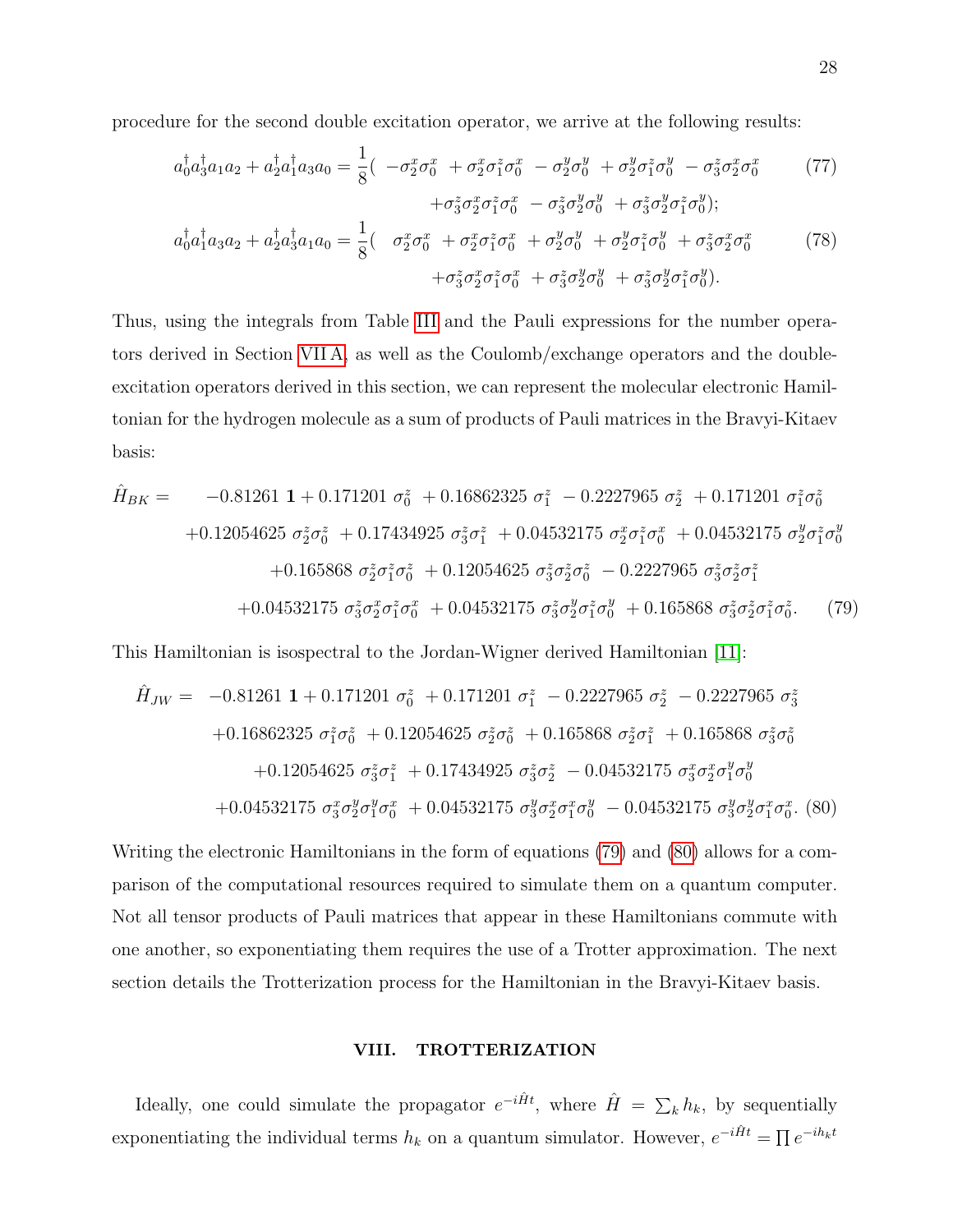only in the case that the set of  $h_k$  all mutually commute. Both the Bravyi-Kitaev and Jordan-Wigner Hamiltonians contain terms that do not commute with one another, and so a Suzuki-Trotter approximation must be used. The first four orders of Suzuki-Trotter formulae are [\[27\]](#page-38-5):

$$
e^{(A+B)t} \approx (e^{At/n}e^{Bt/n})^n + O(t\Delta t); \tag{81}
$$

$$
e^{(A+B)t} \approx (e^{At/2n}e^{Bt/n}e^{At/2n})^n + O(t(\Delta t)^2);
$$
\n(82)

$$
e^{(A+B)t} \approx (e^{\frac{7}{24}At/n}e^{\frac{2}{3}Bt/n}e^{\frac{3}{4}At/n}e^{-2Bt/n}e^{\frac{-1}{24}At/n}e^{Bt/n})^n + O(t(\Delta t)^3);
$$
\n(83)

$$
e^{(A+B)t} \approx (\prod_{i=1}^{5} e^{p_i At/2n} e^{p_i Bt/n} e^{p_i At/2n})^n + O(t(\Delta t)^4), \tag{84}
$$

where in the 4th order equation, the constants are given by:

$$
p_1 = p_2 = p_4 = p_5 = \frac{1}{4 - 4^{1/3}}, \qquad p_3 = 1 - 4p_1. \tag{85}
$$

The terms of both the Bravyi-Kitaev Hamiltonian and the Jordan-Wigner Hamiltonian can be broken into two subsets, where the terms in each subset all mutually commute but the subsets do not commute with one another. These groups are as follows:

$$
\hat{H}_{BK,Z} = -0.81261 \mathbf{1} + 0.171201 \sigma_0^z + 0.16862325 \sigma_1^z - 0.2227965 \sigma_2^z + 0.171201 \sigma_1^z \sigma_0^z \n+ 0.12054625 \sigma_2^z \sigma_0^z + 0.17434925 \sigma_3^z \sigma_1^z + 0.165868 \sigma_2^z \sigma_1^z \sigma_0^z \n+ 0.12054625 \sigma_3^z \sigma_2^z \sigma_0^z - 0.2227965 \sigma_3^z \sigma_2^z \sigma_1^z + 0.165868 \sigma_3^z \sigma_2^z \sigma_1^z \sigma_0^z; \qquad (86)
$$

$$
\hat{H}_{BK,XY} = 0.04532175 \ \sigma_2^x \sigma_1^z \sigma_0^x + 0.04532175 \ \sigma_2^y \sigma_1^z \sigma_0^y + 0.04532175 \ \sigma_3^z \sigma_2^x \sigma_1^z \sigma_0^x
$$
\n
$$
+ 0.04532175 \ \sigma_3^z \sigma_2^y \sigma_1^z \sigma_0^y; \tag{87}
$$

$$
\hat{H}_{JW,Z} = -0.81261 \mathbf{1} + 0.171201 \sigma_0^z + 0.171201 \sigma_1^z - 0.2227965 \sigma_2^z - 0.2227965 \sigma_3^z \n+ 0.16862325 \sigma_1^z \sigma_0^z + 0.12054625 \sigma_2^z \sigma_0^z + 0.165868 \sigma_2^z \sigma_1^z + 0.165868 \sigma_3^z \sigma_0^z \n+ 0.12054625 \sigma_3^z \sigma_1^z + 0.17434925 \sigma_3^z \sigma_2^z; \qquad (88)
$$

$$
\hat{H}_{JW,XY} = -0.04532175 \ \sigma_3^x \sigma_2^x \sigma_1^y \sigma_0^y + 0.04532175 \ \sigma_3^x \sigma_2^y \sigma_1^y \sigma_0^x + 0.04532175 \ \sigma_3^y \sigma_2^x \sigma_1^x \sigma_0^y
$$
\n
$$
-0.04532175 \ \sigma_3^y \sigma_2^y \sigma_1^x \sigma_0^x. \tag{89}
$$

To understand what computational resources are required for exponentiating operators of this kind, consider the example of the exponentiation of a fourfold product of  $\sigma^z$  matrices,  $e^{i(\sigma^z \otimes \sigma^z \otimes \sigma^z)}$ , which is depicted in a circuit diagram in Figure [3](#page-30-0) [\[28\]](#page-38-0).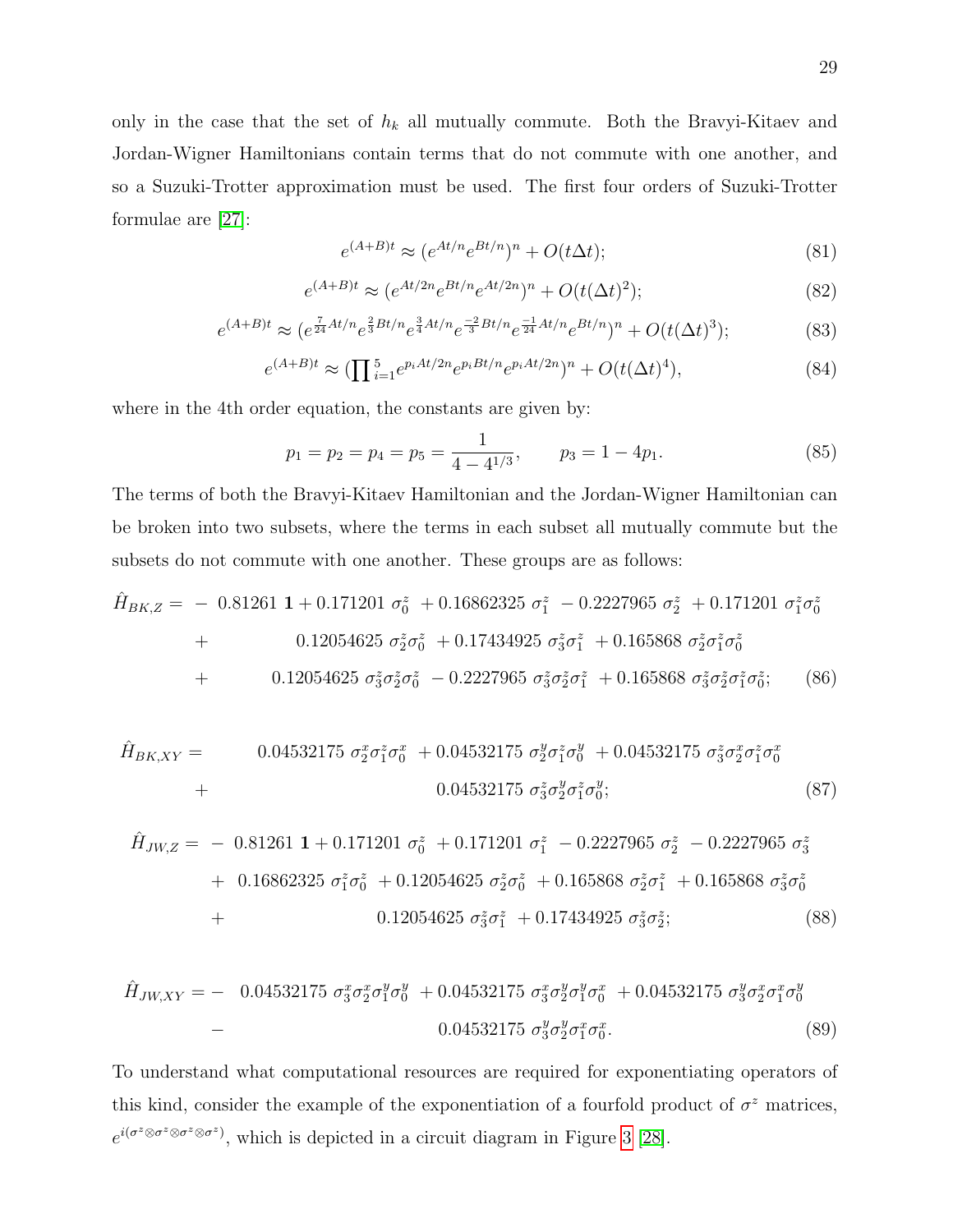

<span id="page-30-0"></span>FIG. 3: A demonstration of how to exponentiate tensor products of Pauli matrices. First, the parity of the four qubits is computed with CNOT gates, and then a single-qubit phase rotation  $R_z$ is applied. Then, we uncompute the parity with three further CNOT gates.

In general, an n-fold tensor product of Pauli-Z matrices will require  $2(n - 1)$  CNOT gates and one single-qubit gate (SQG) to exponentiate on a quantum computer. If there are Pauli-X or -Y matrices in the tensor product, we must apply the single-qubit Hadamard or  $R_x$  gate to change basis to the X or Y basis, respectively, before we compute the parity of the set of qubits with CNOT's, and also apply the inverse gates as part of the uncomputing stage [\[28\]](#page-38-0). These gates are given by:

$$
H = \frac{1}{\sqrt{2}} \begin{bmatrix} 1 & 1 \\ 1 & -1 \end{bmatrix} \qquad R_x = \frac{1}{\sqrt{2}} \begin{bmatrix} 1 & i \\ i & 1 \end{bmatrix} \tag{90}
$$

Thus, each non- $\sigma^z$  term in a tensor product of Pauli matrices adds 2 single-qubit gates to the cost of exponentiation. For example, the circuit for exponentiating the term  $\sigma_3^y \sigma_2^x \sigma_1^x \sigma_0^y$ 0 is depicted in Figure [4](#page-31-0)

Using the resource counting methods detailed above, we can count the number of singlequbit gates (SQG's) and CNOT gates required to exponentiate (for arbitrary propagation time) the subsets of the Hamiltonians for both encodings. The results of this analysis are in Table [IV.](#page-31-1)

We now have the tools to compare the number of gates required to compute the ground state eigenvalue of either the Bravyi-Kitaev Hamiltonian or the Jordan-Wigner Hamiltonian to chemical precision  $(\pm 10^{-4} a.u)$ . Due to the small size of our model of the hydrogen system, it is easy for a classical computer to simulate the behavior of the quantum simulator. The true propagator  $U = e^{-i\hat{H}t}$  can be computed to sufficient precision by a matrix exponential function in Mathematica or a similar software package. Time evolution of the ground state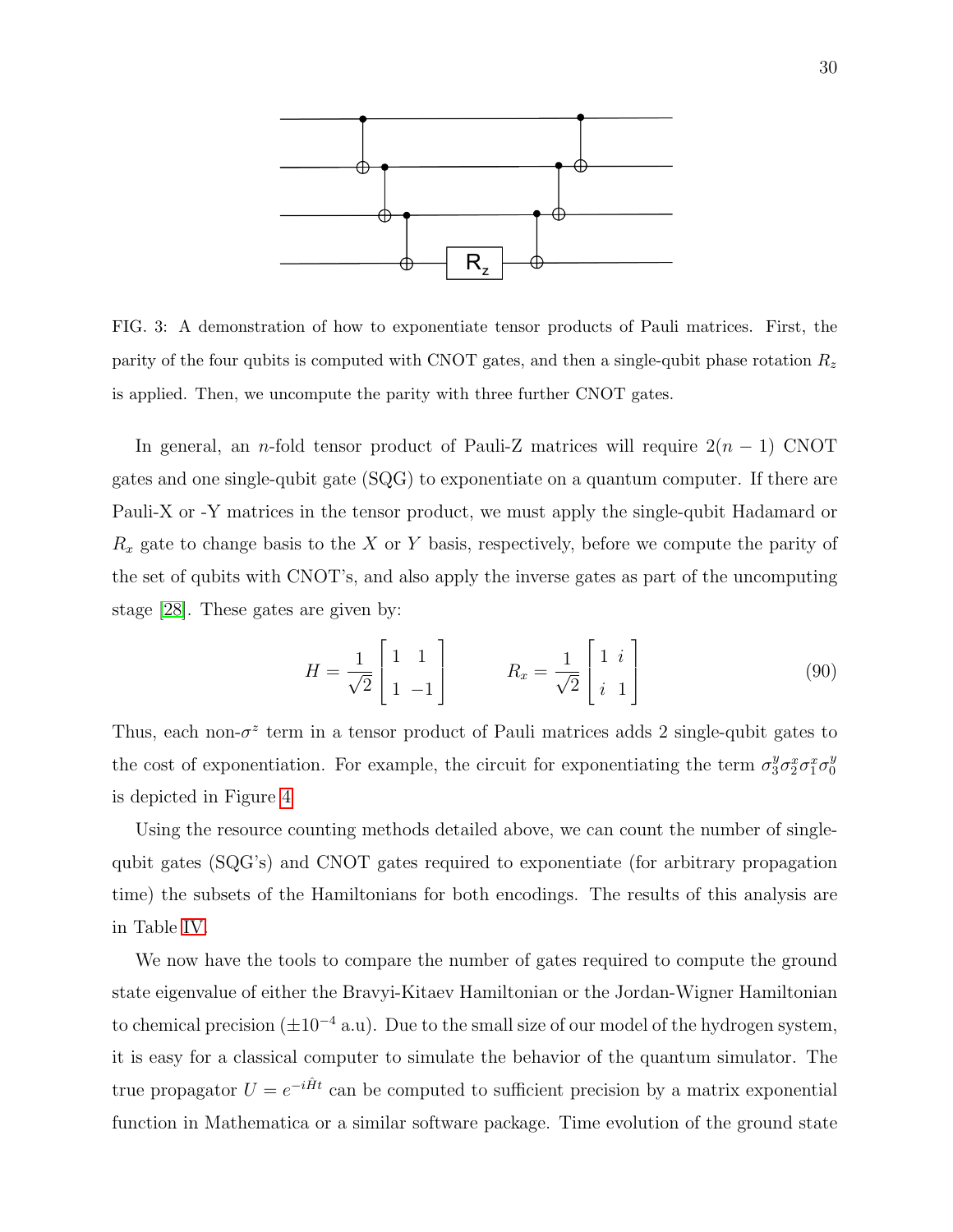

<span id="page-31-0"></span>FIG. 4: A demonstration of how to exponentiate tensor products of Pauli-X and -Y matrices. First, the qubits are put in the correct basis by the application of  $R_x$  or Hadamard gates. Then, the parity of the four qubits is computed with CNOT gates, and then a single-qubit phase rotation  $R_z$  is applied. Then, we uncompute the parity with more CNOT gates, and finally change back to the computational (Z) basis.

|                  |    | SQG's  CNOT's  Totals |    |
|------------------|----|-----------------------|----|
| $\hat{H}_{BK,Z}$ | 10 | 24                    | 34 |
| $H_{BK,XY}$      | 20 | 20                    | 40 |
| Totals           | 30 | 44                    | 74 |
| $\hat{H}_{JW,Z}$ | 10 | 12                    | 22 |
| $H_{JW,XY}$      | 36 | 24                    | 60 |
| Totals           | 46 | 36                    | 82 |

<span id="page-31-1"></span>TABLE IV: The number of single-qubit gates and CNOT gates required to exponentiate subsets of the electronic Hamiltonian for the hydrogen molecule, represented in terms of spin variables through either the Bravyi-Kitaev transformation or the Jordan-Wigner transformation.

by the true propagator will result in phase evolution:

$$
U|\psi_g\rangle = e^{-iE_g t}|\psi_g\rangle.
$$
\n(91)

We can therefore compute the exact eigenvalue as follows:

$$
\langle \psi_g | U | \psi_g \rangle = \langle \psi_g | e^{-iE_g t} | \psi_g \rangle = e^{-iE_g t}.
$$
\n(92)

We set the propagation time to unity, and extract the true eigenvalue  $E_g$  from the complex phase  $e^{-iE_g}$ . To approximate the eigenvalue, we use a Suzuki-Trotter approximation to the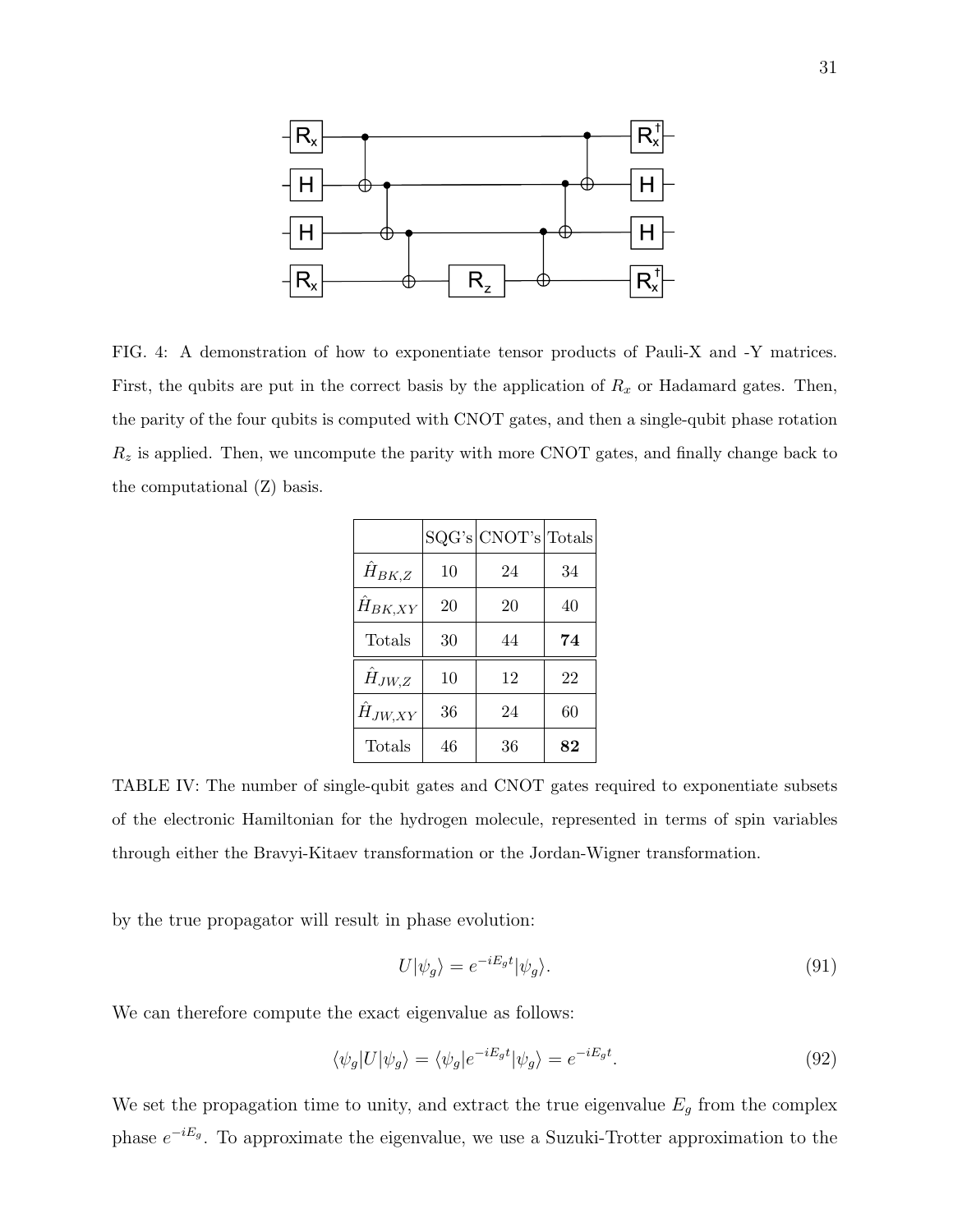true propagator,  $\hat{U}$ , and perform an analogous procedure:

$$
\frac{\langle \psi_g | \tilde{U} | \psi_g \rangle}{|\langle \psi_g | \tilde{U} | \psi_g \rangle|} = e^{-i \tilde{E}_g t}.
$$
\n(93)

The approximation to the true ground state eigenvalue,  $\tilde{E}_g$ , becomes better as we increase the number of Trotter steps n. Figure [5](#page-33-0) below plots the estimated eigenvalues of the minimal basis Jordan-Wigner and Bravyi-Kitaev Hamiltonians as a function of the number of gates required, for the first four orders of Suzuki-Trotter formulae.

We now compare this result to previous estimates. The benchmark is the gate count given in [\[11\]](#page-37-6) for approximating the Jordan-Wigner Hamiltonian's ground state eigenvalue. It is clear from Figure [5](#page-33-0) that our first order approximation requires  $\approx 900$  gates to obtain chemical precision for the Jordan-Wigner Hamiltonian, while the gate estimate in [\[11\]](#page-37-6) was about 500 for the same task. This discrepancy arises from the fact that any number of variants on the first order Suzuki-Trotter formula could have been used in [\[11\]](#page-37-6). Given a noncommuting set of Hamiltonian terms, there is some optimal ordering that will produce the best accuracy. It is not possible to know in advance which ordering is optimal, and given that the number of terms in an electronic Hamiltonian scales as  $O(n^4)$ , in general it is difficult to optimize over the space of possible orderings. We have used the most naïve variant of the first order Suzuki-Trotter formula in Figure [5:](#page-33-0)

$$
e^{-i\hat{H}t} = e^{-i(\hat{H}_Z + \hat{H}_{XY})t} \approx (e^{-i\hat{H}_Z \frac{t}{n}} e^{-i\hat{H}_{XY} \frac{t}{n}})^n.
$$
\n(94)

However, due to the small size of our model of the hydrogen molecule, it is easy to find an ordering that produces better accuracy. A second, more sophisticated, variant of the first order formula is to arrange the terms in  $\hat{H}_Z$  and  $\hat{H}_{XY}$  in order of descending coefficient magnitude. For example, for the Bravyi-Kitaev Hamiltonian, we have:

$$
\hat{H}_Z: \{h_{Z0}, h_{Z1}, h_{Z2}, \ldots\} = \{-0.81261 \text{ 1}, -0.2227965 \sigma_2^z, -0.2227965 \sigma_3^z \sigma_2^z \sigma_1^z, \ldots\}; \tag{95}
$$
\n
$$
\hat{H}_{XY}: \{h_{XY0}, h_{XY1}, h_{XYZ}, \ldots\} = \{0.04532175 \sigma_2^x \sigma_1^z \sigma_0^x, 0.04532175 \sigma_2^y \sigma_1^z \sigma_0^y, \ldots\}. \tag{96}
$$

Then, we approximate the propagator by alternately exponentiating one term from the ordered list of  $\hat{H}_Z$  terms and one term from the ordered list of  $\hat{H}_{XY}$  terms until we have used all terms from  $\hat{H}_{XY}$ . Then we exponentiate the rest of  $\hat{H}_Z$ :

$$
e^{-i\hat{H}t} \approx (e^{-ih_{Z0}\frac{t}{n}}e^{-ih_{XY0}\frac{t}{n}}e^{-ih_{Z1}\frac{t}{n}}e^{-ih_{XY1}\frac{t}{n}}\cdots e^{-ih_{XY3}\frac{t}{n}}e^{-ih_{Z4}\frac{t}{n}}e^{-ih_{Z5}\frac{t}{n}}\cdots)^n. \tag{97}
$$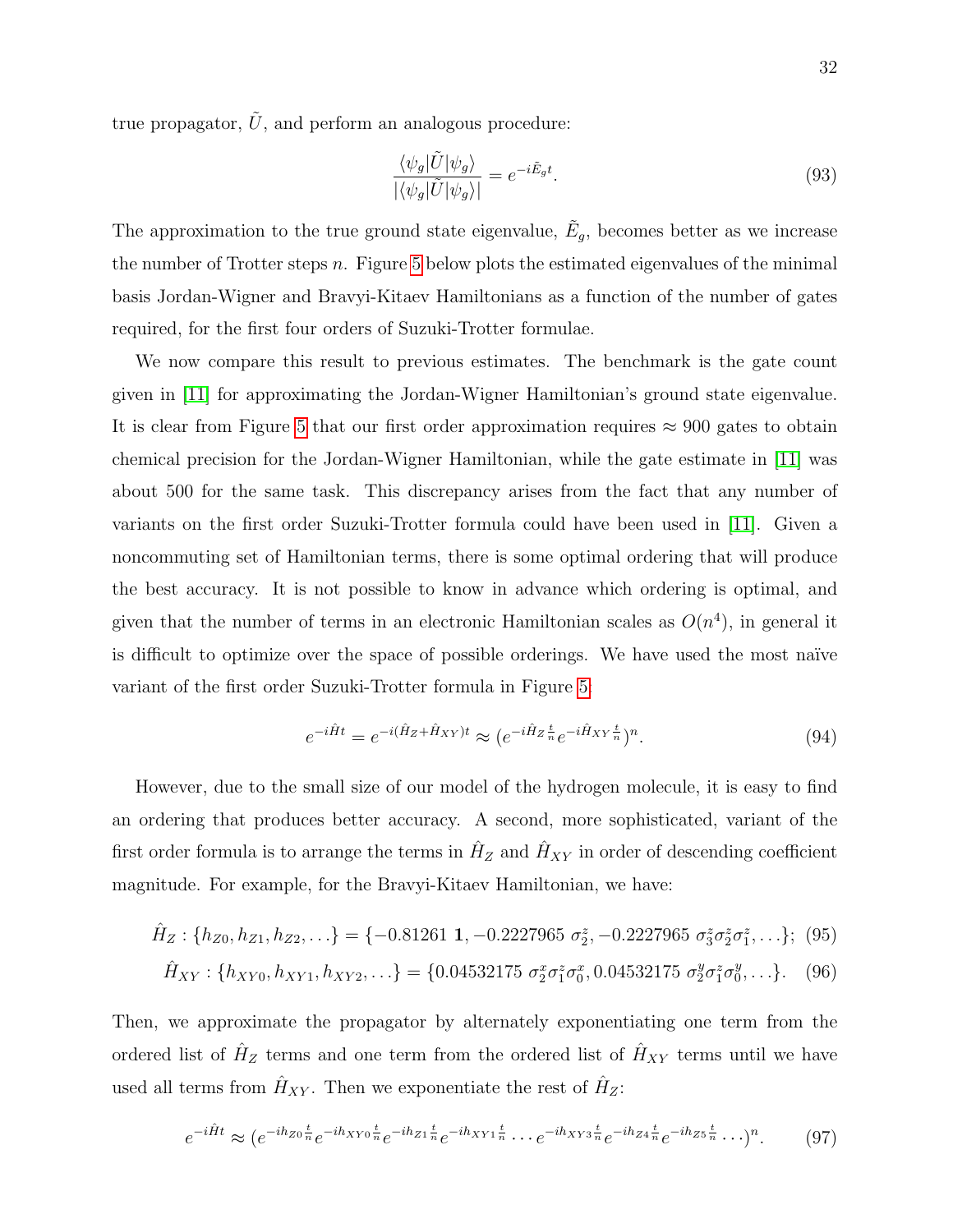

<span id="page-33-0"></span>FIG. 5: The approximation to the ground state eigenvalue, for both the Bravyi-Kitaev Hamiltonian (squares) and Jordan-Wigner Hamiltonian (circles), as a function of the number of gates required. The solid curves are the first order Suzuki-Trotter approximations, the dot-dashed second order, the dotted third order, and the dashed fourth. The dotted horizontal line represents the true eigenvalue, while the solid lines above and below represent the bounds for chemical precision.

With this method, we find that the number of gates required to obtain a chemical precision estimate of the ground state eigenvalue of the Jordan-Wigner Hamiltonian is  $\approx 300$ , fewer than the result from [\[11\]](#page-37-6). Figure [6](#page-34-0) compares the eigenvalue approximations for the naïve first order method and the more sophisticated variant.

The point is that the systematic advantage of the Bravyi-Kitaev method over the Jordan-Wigner method is not obscured by the kind of term-ordering optimization that we have demonstrated above. Exponentiating the Bravyi-Kitaev Hamiltonian requires 74 gates per first order Trotter step (of any variant), while the Jordan-Wigner Hamiltonian requires 82 gates per first order Trotter step. To obtain a precision of  $\pm 10^{-4}$  a.u to the true eigenvalue with the naïve first order Suzuki-Trotter approximation requires 11 Trotter steps for both the Bravyi-Kitaev and Jordan-Wigner Hamiltonian, for a total cost of 814 gates versus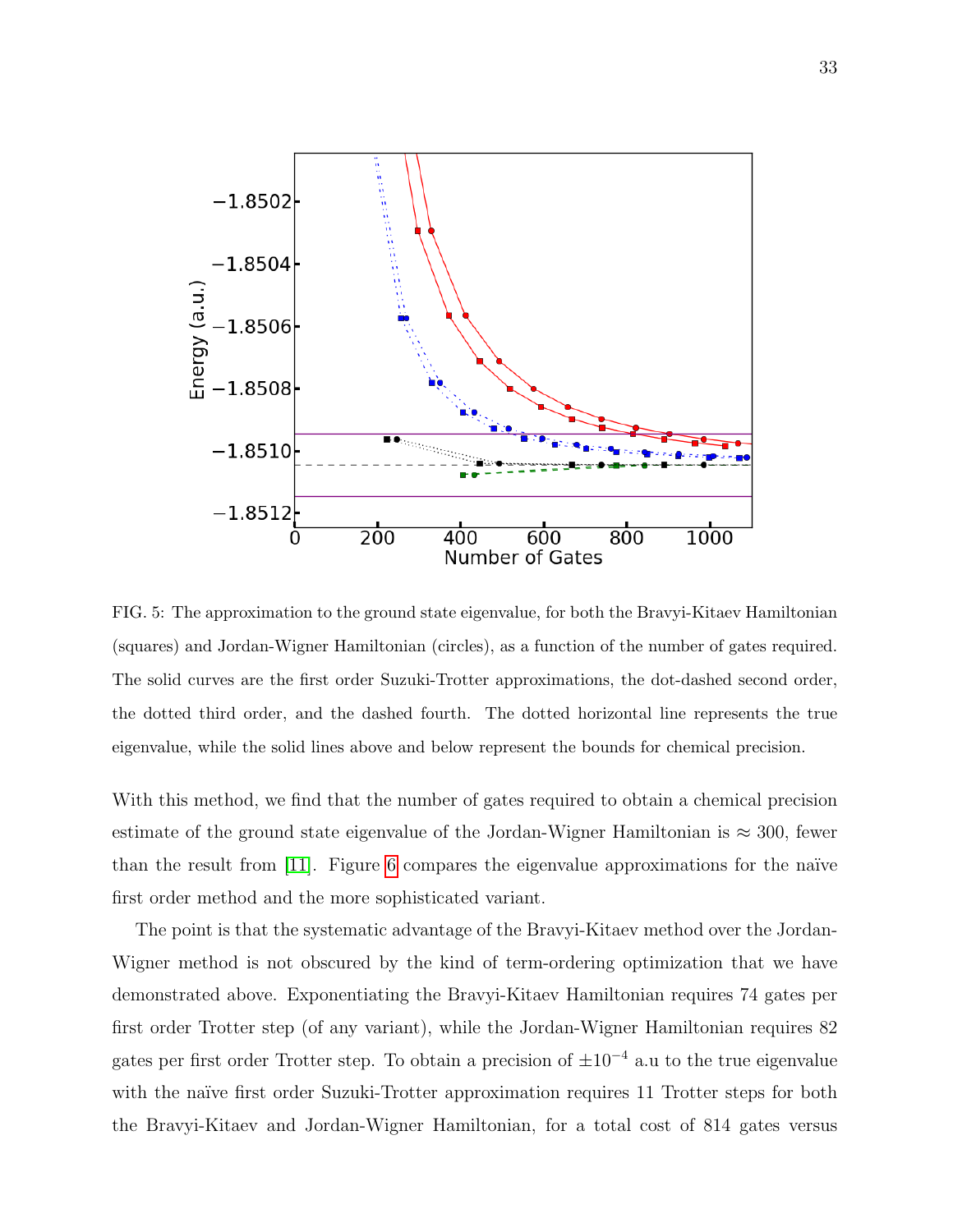

<span id="page-34-0"></span>FIG. 6: The approximation to the ground state eigenvalue, for both the Bravyi-Kitaev Hamiltonian (squares) and Jordan-Wigner Hamiltonian (circles), as a function of the number of gates required. The solid curve is the naïve first order Suzuki-Trotter approximation, while the dashed curve is the result from alternating the noncommuting terms. The dotted horizontal line represents the true eigenvalue, while the solid lines above and below represent the bounds for chemical precision. The ground state eigenvalue of the Bravyi-Kitaev Hamiltonian can be approximated to chemical precision with 222 gates, while it takes 328 gates to do the same for the Jordan-Wigner Hamiltonian.

902 gates. With the noncommuting terms intermixed, it takes only 3 Trotter steps to obtain the same precision for the Bravyi-Kitaev Hamiltonian, and 4 Trotter steps for the Jordan-Wigner Hamiltonian. Thus, if we intermix the noncommuting terms, the Bravyi-Kitaev transformation allows one to utilize 222 gates instead of the 328 gates required by the Jordan-Wigner transformation to obtain an equally precise estimate of the hydrogen molecule's ground state eigenvalue when using a first order Suzuki-Trotter approximation. When using higher-order Suzuki-Trotter approximations to obtain better than chemical precision, the gate savings increases (Fig. [7\)](#page-35-0).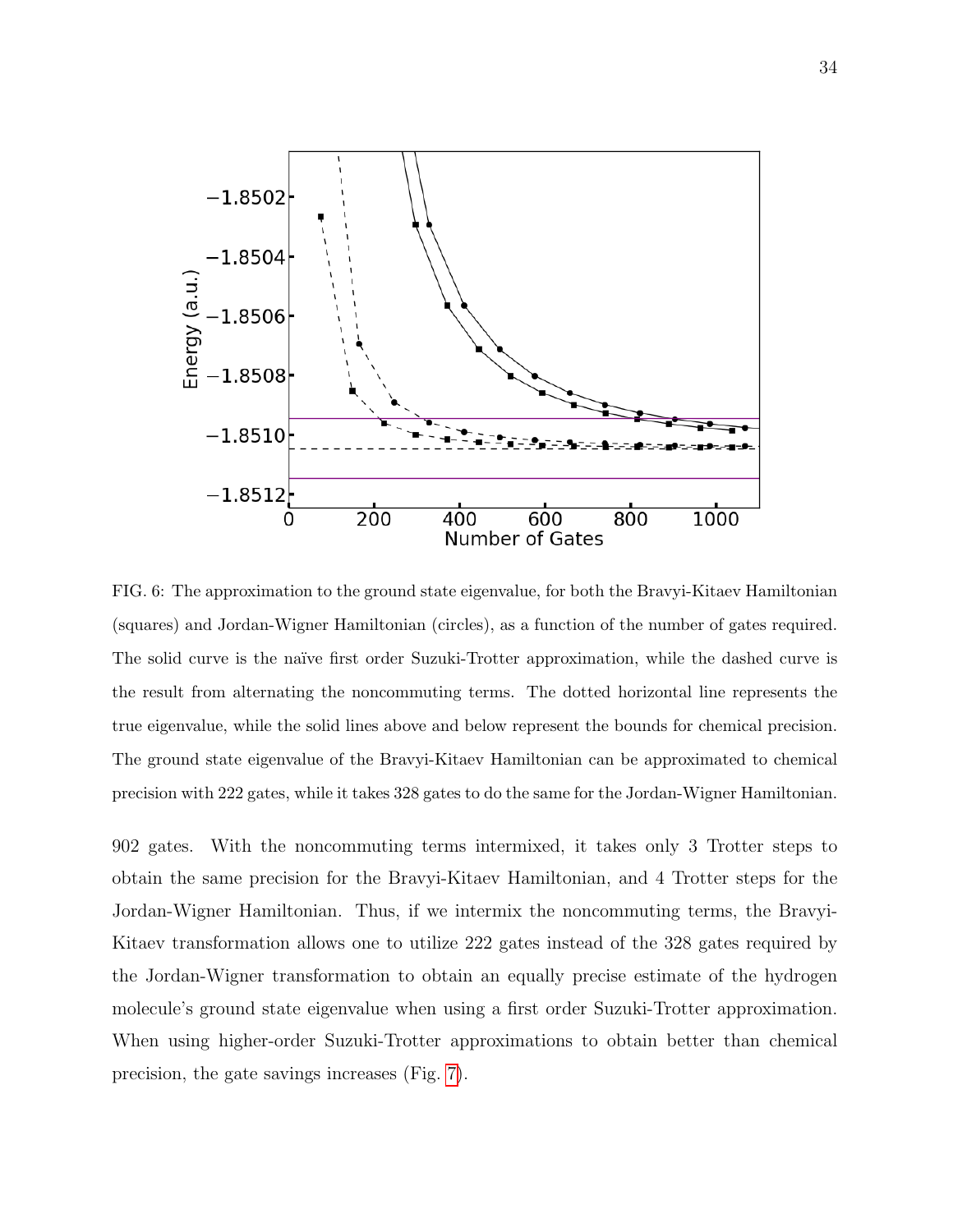

<span id="page-35-0"></span>FIG. 7: The gate savings of using the Bravyi-Kitaev method instead of the Jordan-Wigner method, as a function of the precision in the estimate of the ground state eigenvalue for the first four orders of Suzuki-Trotter formulae. The vertical line is the threshold error for chemical precision. The triangle data points are first order, the squares second, the circles third, and the diamonds fourth.

### IX. CONCLUSIONS

In this paper we have worked out a detailed application of the Bravyi-Kitaev transformation to Hermitian second quantized operators that appear in quantum chemical Hamiltonians. We suggest that this transformation should replace the Jordan-Wigner transformation for fermionic quantum simulation algorithms. We have demonstrated that the Bravyi-Kitaev transformation results in a small reduction in the number of gates, from 328 gates to 222 gates, required to implement a quantum simulation algorithm for electron dynamics in the simplest possible molecular system of  $H_2$  in a minimal basis.

In some sense, molecular hydrogen in a minimal basis is a poor showcase of the power of the Bravyi-Kitaev transformation. Our description of this molecule utilizes four molecular orbitals, and hence four qubits. The spin Hamiltonians we derive using either the Bravyi-Kitaev transformation or the Jordan-Wigner Hamiltonian involve four-local Pauli tensor products, the result being that the cost of simulating time evolution under the Bravyi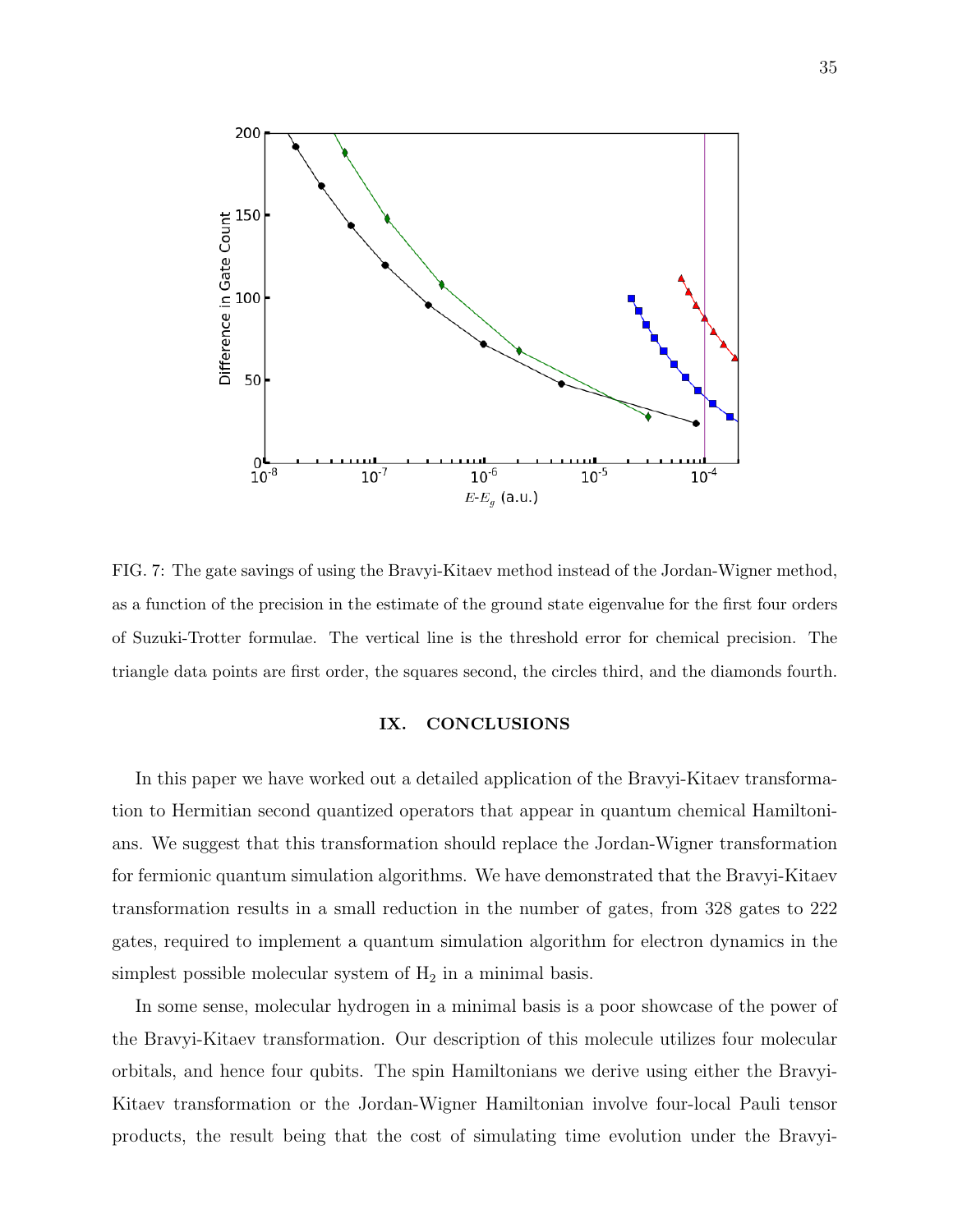Kitaev Hamiltonian on a quantum computer is only slightly reduced from that for the Jordan-Wigner Hamiltonian. However, were we to use a more sophisticated description of the  $H_2$  — for example, with eight molecular orbitals — the Jordan-Wigner spin Hamiltonian would contain up to eight-local Pauli tensor products, while the Bravyi-Kitaev spin Hamiltonian would not. Given the asymptotically better  $O(\log n)$  scaling of the Bravyi-Kitaev method as compared to the  $O(n)$  scaling of the Jordan-Wigner transformation, the difference between the two methods will become greater for larger basis sets and larger molecules — the simulation of which is, after all, is the true goal of quantum simulation for quantum chemistry, since the small molecules are within the reach of conventional computers. However, by showing that the Bravyi-Kitaev method is more efficient for the smallest conceivable chemical system, we have demonstrated that there is no algorithmic overhead inherent to the Bravyi-Kitaev method that must be overcome by scaling up the size of problems to which it is applied. We have demonstrated the superior efficiency of the Bravyi-Kitaev transformation for all quantum chemical simulations. Thus, making use of the Bravyi-Kitaev transformation for fermionic quantum simulation will make simulations of larger molecules and with larger basis sets more readily accessible to experiment.

### X. ACKNOWLEDGMENTS

The authors thank the Aspuru-Guzik group for their hospitality during the summers of 2011 and 2012, when parts of this work were completed. We are indebted to Jarod Maclean, John Parkhill, Sam Rodriques, Joshua Schrier, Robert Seeley, and James Whitfield for productive discussions. This project is supported by NSF CCI center, "Quantum Information for Quantum Chemistry (QIQC)", award number CHE-1037992, by NSF award PHY-0955518 and by AFOSR award no FA9550-12-1-0046.

- <span id="page-36-1"></span><span id="page-36-0"></span>[1] R. P. Feynman, Optics News, 11, 11 (1985).
- <span id="page-36-2"></span>[2] S. Lloyd, Science, 273, 1073 (1996).
- <span id="page-36-3"></span>[3] A. Aspuru-Guzik, A. D. Dutoi, P. J. Love, and M. Head-Gordon, Science, 309, 1704 (2005).
- [4] D. A. Lidar and H. Wang, Phys. Rev. E, 59, 2429 (1999).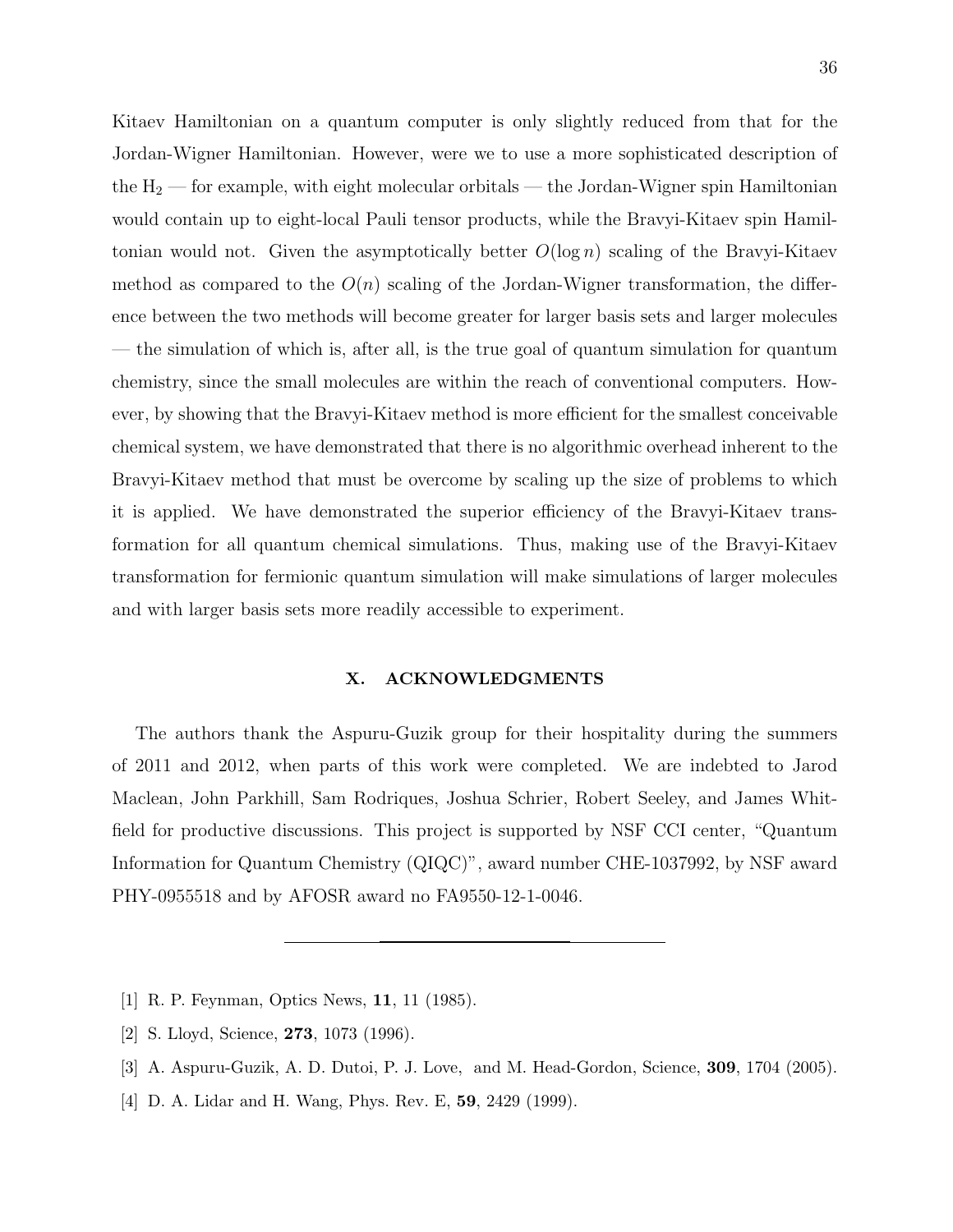- <span id="page-37-0"></span>[5] I. Kassal, S. P. Jordan, P. J. Love, M. Mohseni, and A. Aspuru-Guzik, P Natl Acad Sci Usa, 105, 18681 (2008).
- <span id="page-37-2"></span><span id="page-37-1"></span>[6] G. Ortiz, J. Gubernatis, E. Knill, and R. Laflamme, Phys. Rev. A, 64, 022319 (2001).
- <span id="page-37-3"></span>[7] I. Kassal and A. Aspuru-Guzik, Journal of Chemical Physics, 131, 4102 (2009).
- <span id="page-37-4"></span>[8] D. S. Abrams and S. Lloyd, Phys. Rev. Lett., 79, 2586 (1997).
- [9] R. Somma, G. Ortiz, J. E. Gubernatis, E. Knill, and R. Laflamme, Phys. Rev. A, 65, 42323 (2002).
- <span id="page-37-6"></span><span id="page-37-5"></span>[10] P. Jordan and E. Wigner, Z. Phys., 47, 631 (1928).
- <span id="page-37-7"></span>[11] J. D. Whitfield, J. Biamonte, and A. Aspuru-Guzik, Molecular Physics, 109, 735 (2011).
- [12] F. Verstraete and J. I. Cirac, Journal of Statistical Mechanics: Theory and Experiment, 09, 012 (2005).
- <span id="page-37-9"></span><span id="page-37-8"></span>[13] S. Bravyi and A. Kitaev, Annals of Physics, **298**, 210 (2002), [quant-ph/0003137v2](http://arxiv.org/abs/quant-ph/0003137v2).
- <span id="page-37-10"></span>[14] R. C. Ball, Phys. Rev. Lett., **95**, 176407 (2005).
- [15] B. P. Lanyon, J. D. Whitfield, G. G. Gillett, M. E. Goggin, M. P. Almeida, I. Kassal, J. D. Biamonte, M. Mohseni, B. J. Powell, M. Barbieri, A. Aspuru-Guzik, and A. G. White, Nature Chemistry, 2, 106 (2010).
- <span id="page-37-12"></span><span id="page-37-11"></span>[16] A. Aspuru-Guzik and P. Walther, Nature Physics, 8, 285 (2012).
- <span id="page-37-13"></span>[17] J. Du, N. Xu, X. Peng, P. Wang, S. Wu, and D. Lu, Phys. Rev. Lett., 104, 030502 (2010).
- [18] B. P. Lanyon, C. Hempel, D. Nigg, M. M¨uller, R. Gerritsma, F. Z¨ahringer, P. Schindler, J. T. Barreiro, M. Rambach, G. Kirchmair, M. Hennrich, P. Zoller, R. Blatt, and C. F. Roos, Science, **334**, 57 (2011), (c) 2011: Science.
- <span id="page-37-15"></span><span id="page-37-14"></span>[19] R. Blatt and C. F. Roos., Nature Physics, 8, 277 (2012).
- <span id="page-37-16"></span>[20] L. Veis and J. Pittner, Journal of Chemical Physics, 133, 4106 (2010).
- [21] L. Veis, J. Višňák, T. Fleig, S. Knecht, T. Saue, L. Visscher, and J. Pittner, Phys. Rev. A, 85, 030304 (2012).
- <span id="page-37-18"></span><span id="page-37-17"></span>[22] P. J. Love, Advances in Chemical Physics (2012), in Press, arxiv:1208.5524.
- [23] N. C. Jones, J. D. Whitfield, P. L. McMahon, M.-H. Yung, R. V. Meter, A. Aspuru-Guzik, and Y. Yamamoto, (2012), arxiv:1204.0567v1.
- <span id="page-37-20"></span><span id="page-37-19"></span>[24] P. Zanardi, Phys. Rev. A, **65**, 042101 (2002).
- [25] H. F. Trotter, Proceedings of the American Mathematical Society, 10, 545 (1959).
- [26] M. Suzuki, Physics Letters A, 165, 387 (1992).